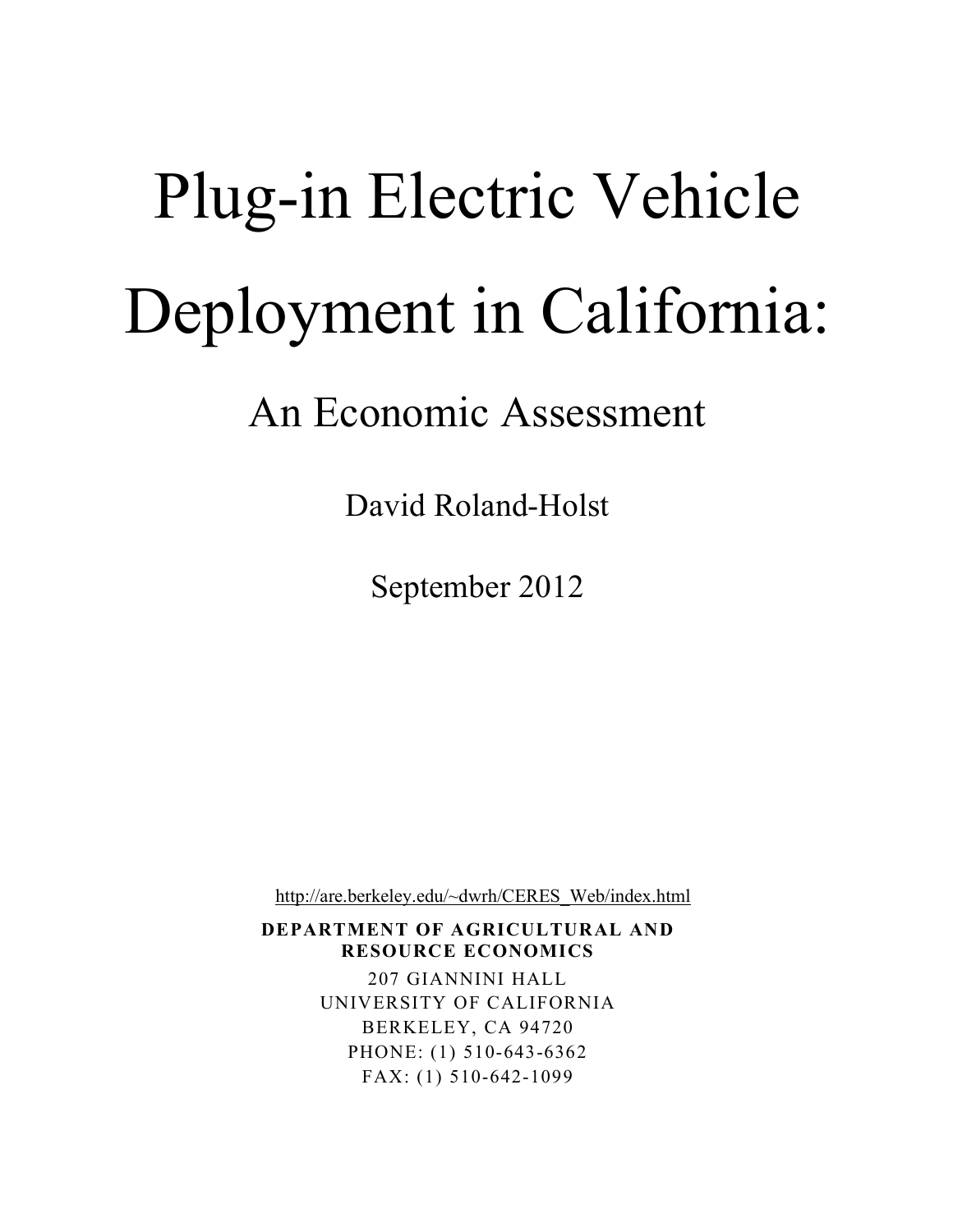### Research Papers on Energy, Resources, and Economic Sustainability

This report is part of a series of research studies into alternative energy and resource pathways for the global economy. In addition to disseminating original research findings, these studies are intended to contribute to policy dialog and public awareness about environment-economy linkages and sustainable growth.

This research was performed at the invitation of the California Electric Transportation Coalition. We wish to thank the CARB and CalEPA staff for their data, Natural Resources Defense Council, Electric Power Research Institute and California Electric Transportation Coalition for their technical review, and Chris Yang, U.C. Davis, for data, insights and advice. We also thank the CARB and CalEPA staff for their data, and Chris Yang, U.C. Davis, for data and insights.

The author also wishes to thank many research assistants for dedicated support during this project: Drew Behnke, Billie Chow, Melissa Chung, Elliot Deal, Sam Heft-Neal, Shelley Jiang, Fredrick Kahrl, Mehmet Seflek, and Ryan Triolo.

Financial support from CalETC is gratefully acknowledged.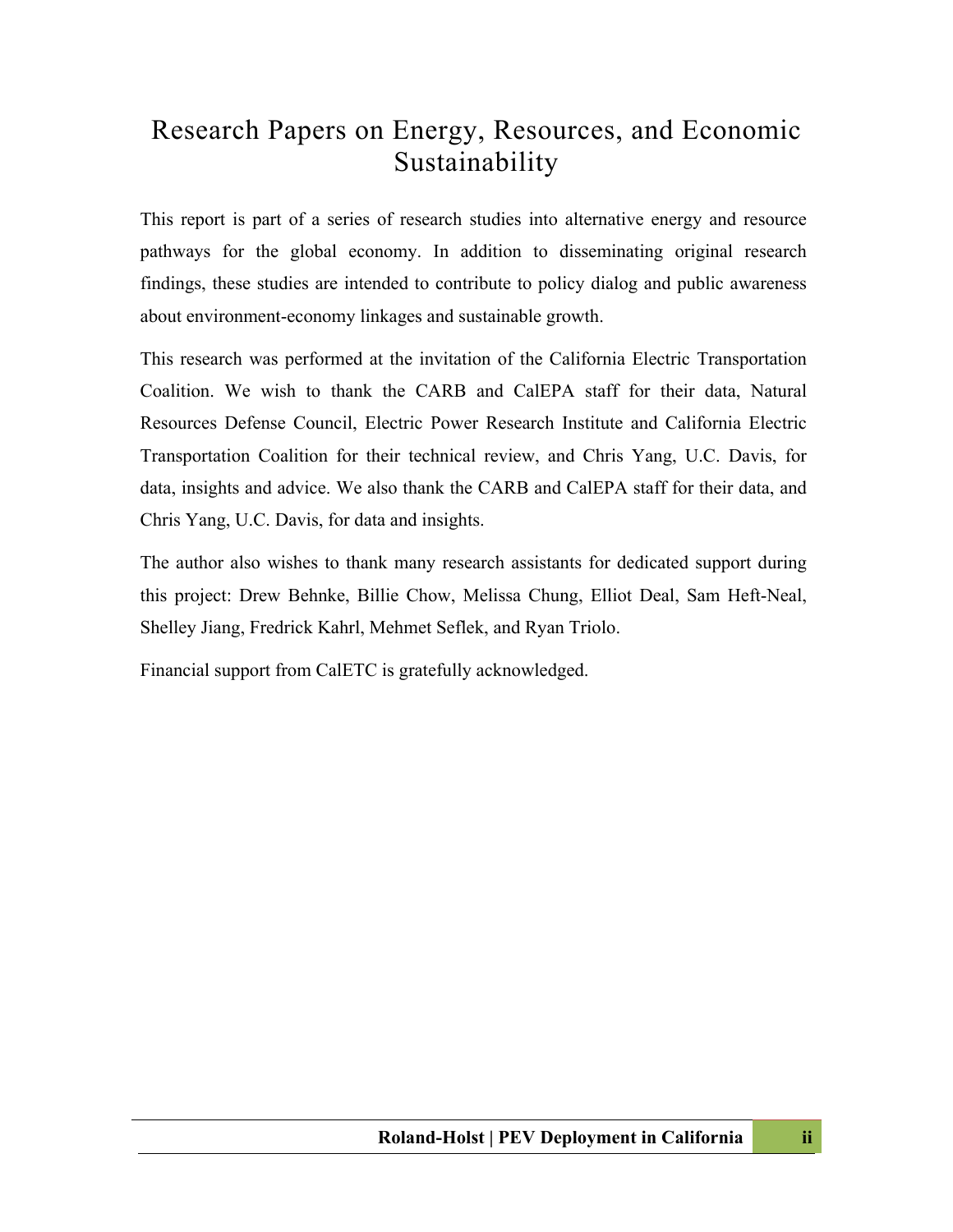# Executive Summary

#### **ES 1. Introduction**

Plug-in electric vehicles (PEVs) are an essential component of California's path towards meeting its economic and environmental goals. This report presents an economic assessment of statewide deployment of light-duty PEVs. To elucidate the linkages between PEV deployment, economic growth, and job creation, we used a state-of-the-art economic forecasting model to evaluate different scenarios for PEV deployment. Our most salient findings are summarized in table ES1.1.

#### **Table ES1.1: Main Findings**

- **Light-duty vehicle electrification can be a potent catalyst for economic growth, contributing up to 100,000 additional jobs by 2030.**
- **On average, a dollar saved at the gas pump and spent on the other goods and services that households want creates 16 times more jobs.**
- **Unlike the fossil fuel supply chain, the majority of new demand financed by PEV fuel cost savings goes to in-state services, a source of diverse, bedrock jobs that are less likely to be outsourced.**
- **Individual Californians gain from economic growth associated with fuel cost savings due to vehicle electrification, whether they buy a new car or not. As a result of light-duty vehicle electrification, the average real wages and employment increase across the economy and incomes grow faster for low-income groups than for high-income groups.**

PEV adoption stimulates economic growth by promoting transport efficiency, reducing the cost of transportation fuel, reducing carbon fuel use, and saving money for households and enterprises. These savings return as different expenditures that are, on average, more job-intensive and less import-dependent than the petroleum fuel supply chain. Consequently, the new expenditures have stronger "multiplier" effects on state product and create many more jobs than they displace.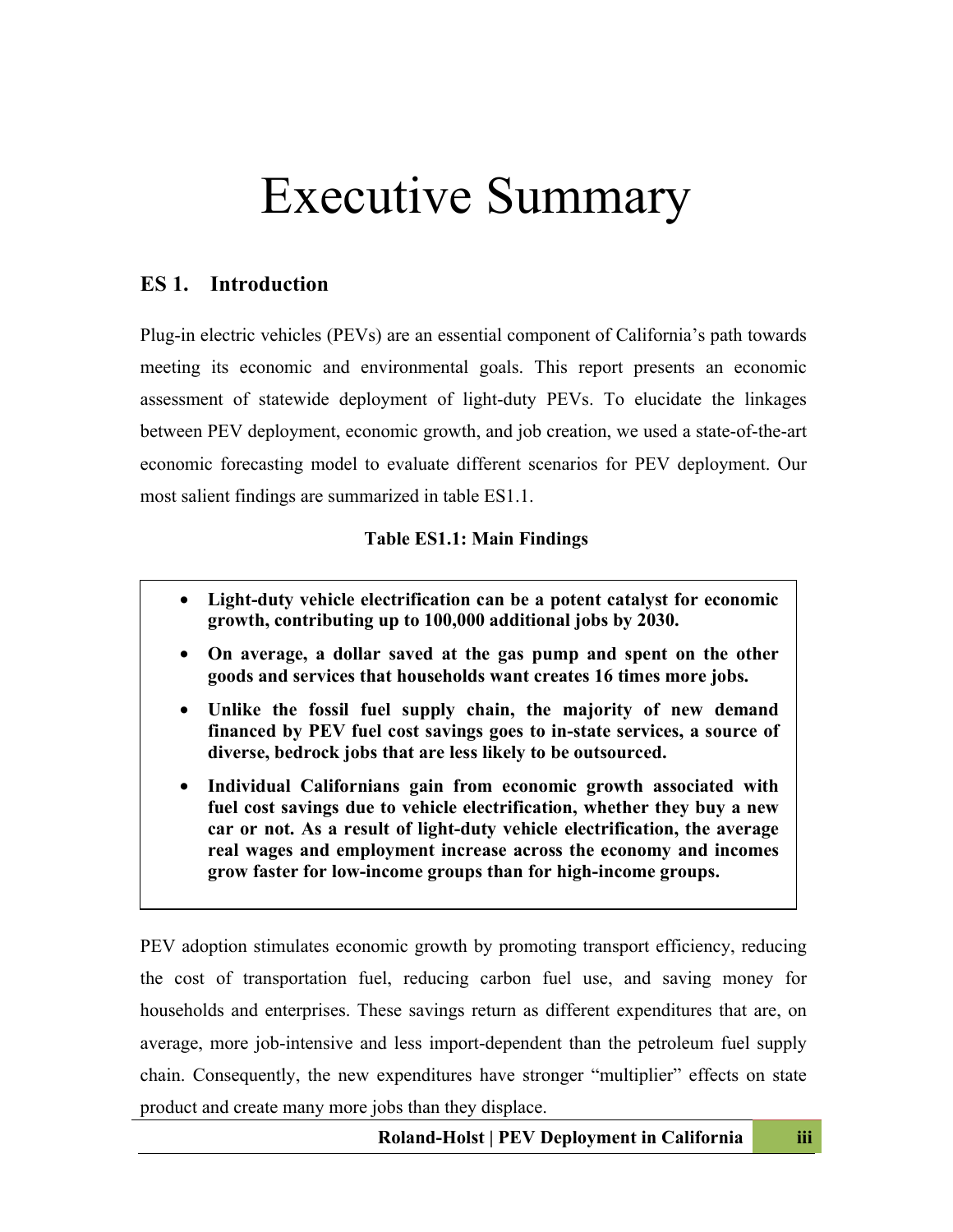For all these reasons, scenarios that promote adoption and diffusion of PEV technologies will enable California to enjoy significant reductions in energy dependence and global warming pollution, while stimulating its economy and statewide employment with the resulting fuel savings.

#### **ES 2. Economic Assessment**

|          |                   | TANIC LOL. II I LY DOPIO JIHOHI OUCHANOU                                                                                                                                                                                                                                                                                     |
|----------|-------------------|------------------------------------------------------------------------------------------------------------------------------------------------------------------------------------------------------------------------------------------------------------------------------------------------------------------------------|
| Scenario | Name              | Description                                                                                                                                                                                                                                                                                                                  |
|          | <b>Baseline</b>   | Assume California implements current commitments to state and post-1990<br>federal fuel economy standards, but continues growth at levels forecast by<br>the Department of Finance. This is the baseline scenario.                                                                                                           |
| 2        | PEV <sub>15</sub> | Including the Baseline scenarios, but assuming 15.4% PEV deployment in<br>the new light-duty vehicle fleet by 2030, this would be consistent with the<br>ZEV regulations being met by PEVs. Tax credits for PEV vehicles are<br>phased out by 2020, and LCFS credits are awarded for pollution<br>reduction (see section 3). |
| 3        | PEV <sub>45</sub> | Same as PEV15, except PEV deployment is accelerated to 45% of the new<br>light-duty vehicle fleet by 2030.                                                                                                                                                                                                                   |

**Table ES2.1: PEV Deployment Scenarios**

To appraise the economic impacts of PEV deployment on the California economy, we used a state-of-the-art forecasting tool, the Berkeley Energy and Resources (BEAR) model. After calibrating it to detailed data on the state economy, vehicle fleet, and related information, we evaluated a set of three policy scenarios, summarized in Table ES2.1.

Long-term aggregate economic effects of the three vehicle deployment alternatives are presented in Figure ES2.1 and Table ES2.2. These projections indicate that new vehicle technologies, particularly those that reduce our reliance on fossil fuels, stimulate economic growth and job creation. Overall, these results are consistent with a large body of related research on energy efficiency and economic growth.<sup>1</sup> While total employment still grows in all sectors by 2030, some (fossil fuel related) sectors grow more slowly (blue), most others experience accelerated growth (green).

 $\overline{a}$ 

<sup>1</sup> See e.g. Roland-Holst: 2010, 2011a, CARB:2010, EAAC:2009.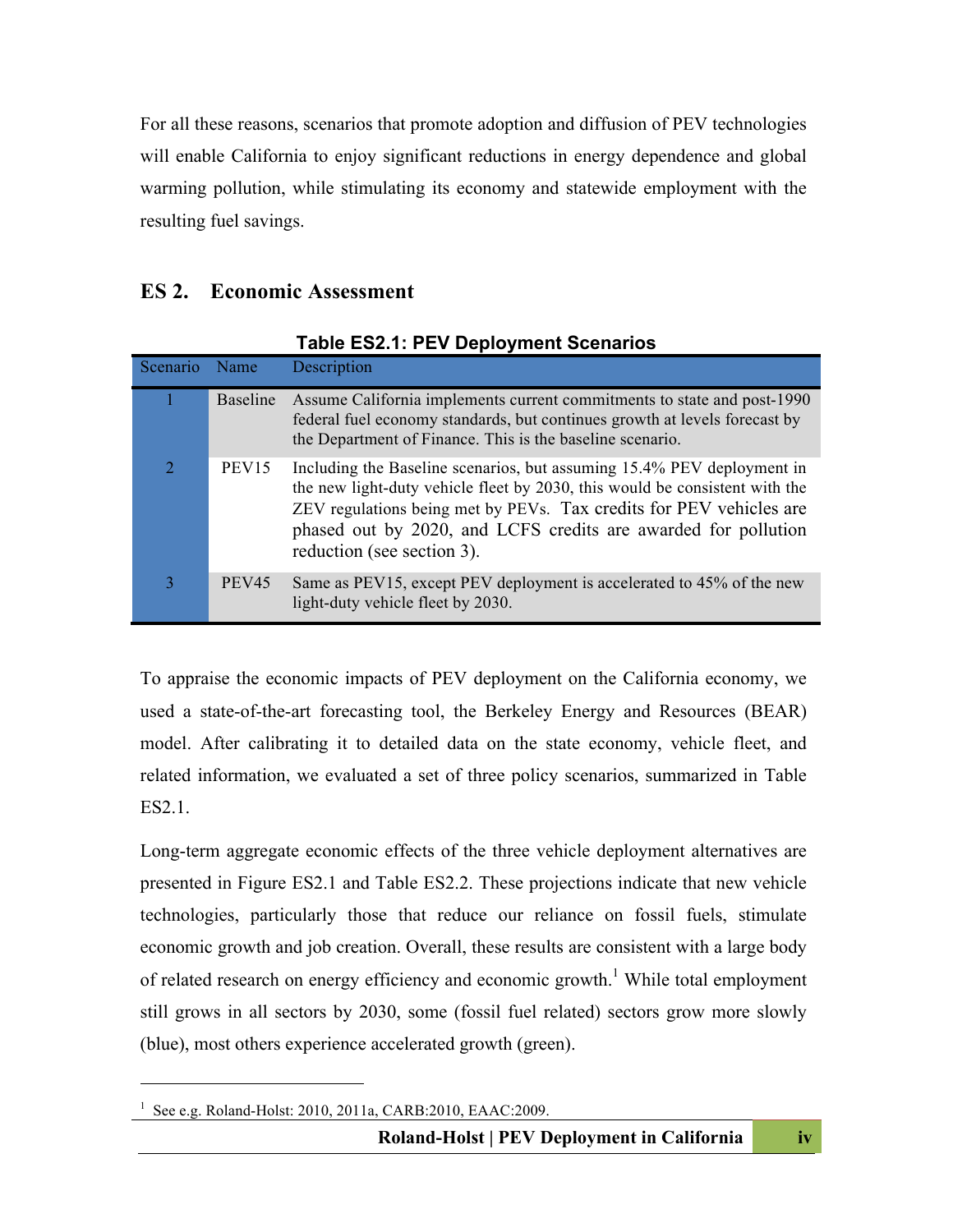

#### **Figure ES2.1: PEV Employment Impacts**

*Source: Authors' estimates. Note: Results are changes from Baseline values in 2030. Jobs in 1,000s of FTE workers.* 

Generally speaking, the most robust finding of this study, as illustrated above, is that statewide economic growth and employment rise with the degree and scope of PEV adoption. What matters is that PEV technologies have positive net value to those who adopt them. When vehicle owners realize these savings, be they households or enterprises, they will reappear as demand for goods and services outside the petroleum fuel supply chain, and the result will be higher state economic growth and employment.<sup>2</sup>

**Table ES2.2: Statewide Macroeconomic Impacts**

|                       | <b>PEV15</b> | <b>PEV45</b> |
|-----------------------|--------------|--------------|
| <b>Real GSP</b>       | 4.954        | 8.177        |
| <b>Net Job Growth</b> | 48,816       | 97,761       |

*Source: Authors' estimates.*

*Notes: Real Gross State Product (GSP, dollar billions) and Employment (FTE) are expressed as changes from Baseline values in 2030.*

 $\overline{a}$ 

<sup>&</sup>lt;sup>2</sup> These findings are wholly consistent with a recent meta-review of some 48 past state and regional policy assessments (Laitner and McKinney 2008) which notes that significant energy efficiency improvements of all kinds can yield net positive employment and GDP benefit to the economy (see,).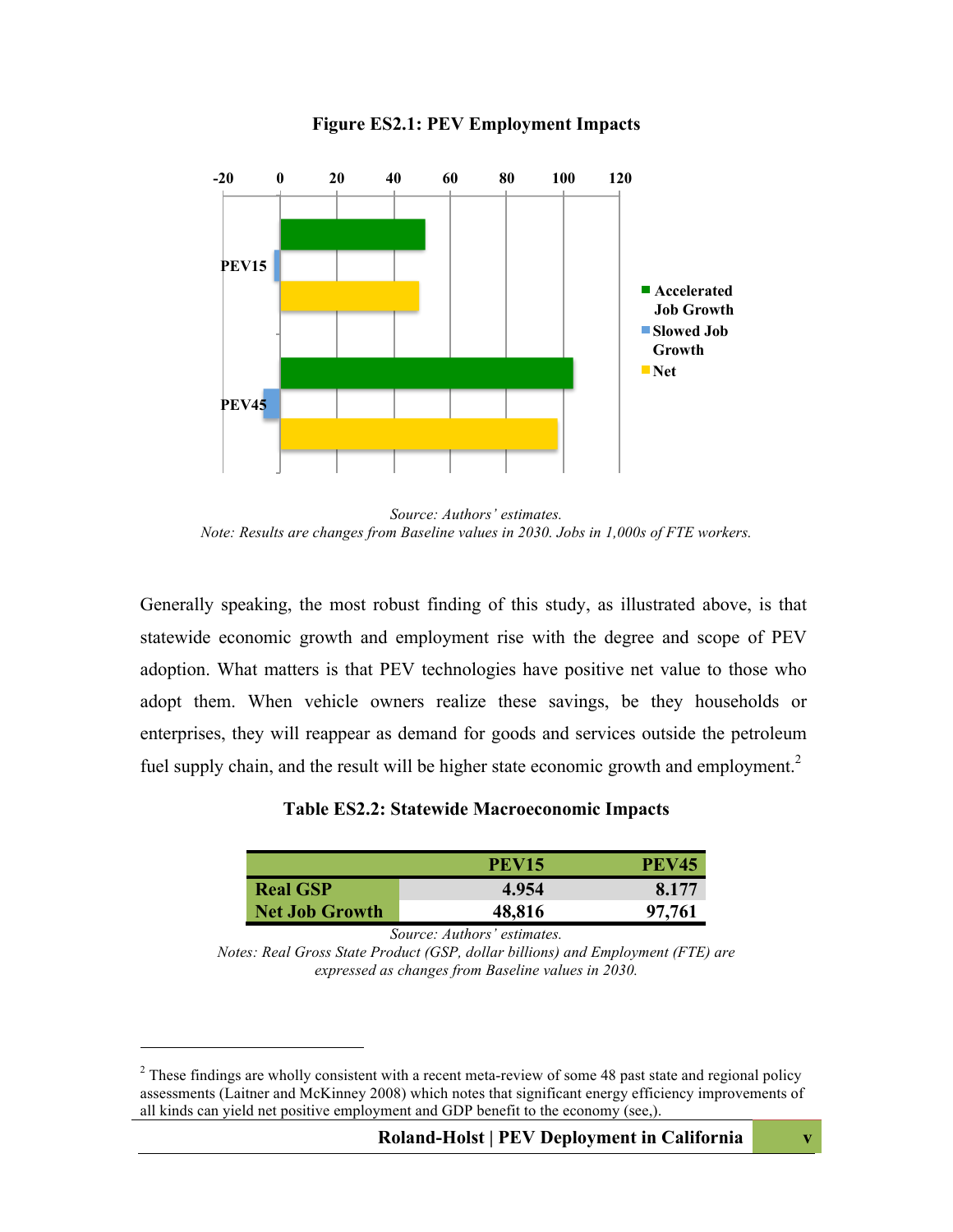We summarize salient features of the growth impacts below:

- **PEV15** Increasing the market share of new PEVs to 15.4% by 2025 would confer new economic growth via long-term energy fuel savings, adding about \$5 billion to Gross State Product (GSP) and about 50,000 more jobs by 2030. Shifting the fleet's average energy fuel content more strongly toward electricity also reduces potential emissions.
- **PEV45** –More aggressive PEV deployment, that places California on track to meet Executive Order S-3-05 greenhouse gas reduction goal (80% below 1990 levels by 2050), achieving a milestone of 45% of new vehicle market share by 2030, would more strongly stimulate state growth. Real GSP is estimated be over \$2 billion higher, about 100,000 additional jobs. Clearly, the shift from traditional transportation fuels to electricity is a potent catalyst for growth across the economy.

More detailed analysis of economywide impacts (section 2 below) show that low, middle, and high income households all gain from the PEV deployment. Moreover, households gain whether they buy a new car or not, as PEVs reduce upward pressure on fuel prices and stimulate job creation across the economy.

#### **ES 3. Conclusions**

Using a long-term economic forecasting model that details patterns of vehicle ownership and use across the state, we evaluated scenarios for accelerated deployment of PEVs. In all cases, PEV deployment translated into significant new demand for more job-intensive goods and services, ranging over a broad spectrum of in-state activities and jobs.

This evidence shows that accelerated PEV deployment can be a catalyst for economic growth. Because, on average, household demand is 16 times more job-intensive than the fossil fuel supply chain, every dollar saved at the gas pump and spent on the other goods and services consumers traditionally buy adds stimulus to state incomes, employment, and real wages.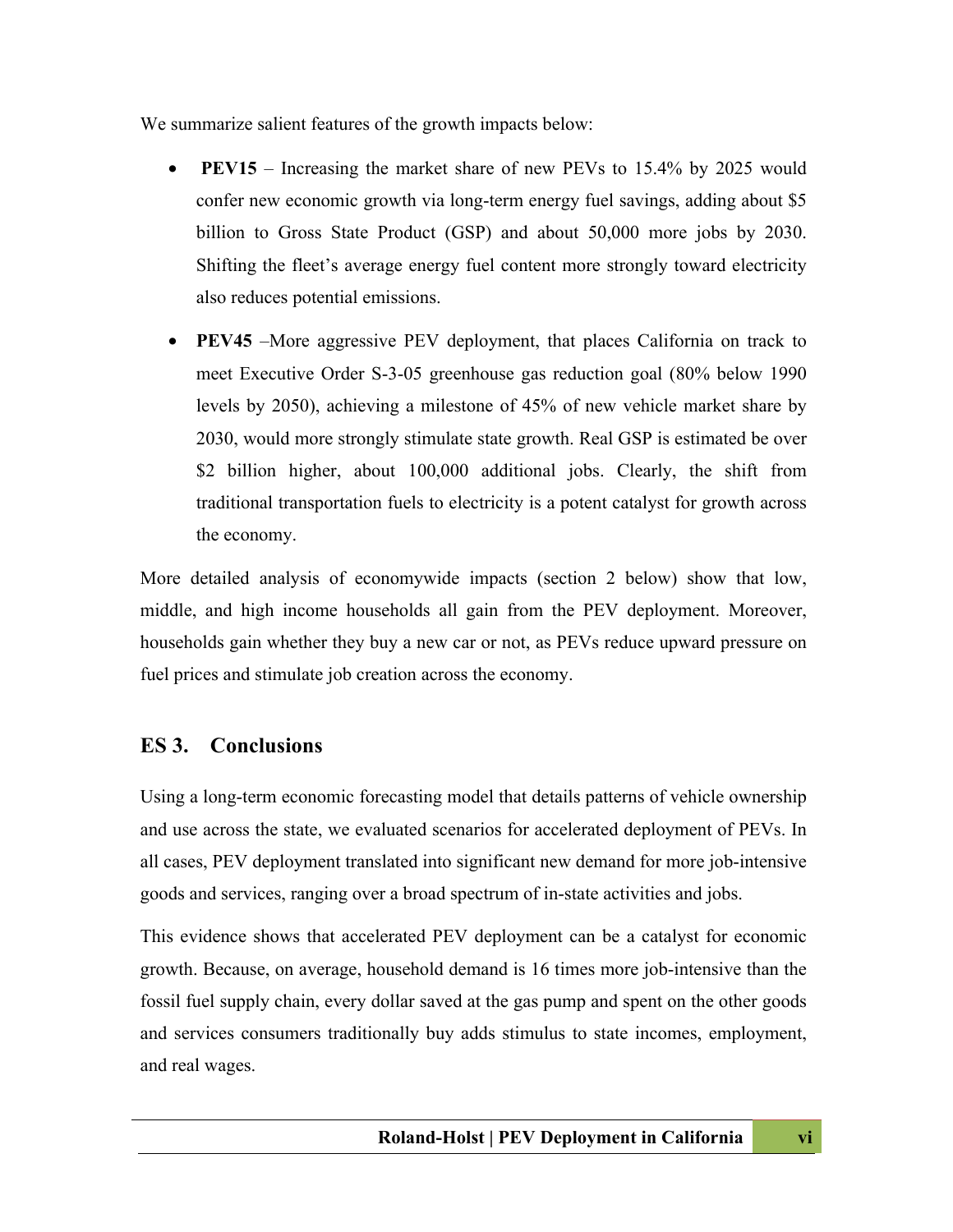### Contents

|                  | <b>ES 1.</b> |       |  |
|------------------|--------------|-------|--|
|                  | <b>ES 2.</b> |       |  |
|                  | <b>ES 3.</b> |       |  |
| 1                |              |       |  |
| $\mathbf{2}$     |              |       |  |
|                  | 2.1          |       |  |
|                  | 2.2          |       |  |
|                  | 2.3          |       |  |
|                  | 2.4          |       |  |
|                  | 2.5          |       |  |
| 3                |              |       |  |
|                  | 3.1          |       |  |
|                  | 3.2          |       |  |
|                  |              | 3.2.1 |  |
|                  |              | 3.2.2 |  |
|                  |              | 3.2.3 |  |
|                  |              | 3.2.4 |  |
|                  |              | 3.2.5 |  |
|                  | 3.3          |       |  |
|                  | 3.4          |       |  |
|                  | 3.5          |       |  |
|                  |              | 3.5.1 |  |
|                  |              | 3.5.2 |  |
|                  | 3.6          |       |  |
| $\boldsymbol{4}$ |              |       |  |
| 5                |              |       |  |
| 6                |              |       |  |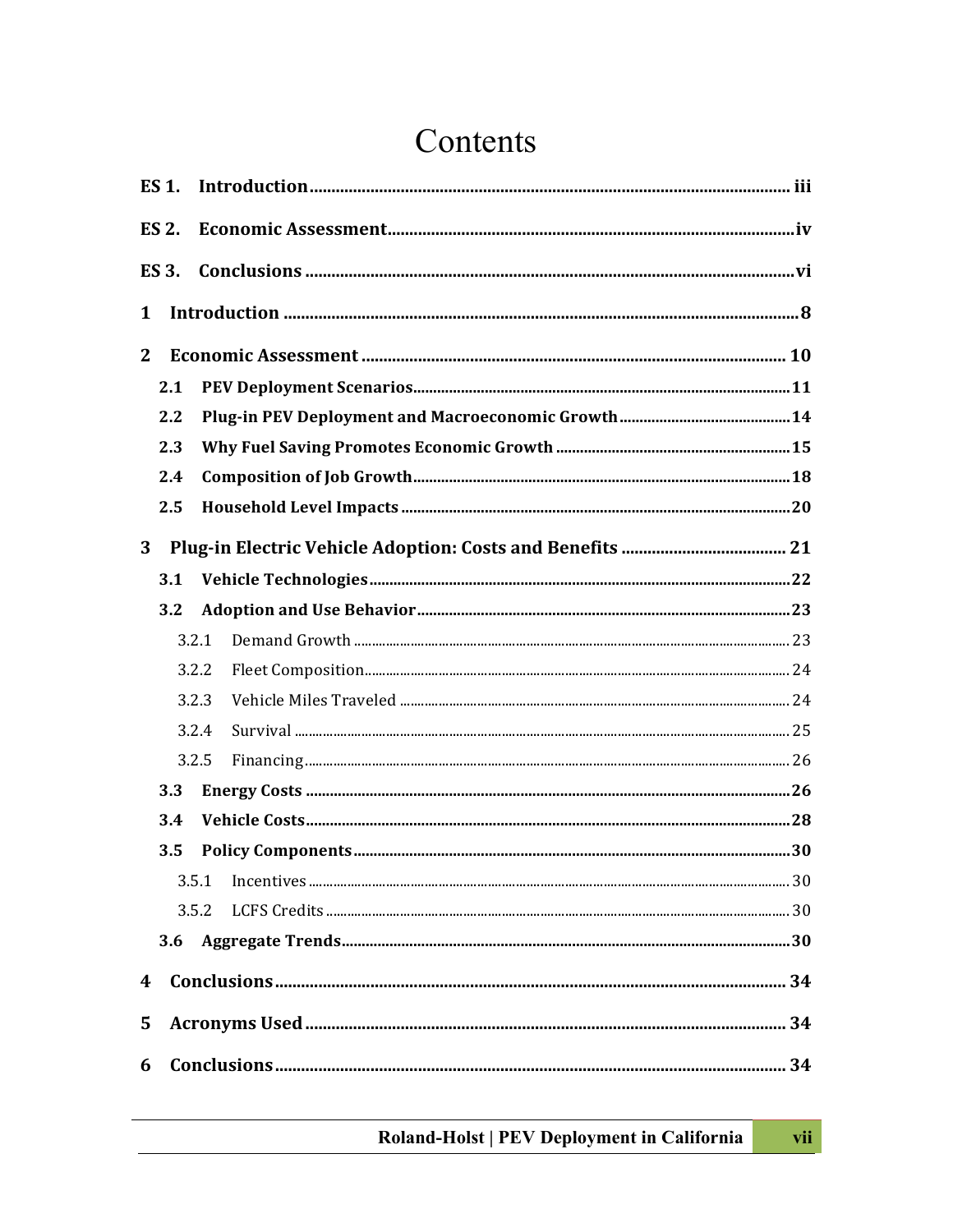# Plug-in Electric Vehicle Deployment in California: An Economic Assessment

*David Roland-Holst***<sup>3</sup>** *UC Berkeley*

#### **1 Introduction**

 $\overline{a}$ 

California's commitment to alternative-fuel vehicles, in particular plug-in electric vehicles (PEVs) have set a course for determined improvements in our energy security and environment over the next generation. This report presents an economic assessment focusing on accelerated statewide deployment of PEVs.

This research does not advocate particular policies, our primary objective is to promote evidenced-based dialogue that can make public policies more effective and transparent. California's initiative in this area makes it an essential testing ground and precedent for other states, nationally, and internationally.

As much as any economy in modern times, California owes its prosperity to transportation. The state is a gateway for half the nation's trade flows and home to agriculture and industries that supply extensive national markets. Moreover, California represents the most extensive laboratory for regional development based on ex-urban residential systems and interlinked townships. For all these reasons, motorized transport has been, is, and will be indispensable to California living. The state is also committed to reducing vehicle miles travelled, diversifying the transportation fuels market and shifting to a sustainable clean fuels future that both protects the State's economy and its environment. Plug-in electric vehicles can play a decisive role in

<sup>&</sup>lt;sup>3</sup> Department of Agricultural and Resource Economics, UC Berkeley:  $\frac{dwrh@are.berkeley.edu.}$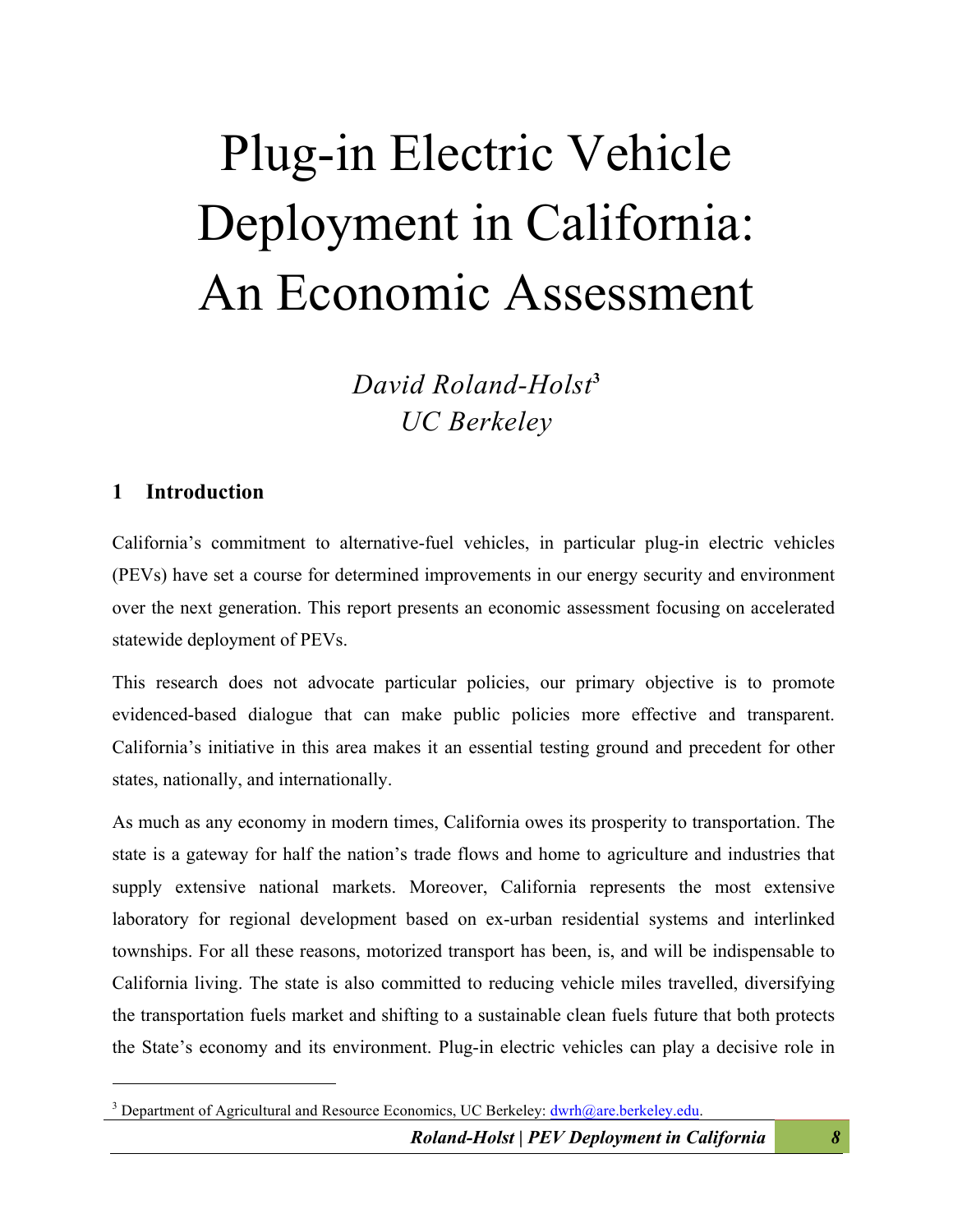this process. The environmental justification for adoption of PEV technologies is relatively transparent, but because they represent substantial change to established patterns of behavior and economic relations, policies promoting them are not without controversy. This study provides new evidence to support more informed public and private dialog on the economic implications of wider PEV adoption. Generally speaking, we find that such measures, by increasing economic efficiency, confer significant long-term gains on the California economy.

#### **Table 1.1: Main Findings**

- **Light-duty vehicle electrification can be a potent catalyst for economic growth, contributing up to 100,000 additional jobs by 2030.**
- **On average, a dollar saved at the gas pump and spent on the other goods and services households want creates 16 times more jobs.**
- **Unlike the fossil fuel supply chain, the majority of new demand financed by PEV efficiency savings goes to in-state services, a source of diverse, bedrock jobs that are less likely to be outsourced.**
- **Individual Californians gain from fuel efficiency policy whether they buy a new car or not. Average real wages and employment increase across the economy and incomes grow faster for low-income groups than for high-income groups.**

To elucidate the linkages between PEVs, economic growth, and job creation, we used a state-ofthe-art economic forecasting model to evaluate different scenarios for PEV deployment. This model closely tracks the evolution of California's vehicle fleet over time, projected macroeconomic aggregates, energy use, and emissions patterns between now and 2030. Before discussing the individual scenarios, we summarize the most salient findings in Table 1.1.

Plug-in electric vehicles stimulate economic growth by saving money for households and enterprises, promoting more efficient vehicle technology and reducing the carbon fuel intensity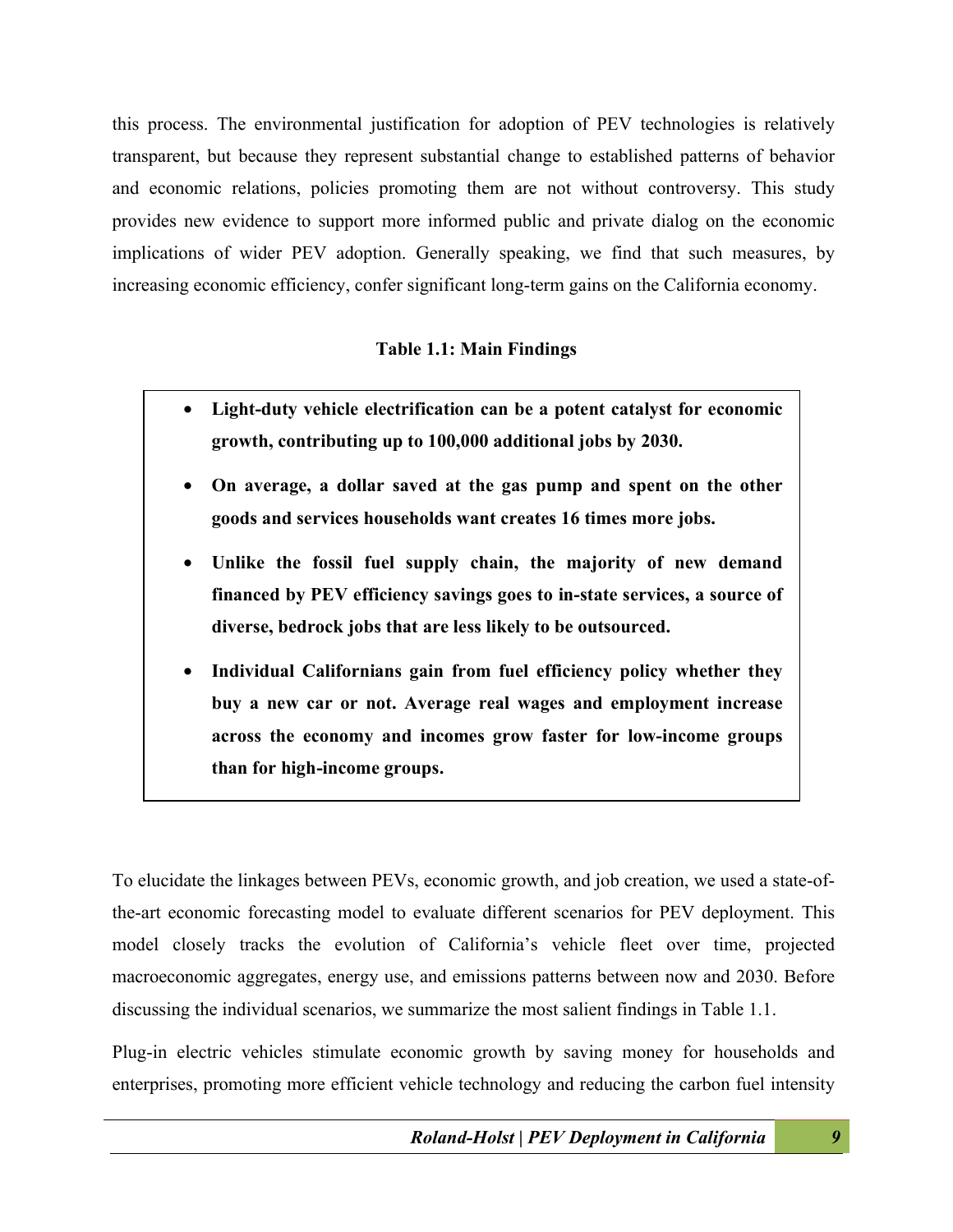of transportation. These savings return as different expenditures that are, on average, less import dependent and more job intensive than the fossil fuel supply chain. Consequently, the new expenditures have stronger "multiplier" effects on state product and create many more jobs than they displace.

Except for in sectors directly linked to the fossil fuel supply chain, transport fuel efficiency stimulates job creation across all economic activities where consumers and enterprises spend money. This leads to employment growth far beyond "green" sectors and "green-collar" occupational categories.

For all these reasons, accelerated PEV deployment will enable California to diversity its transportation fuels sector, reduce global warming and other pollutants while stimulating its economy and statewide employment with the resulting fuel savings.

#### **2 Economic Assessment**

To appraise the economic impacts of PEV deployment on the California economy, we use a macroeconomic forecasting model. Over the last five years, economists at UC Berkeley have conducted independent research to inform public and private dialogue surrounding California climate policy. Among these efforts has been the development and implementation of a statewide economic model, the Berkeley Energy and Resources (BEAR) model, the most detailed and comprehensive forecasting tool of its kind. The BEAR model has been used in numerous instances to promote public awareness and improve visibility for policy makers and private stakeholders.<sup>4</sup>

The BEAR model has been peer reviewed and fully documented elsewhere (Roland-Holst: 2010), and its general structure is summarize in Annex 1 below. Rigorous policy research tools like the BEAR model can shed important light on the detailed economic incidence of accelerated PEV deployment. By revealing detailed interactions between direct and indirect effects across a broad spectrum of stakeholders, this kind of empirical evidence improves our understanding of the many indirect benefits of PEV market penetration.

 $\overline{a}$ 

 $4$  See e.g. Roland-Holst (2006ab, 2007a).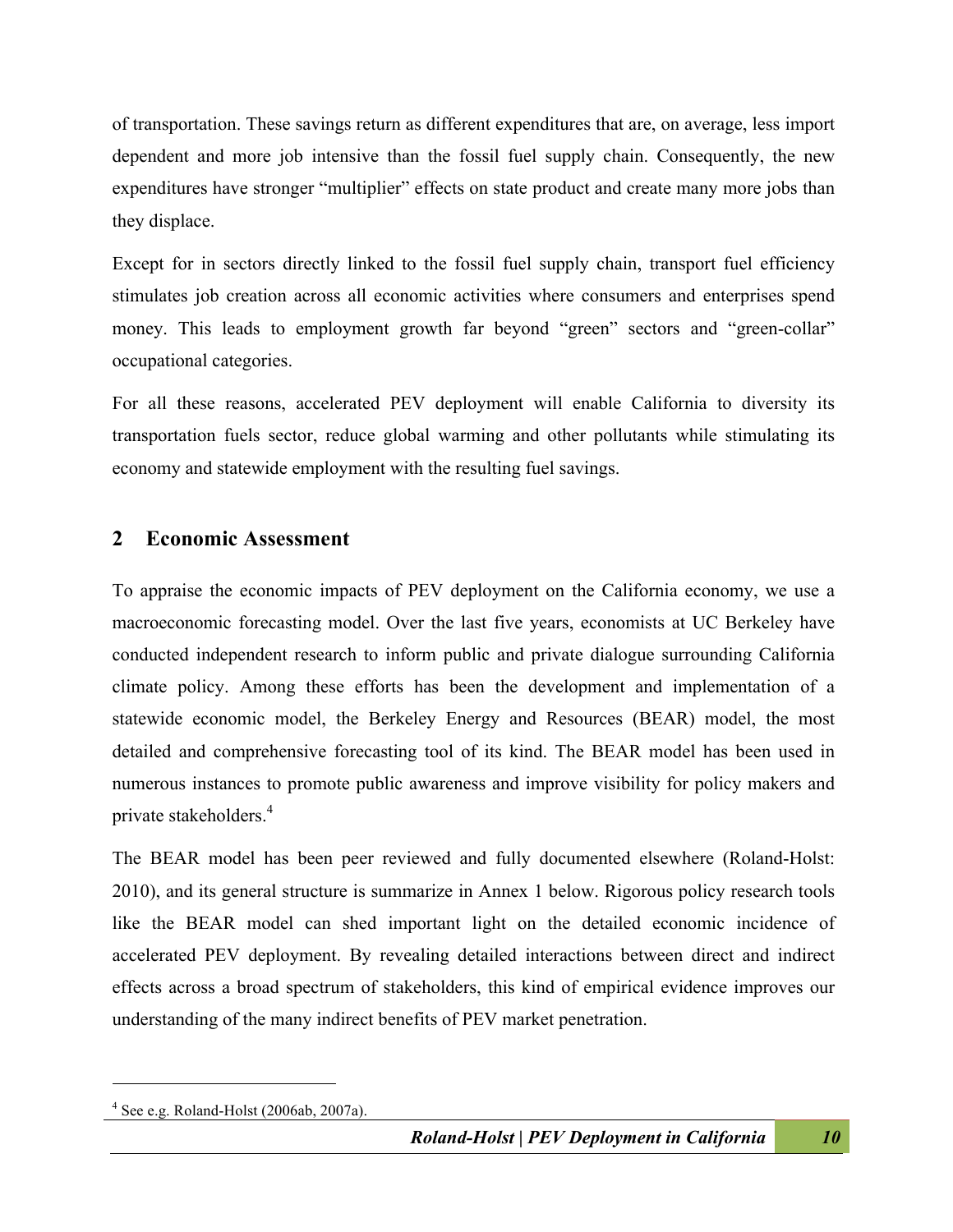This study finds the action of accelerating the deployment of PEVs in the light-duty vehicle fleet actually saves money and increases employment overall because the indirect effects are so important*.* These overall benefits only become apparent when the economy-wide spillovers and innovation potential of the scenarios are taken into account. For example, we see below that fuel savings allow consumers and enterprises to redirect their spending, largely on in-state goods and services, and this stimulates California growth and employment. An economy-wide perspective like that of the BEAR model is needed to balance the adjustment and growth perspectives.

#### **2.1 PEV Deployment Scenarios**

Table 2.1 summarizes three alternative scenarios assessed in this study. After detailed examination of baseline growth characteristics, these are thought to best represent the potential growth in the PEV market, looking ahead for two decades.<sup>5</sup>

| Scenario | Name              | Description                                                                                                                                                                                                                                                                                |
|----------|-------------------|--------------------------------------------------------------------------------------------------------------------------------------------------------------------------------------------------------------------------------------------------------------------------------------------|
|          | <b>Baseline</b>   | Assume California implements current commitments to state and post-1990 federal<br>fuel economy standards, but continues growth at levels forecast by the Department<br>of Finance. This is the baseline scenario.                                                                         |
|          | PEV <sub>15</sub> | Including the Baseline scenarios, but assuming 15.4% PEV deployment in the new light<br>vehicle fleet by 2025, which is assumed to hold constant to 2030. Tax credits for PEV<br>vehicles are phased out by 2020, and LCFS credits are awarded for pollution reduction (see<br>section 3). |
|          | PEV <sub>45</sub> | Same as PEV15, except PEV deployment is accelerated to 45% of the new light<br>vehicle fleet by 2030.                                                                                                                                                                                      |

| <b>Table 2.1: PEV Deployment Scenarios</b> |  |  |
|--------------------------------------------|--|--|
|--------------------------------------------|--|--|

The first scenario is a baseline that assumes California implements its commitment under the National Program GHG emission and fuel economy standards, which are used as a reference to evaluate existing policy commitments to fuel efficiency. The baseline includes the first round of the National Program standards reaching the equivalent of 250 grams of  $CO<sub>2</sub>$  per mile (or 35.5) mpg-equivalent) by model year (MY) 2016 and the second round increasing to 163 grams of CO2 per mile (or 54.5 mpg-equivalent) by MY 2025.

 $\overline{a}$ 

<sup>&</sup>lt;sup>5</sup> See Lutsey: 2010, for a survey of the broader spectrum of policies.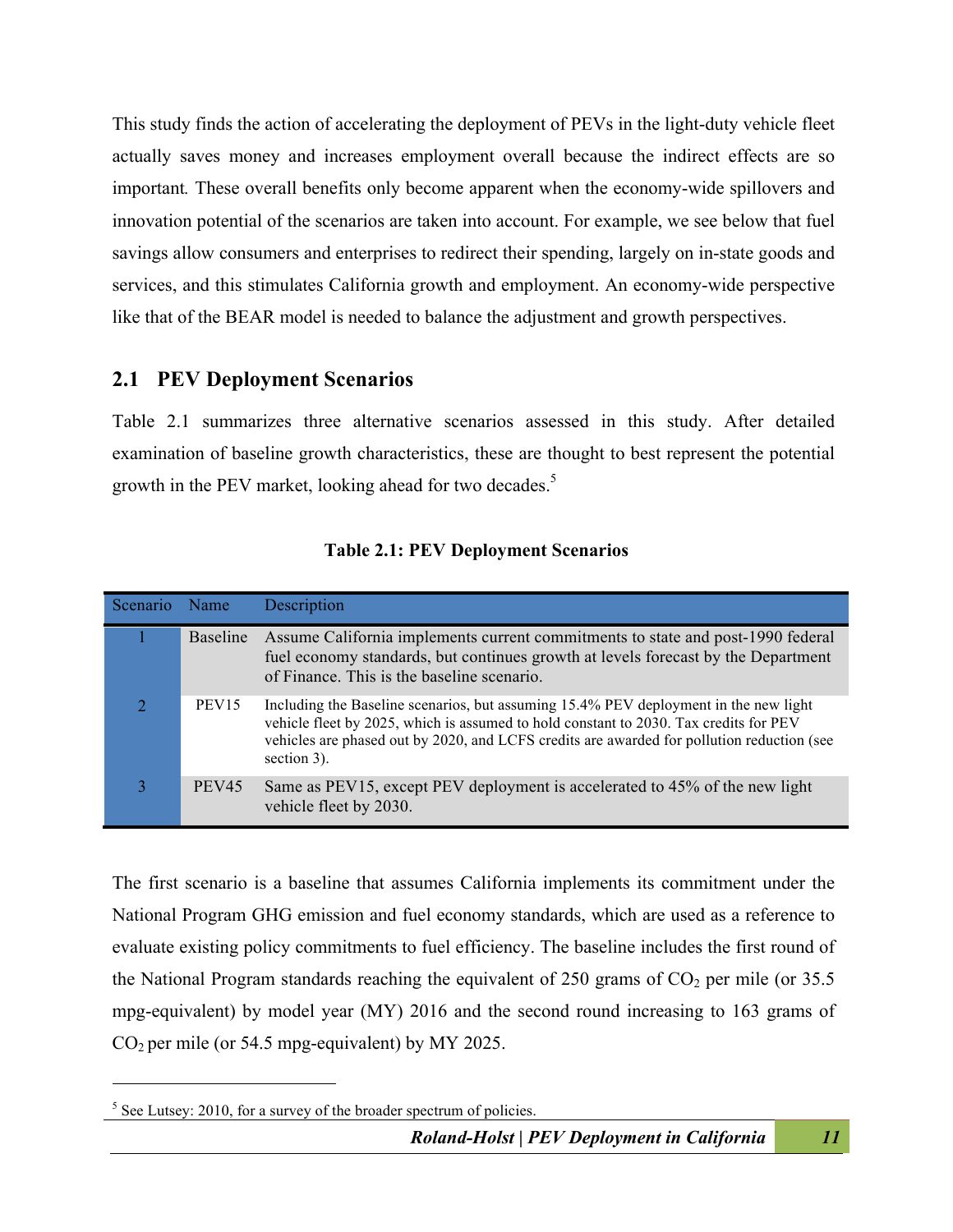The PEV15 scenario was designed based upon CARB's recent decision to accelerate deployment of zero-emission vehicles as a reference point, where diffusion of these technologies is expected to reach 15.4% of new vehicle sales by 2025. For the 2012-2030 interval of our forecasts, we hold the 2025 deployment level constant over 2026-2030.

Scenario 3 represents accelerated deployment of PEVs, consistent with the California's goal of reducing economy-wide emissions (80% below 1990 levels) by 2025. This scenario includes more aggressive PEV deployment, with 45% of the state's new light-duty vehicle fleet by 2030 having some capability to be powered by grid electricity. We assume that this milestone is achieved in the PEV45 scenario, with these vehicles displacing other technologies in a linear fashion over the 2018-2030 time interval.

Because so many elements of the future are uncertain, economic forecasting must rely on assumptions to simplify our understanding of scenario comparisons. Without summarizing all the formal structure of economic theory, a few assumptions specific to the current policy context should be emphasized.

- 1. This assessment does not forecast vehicle adoption behavior explicitly, but models the impact of different deployment rates.
- 2. For PEV owners, we use National Academy of Science (NAS:2011) estimates of the socalled Indirect Cost Multiplier (ICM) for new vehicle technologies. This issue is discussed in more detail in section 3 below.
- 3. For economic benefits of fuel cost savings in for vehicles, we do not discount the spillover effects of these savings in the future. This was done because we want to assess the impact of these savings on the state economy when they are realized, in constant (2010) dollars.
- 4. We assume that existing State and Federal incentive programs for PEVs are retired linearly by 2020. When modeling the tax credits applicable to these vehicles, the BEAR model takes full account of fiscal costs and forgone consumption arising from this.
- 5. The analysis assumes that on-road efficiency is about 80% of the laboratory, or CAFE, value (see, e.g. De Cicco: 2005).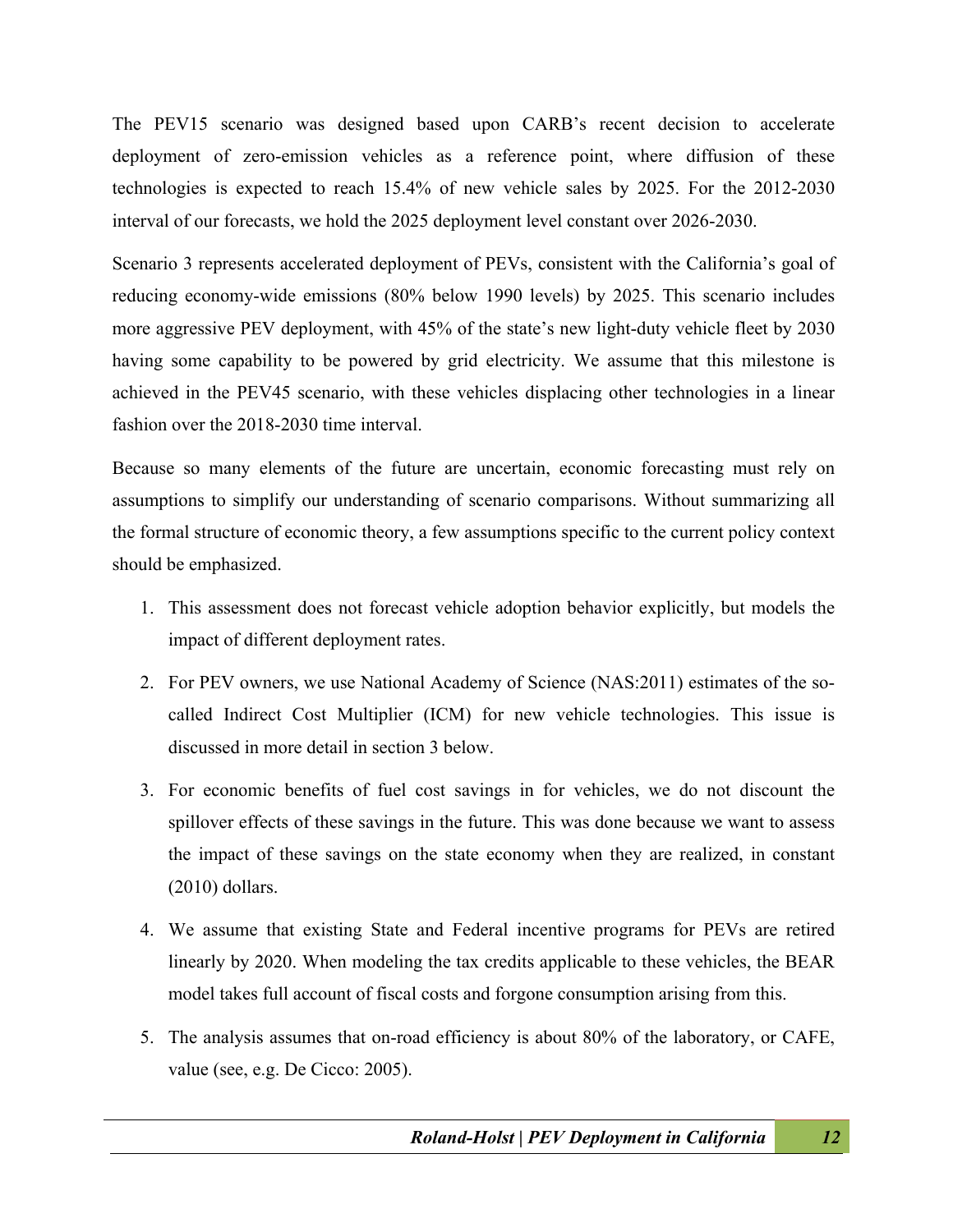- 6. We assume, in accordance with U.S. Energy Information Administration's (EIA) Annual Energy Outlook forecasts, adjusted for California, that a gasoline price averaging about \$4.00 per gallon prevails across the Baseline scenario (see Figure 3.5 below). There are many reasons to suspect that long-term real prices could be much higher than this.
- 7. For other fuels, we follow EIA forecasts and adjust with state estimates of historic California price differentials (discussed in Section 3 below).
- 8. PEV vehicle owners are awarded LCFS credits for pollution mitigation during the course of their vehicle use. Section 3 discusses this in greater detail.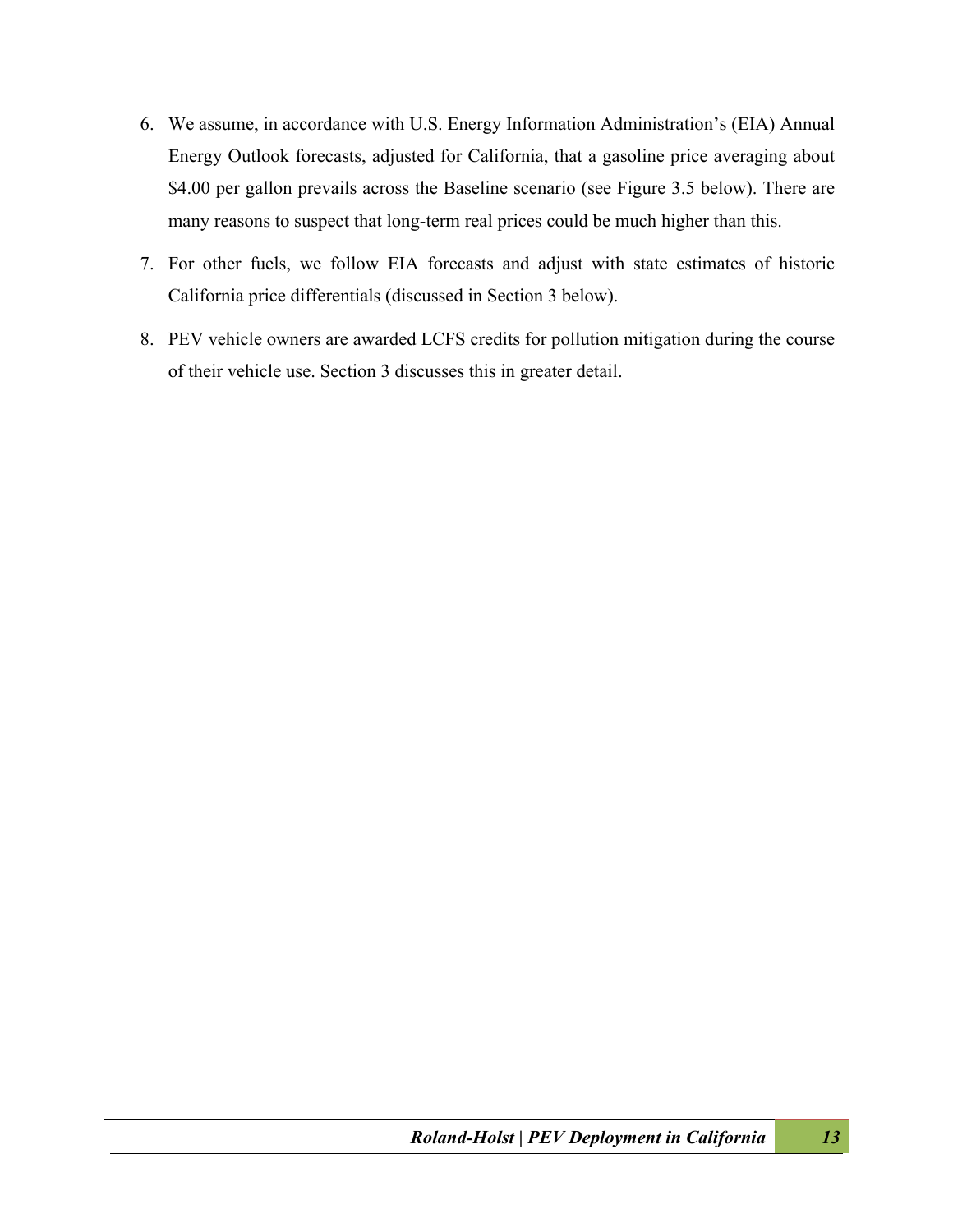#### **2.2 Plug-in Electric Vehicle Deployment and Macroeconomic Growth**

Because of the ubiquity of personal vehicle use in California, it is hardly surprising that significant technological change in this activity will have sizeable and lasting macroeconomic impacts. The results in Figure 2.1 and Table 2.2 show estimated long-term, statewide impacts both alternative vehicle deployment scenarios. In terms of real income (GSP in constant 2010 dollars) and employment, these projections indicate that more efficient PEV technologies can be a catalyst for economic growth and job creation.<sup>6</sup> Overall, these results are consistent with a large body of related research on energy efficiency and economic growth.<sup>7</sup>



**Figure 2.1: PEV Employment Impacts**

Generally speaking, the most robust finding of this study, as illustrated above, is that statewide economic growth and employment rise with the degree and scope of PEV adoption. What matters is that PEV technologies have positive net value to those who adopt them. When vehicle owners realize these savings, be they households or enterprises, they will reappear as demand

 $\overline{a}$ 

*Source: Authors' estimates. Note: Results are changes from Baseline values in 2030. Jobs in 1,000s of FTE workers.* 

<sup>&</sup>lt;sup>6</sup> While total employment still grows in all sectors by 2030, some (fossil fuel related) sectors grow more slowly (blue), most others experience accelerated growth (green).<br>  $\frac{7}{2}$  See e.g. Reland Holst: 2010, CARR: 2010, EAAC: 2000 See e.g. Roland-Holst: 2010, CARB:2010, EAAC:2009.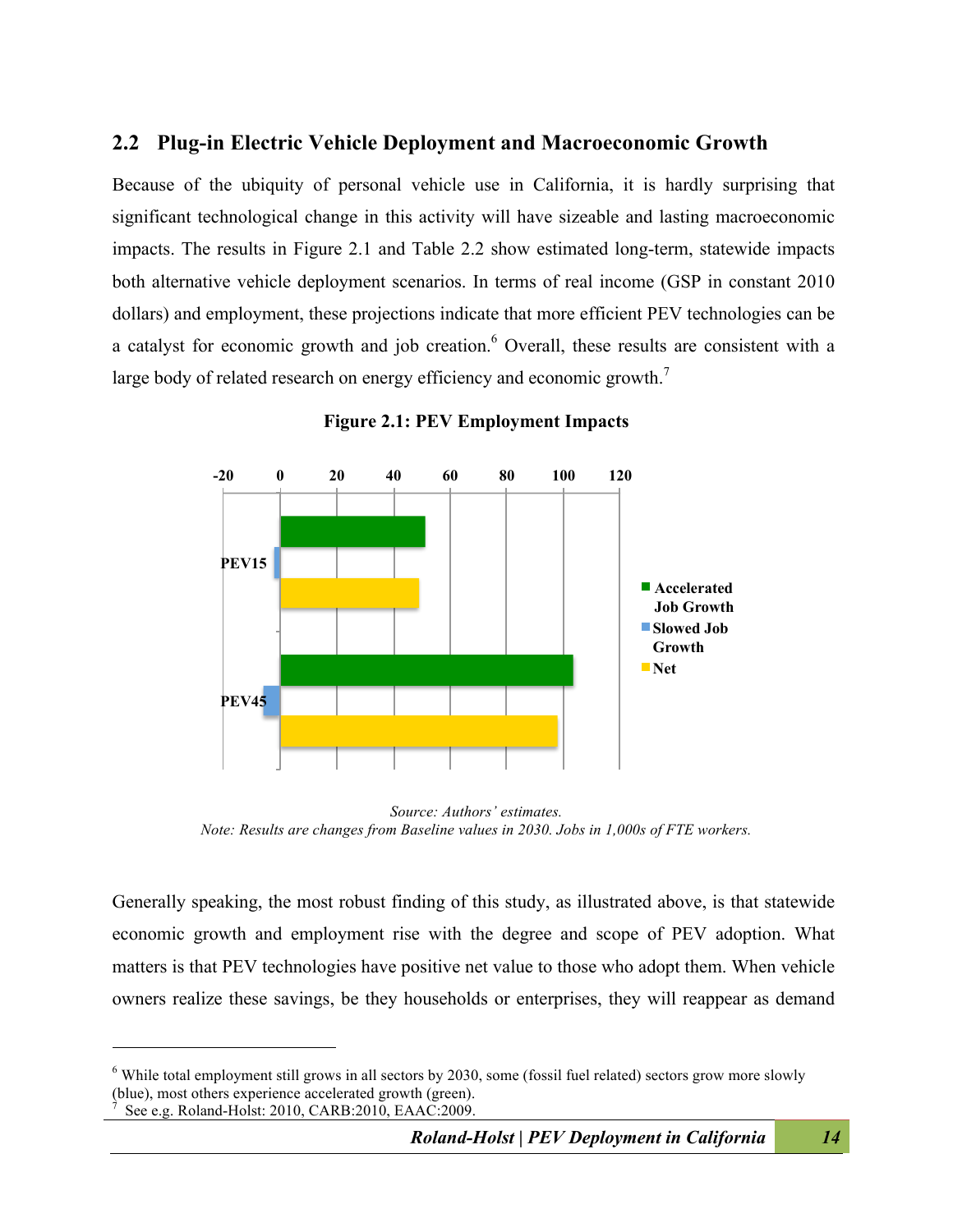for goods and services outside the petroleum fuel supply chain, and the result will be higher state economic growth and employment.<sup>8</sup>

|                       | <b>PEV15</b> | <b>PEV45</b> |
|-----------------------|--------------|--------------|
| <b>Real GSP</b>       | 4.954        | 8.177        |
| <b>Net Job Growth</b> | 48,816       | 97,761       |

#### **Table 2.2: Statewide Macroeconomic Impacts**

*Source: Authors' estimates.*

*Notes: Real Gross State Product (GSP, dollar billions) and Employment (FTE) are expressed as changes from Baseline values in 2030.* 

We summarize salient features of the growth impacts below:

- **PEV15** Increasing the market share of new PEVs to 15.4% by 2025 would confer new economic growth via long-term energy fuel savings, adding about \$5 billion to Gross State Product (GSP) and about 50,000 more jobs by 2030. Shifting the fleet's average energy fuel content more strongly toward electricity also reduces potential emissions.
- **PEV45** More aggressive PEV deployment, that sets California on track to meet it's goal of 80% below 1990 levels by 2050, achieving a milestone of 45% of new vehicle market share by 2030, would more strongly stimulate state growth. Real GSP is estimated be over \$2 billion higher, about 100,000 additional jobs.

More detailed analysis of economywide impacts (section 2.4 below) shows that low, middle, and high income households all gain from the PEV deployment. Moreover, households gain whether they buy a new car or not, as PEVs reduce upward pressure on fuel prices and stimulate job creation across the economy.

#### **2.3 Why Fuel Saving Promotes Economic Growth**

 $\overline{a}$ 

As we saw in the foregoing macroeconomic results, PEV efficiency, particularly when combined with shifting from liquid fossil to electricity fuel, offers significant aggregate

<sup>&</sup>lt;sup>8</sup> These findings are wholly consistent with a recent meta-review of some 48 past state and regional policy assessments (Laitner and McKinney 2008) which notes that significant energy efficiency improvements of all kinds can yield net positive employment and GDP benefit to the economy (see,).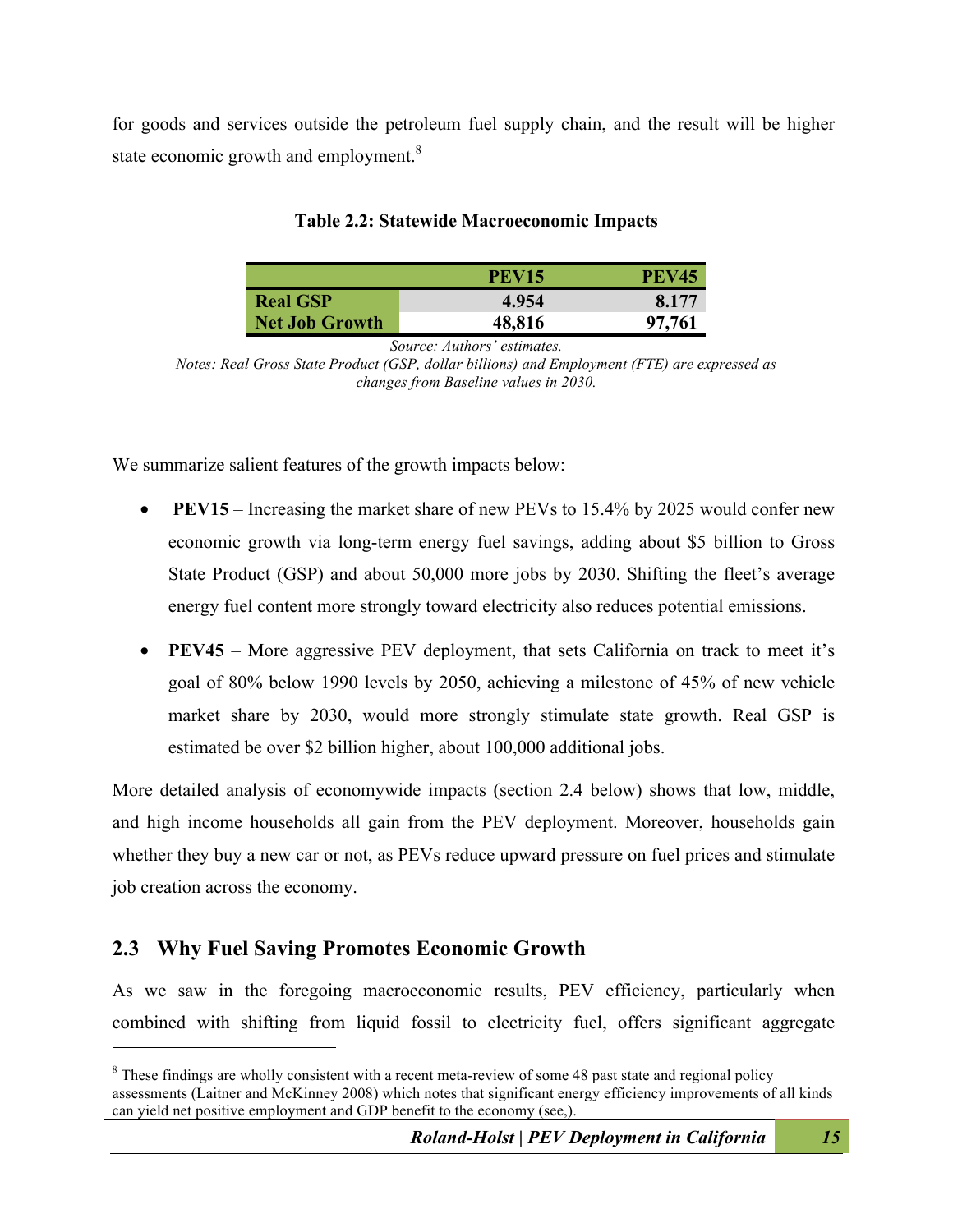economic stimulus. The PEV growth dividend arises from a relatively simply mechanism called expenditure shifting. Household and enterprise fuel savings are spent on new vehicle technology and other consumer goods and services. Because the latter two categories of spending create many more jobs per dollar of demand than the fossil fuel supply chain, the result of this shift is substantial employment growth. New jobs in turn lead to more spending, with its own induced income and employment stimulus, extending the virtuous growth cycle that economists call the multiplier process.



**Figure 2.2: Employment Intensity by Sector (labor/output ratios for 124 California sectors)**

*Source: California Employment Development Department dataset.*

The implications of expenditure shifting are illustrated schematically in Figure 2.2 goods and services require different amounts of labor to produce and deliver them, and this figure shows the ratio of FTE work hours to output across the California economy. Production is divided into 124 different economic activity sectors, ordered from left to right from highest to lowest job content (blue diamonds). Note that labor intensity across the economy varies so much that a logarithmic scale is needed to encompass it.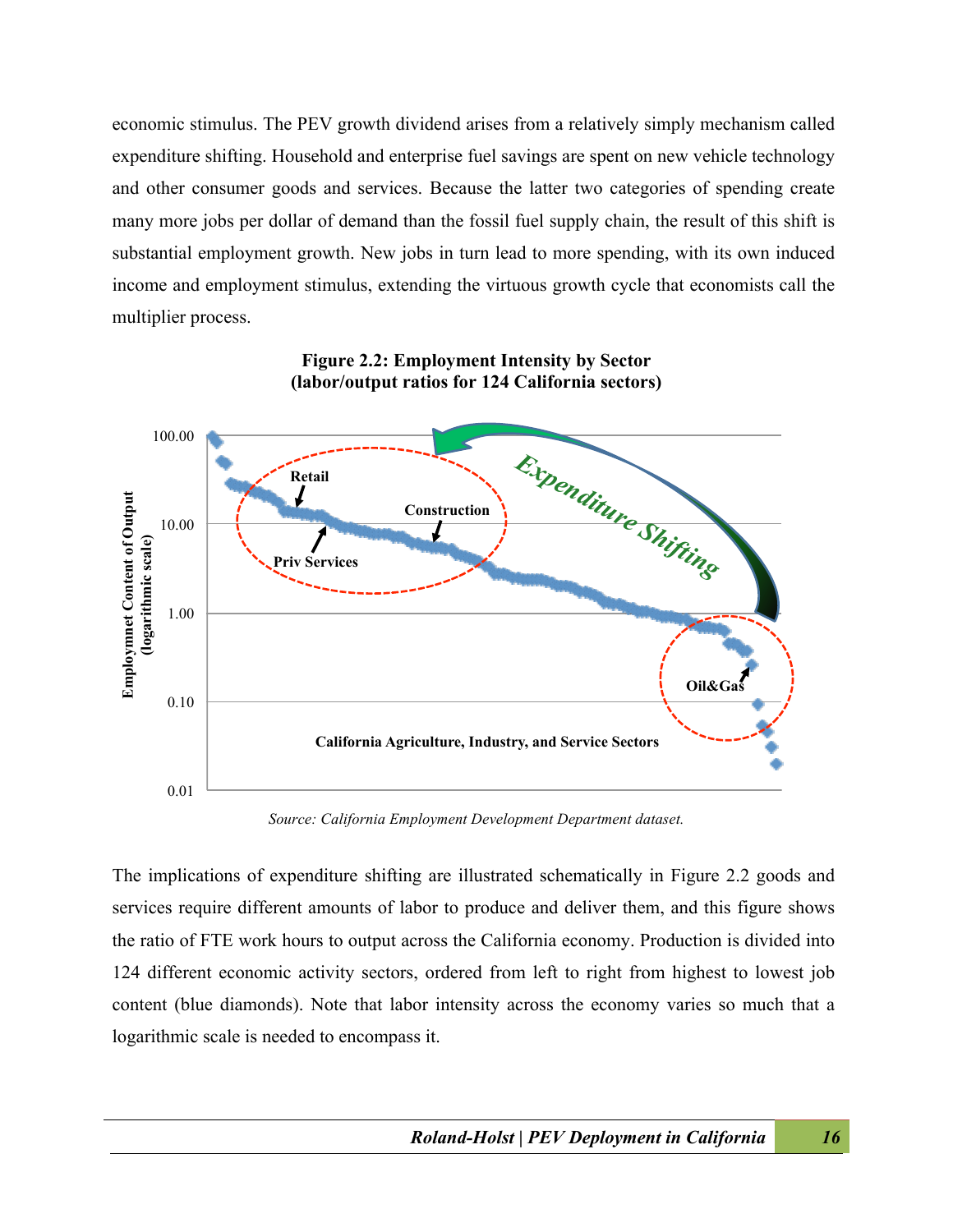When households and enterprises reduce fuel expenditures, these savings are removed from the fossil fuel energy supply chain, among the least employment intensive in the economy (lower right circle). Since about 70% of California household demand and a significant portion of enterprise spending on non-energy inputs goes to services (upper right circle), the resulting expenditure shifting will result in substantial net job creation. Simply put, a dollar saved on traditional energy is a dollar earned by 10-100 times as many new workers.

| <b>Sector</b>                       | <b>Job Index</b> |
|-------------------------------------|------------------|
| <b>Agriculture</b>                  | 20               |
| <b>Construction</b>                 | 42               |
| Oil & Gas                           |                  |
| <b>Vehicle Manufacturing</b>        | 5                |
| <b>Vehicle Sales &amp; Service</b>  | 19               |
| <b>Wholesale &amp; Retail Trade</b> | 29               |
| <b>Other Service</b>                | 34               |

**Table 2.3: Index of Job Intensity by Sector**

*Source: California Employment Development Department dataset.*

To give a more focused picture of the forces behind expenditure shifting, we present in Table 2.3 a measure of jobs per million dollars of revenue, indexed to units of job intensity in the California petroleum sector. For example, the same dollar demand for Vehicle Sales and Service generates 19 times as many jobs as the Oil & Gas sector. On average, a dollar that goes to increasing California household spending is 16 times as job-intensive as that same dollar going to the fossil fuel supply chain.

Other aspects of this job creation process are also noteworthy. Firstly, it is apparent that energy fuel sector wages can be high, but they are not higher than service sector wages by anything like the employment multiples evident from these comparisons. Moreover, jobs created from this expenditure diversion are distributed across a broad spectrum of sectors and occupational categories, not restricted to green technology or import-dependent energy fuels and services. On the contrary, most of the jobs created by PEV deployment are in service sectors with high levels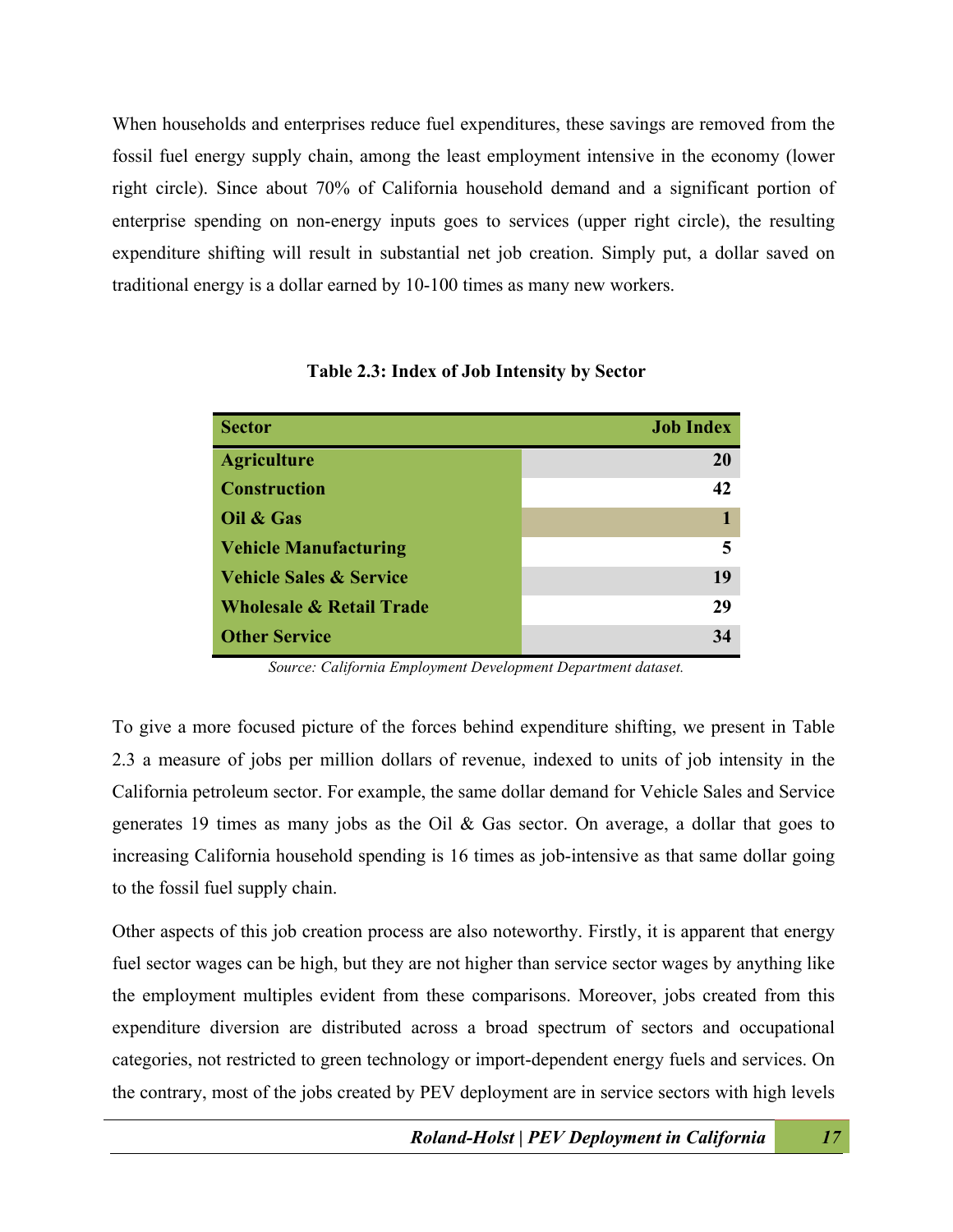of in-state inputs and value added. Jobs like this have stronger and longer multiplier linkages inside the state economy, and they are at very low risk of being outsourced.

When reflecting on these results, a few caveats should be borne in mind. We believe these findings to be robust subject to reasonable uncertainty regarding external events, and the BEAR model earned such a reputation in the past. Still, it is always worth emphasizing that an economic forecasting model is not a crystal ball. Our model does not capture individual decision-making, but simulates the behavior of representative agents subject to generic changes in the economic environment. The real world is full of heterogeneity and complex events beyond the ken of modelers, particularly over a time horizon as long as 15 years.

More research is needed to elucidate this important equity issue, but meanwhile we see interesting dynamics in these adjustments. Across the diverse state economy, households have vehicles of differing ages and efficiency levels, but the aggregate fuel cost savings confer employment growth and fuel price benefits across the economy. The basic message of these results is simple, however, lower fuel expenditure saves household money, increases employment and real wages and incomes, whether individual households buy a new vehicle or not, but most so if they do.

#### **2.4 Composition of Job Growth**

While the overall state economy gains from the scenarios considered here, the composition of impacts is more complex. Beneath the smooth veneer of macroeconomic aggregates, pervasive structural changes can take place. In particular, aggregate benefits can mask tradeoffs between different stakeholder groups across the economy. In particular, transition to PEVs obviously challenges enterprises in the fossil fuel supply chain, as is plainly evident in Table 2.4.

These figures break down the aggregate employment results of Table 2.2 on a sector-by-sector basis. Employment impacts within sectors are measured as net job creation, while the last three rows present statewide sector aggregates that reveal patterns of aggregate job creation and reduction. What is perhaps most noteworthy is that only one in twenty sectors experiences employment growth below baseline trends, most prominently the fossil fuel sector (Oil & Gas). Because of the expenditure shifting process described in the last subsection, job creation in both scenarios outweighs job reduction by a factor of more than 10. These results strongly support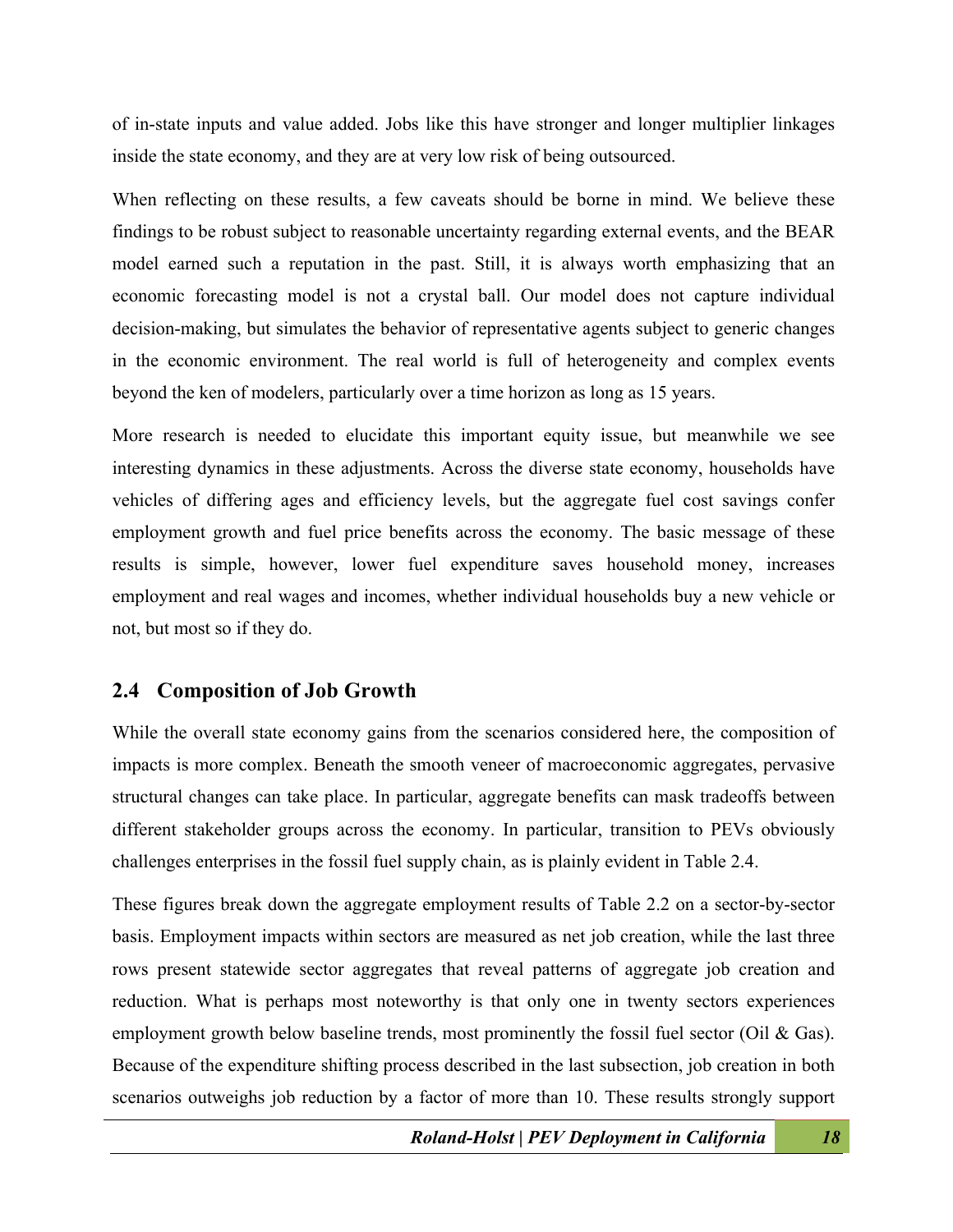the notion that, over two decades, deployment of PEVs in the light-duty vehicle market will benefit many more people than might miss opportunities in traditional energy intensive activities. The Oil & Gas sector does not lose jobs per se, but instead experiences slower job growth overall over a twenty-year timeframe under these scenarios.

| <b>Sector</b>                     | <b>PEV15</b>   | <b>PEV45</b>            |
|-----------------------------------|----------------|-------------------------|
| <b>Agriculture</b>                | $\bf{0}$       | $\bf{0}$                |
| <b>Other Primary</b>              | $\bf{0}$       | $\bf{0}$                |
| <b>Oil and Gas</b>                | $-2$           | -6                      |
| <b>Electric Gen and Dist</b>      | $\mathbf{1}$   | 3                       |
| <b>Natural Gas Dist.</b>          | $\bf{0}$       | $\boldsymbol{0}$        |
| <b>Other Utilities</b>            | 0              | 0                       |
| <b>Processed Food</b>             | $\bf{0}$       | $\boldsymbol{0}$        |
| <b>Construction - Residential</b> | 1              | $\mathbf{2}$            |
| <b>Construction -- NonRes</b>     | $\overline{2}$ | 5                       |
| <b>Light Industry</b>             | 3              | 6                       |
| <b>Heavy Industry</b>             | $\mathbf{1}$   | $\overline{\mathbf{3}}$ |
| <b>Machinery</b>                  | 0              | 0                       |
| <b>Technology</b>                 | $\overline{2}$ | $\overline{\mathbf{4}}$ |
| <b>Electronic Appliances</b>      | 0              | 0                       |
| <b>Automobiles and Parts</b>      | 1              | $\overline{2}$          |
| <b>Trucks and Parts</b>           | 0              | 0                       |
| <b>Other Vehicles</b>             | $\bf{0}$       | $\mathbf{1}$            |
| <b>Wholesale, Retail Trade</b>    | 15             | 30                      |
| <b>Transport Services</b>         | $\overline{2}$ | $\overline{\mathbf{4}}$ |
| <b>Other Services</b>             | 23             | 45                      |
| <b>Total Net Jobs</b>             | 49             | 98                      |
| <b>New Employment</b>             | 51             | 104                     |
| <b>Reduced Job Growth</b>         | $-2$           | $-6$                    |

**Table 2.4: Employment Effects by Sector (change from 2030 Baseline values in thousands of FTE jobs)**

*Source: Authors' estimates.*

An especially important feature of these results is the diversity of job creation. As explained in the discussion of expenditure diversion, PEV fuel cost savings creates jobs across the economy, not just in sectors making new vehicle technologies or substitute energy fuels. These jobs are in all categories of that enjoy greater demand because households and enterprises have more money to spend. Based on long established demand patterns, we know these will be mainly service and consumer sector jobs, in-state and not as vulnerable to outsourcing.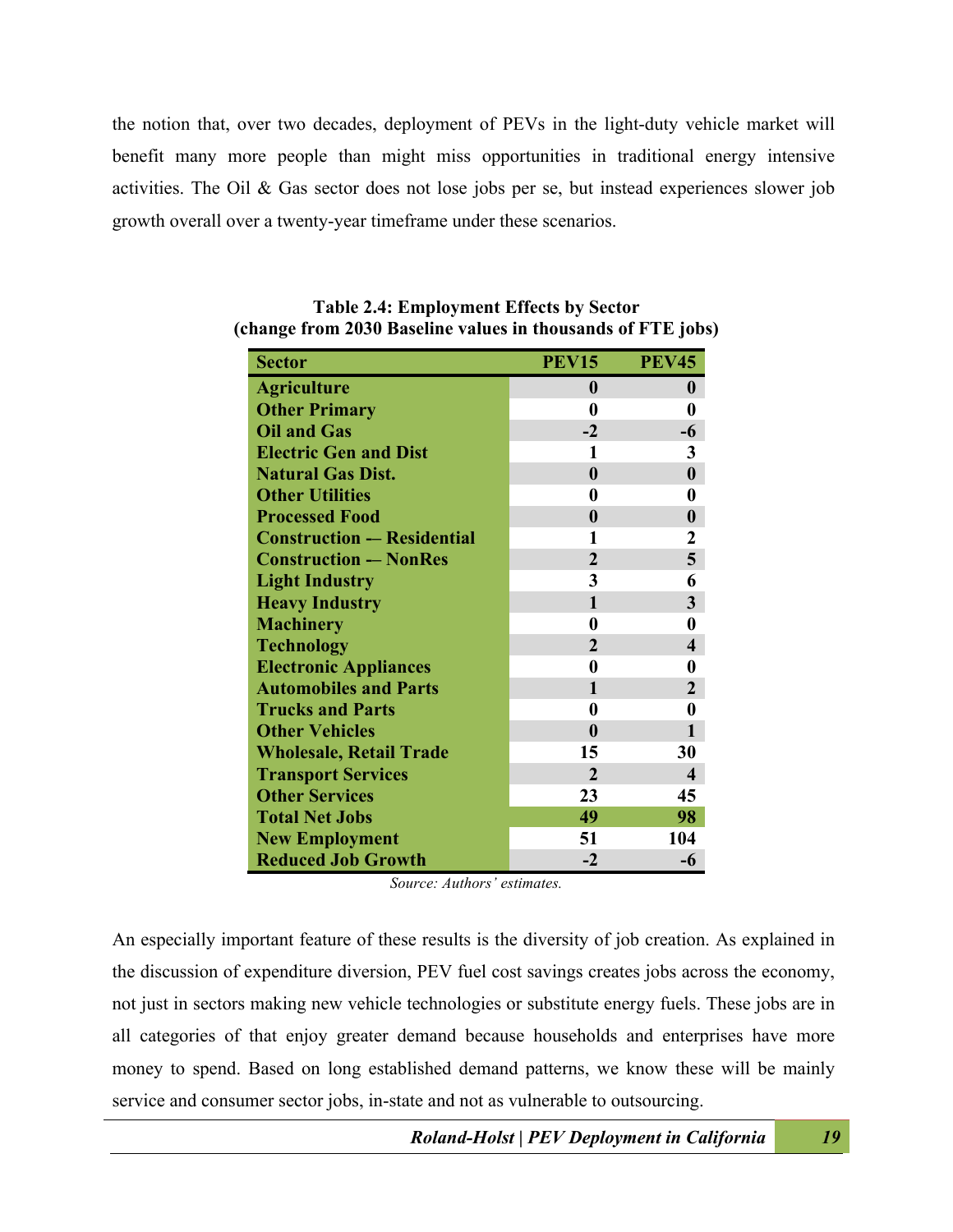#### **2.5 Household Level Impacts**

The BEAR model maintains economic information on California households by income. These are divided into seven tax brackets as in Table 2.5, which details number and population by household group. For any state policy encouraging vehicle electrification, the equity implications of economic impacts will be an essential consideration.

|   |                 | Households | Population | Percent   |
|---|-----------------|------------|------------|-----------|
|   | $\leq$ \$12k    | 1.220      | 3.575      | <b>10</b> |
| 2 | $$12-28k$       | 2.360      | 6.915      | 19        |
| 3 | \$28-40k        | 1.650      | 4.835      | 13        |
| 4 | \$40-60k        | 2.110      | 6.182      | 17        |
| 5 | <b>\$60-80k</b> | 1.650      | 4.835      | 13        |
| 6 | \$80-200k       | 2.140      | 9.2        | 25        |
| 7 | \$200k+         | 0.710      | 1.113      | 3         |
|   | <b>Total</b>    | 12.510     | 36.654     | 100       |

**Table 2.5: California Household by Income Tax Bracket**

*Source: California Department of Finance. Numbers in thousands.*

|              | <b>Household</b> | ZEV <sub>15</sub> | <b>ZEV45</b> |
|--------------|------------------|-------------------|--------------|
| 1            | $\leq$ \$12 $k$  | $0.2\%$           | 0.4%         |
| $\mathbf{2}$ | $$12-28k$        | $0.2\%$           | 0.4%         |
| 3            | \$28-40k         | $0.2\%$           | 0.4%         |
| 4            | \$40-60k         | $0.2\%$           | $0.2\%$      |
| 5            | \$60-80k         | $0.2\%$           | $0.2\%$      |
| 6            | \$80-200k        | $0.2\%$           | $0.2\%$      |
| 7            | \$200k+          | 0.1%              | $0.2\%$      |
|              | Average          | $0.2\%$           | 0.4%         |

**Table 2.6: Real Income Impacts by Household Income Group**

*Source: Authors' estimates. Percentage changes from 2030 Baseline, average real household income.*

For the two alternative deployment scenarios, Table 2.6 shows real income effects. Two aspects of these estimates are worthy of emphasis. Firstly, all income groups benefit from these deployment scenarios, regardless of who buys new vehicle types or their income levels. This is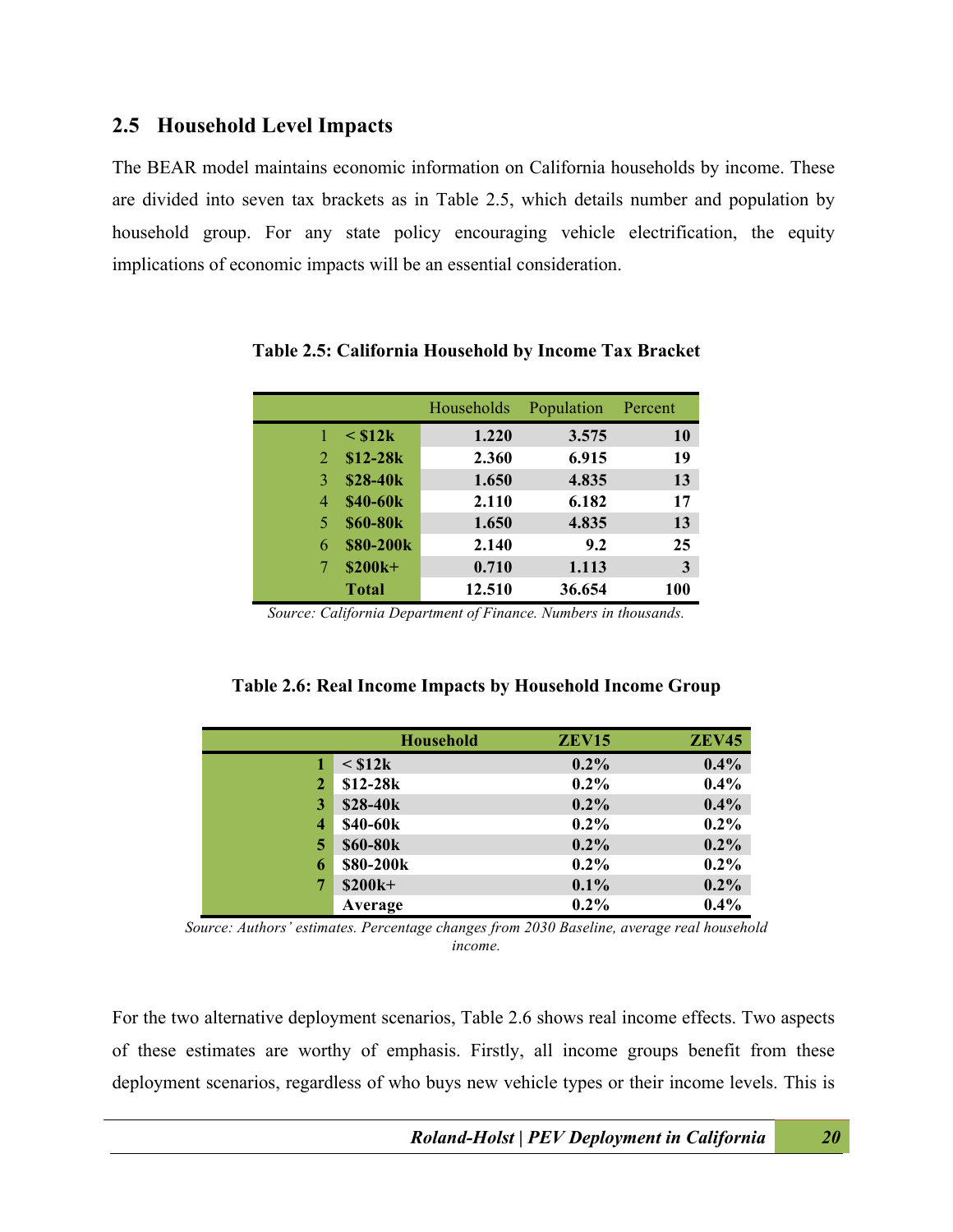because the spillover effects of improved vehicle efficiency are widespread, creating jobs across nearly every sector of the economy and raising average real wages.

Moreover, even though most market research suggests that higher-income groups will have higher PEV adoption rates, at least initially, the largest relative income benefits accrue to lower income groups (2, 3, and 4). This again is a result of spillover effects that transmit higherincome consumption effects to lower-income income/employment benefits.

#### **3 Plug-in Electric Vehicle Adoption: Costs and Benefits**

Although this study emphasized the economy-wide benefits of PEV deployment, including extensive indirect benefits from household expenditure shifting and structural adjustment, the fuel cost savings effects generally begin at the microeconomic level. Individual economic agents are assumed to make technology adoption and use decisions based on perception of costs and benefits that will accrue to them personally, their household, or their enterprise. These direct effects are a primary driver of market-oriented technology diffusion as well as the main target of policies that seek to influence adoption behavior, including standards, incentives, and fees.

Vehicle technology costs and benefits are primary drivers of the economic impacts of PEV deployment, and thus are the subject of intensive research and discussion. Our comprehensive review of the research literature reveals a range in estimates of both user costs and benefits, with attendant controversy that is predictable both in scope and orientation. To more effectively support public discussion of its own policies, EPA, NTHSA, and CARB have been working individually and in concert to improve this evidence. Their results, summarized by Lutsey (2010), also reflect extensive consultations with vehicle and energy sector participants. Generally speaking, these estimates suggest that under existing price expectations, government adoption incentives, and historically defensible technology assumptions, PEVs are very sound individual investments, yielding positive returns over vehicle lifetimes that aggregate to higher real incomes for the state economy.

BEAR is a model of the overall economy, but it does not detail vehicle costs and benefits at the individual level, especially with respect to emerging technologies and vehicle diversity. To calibrate this component of our estimation procedure, we created a detailed spreadsheet model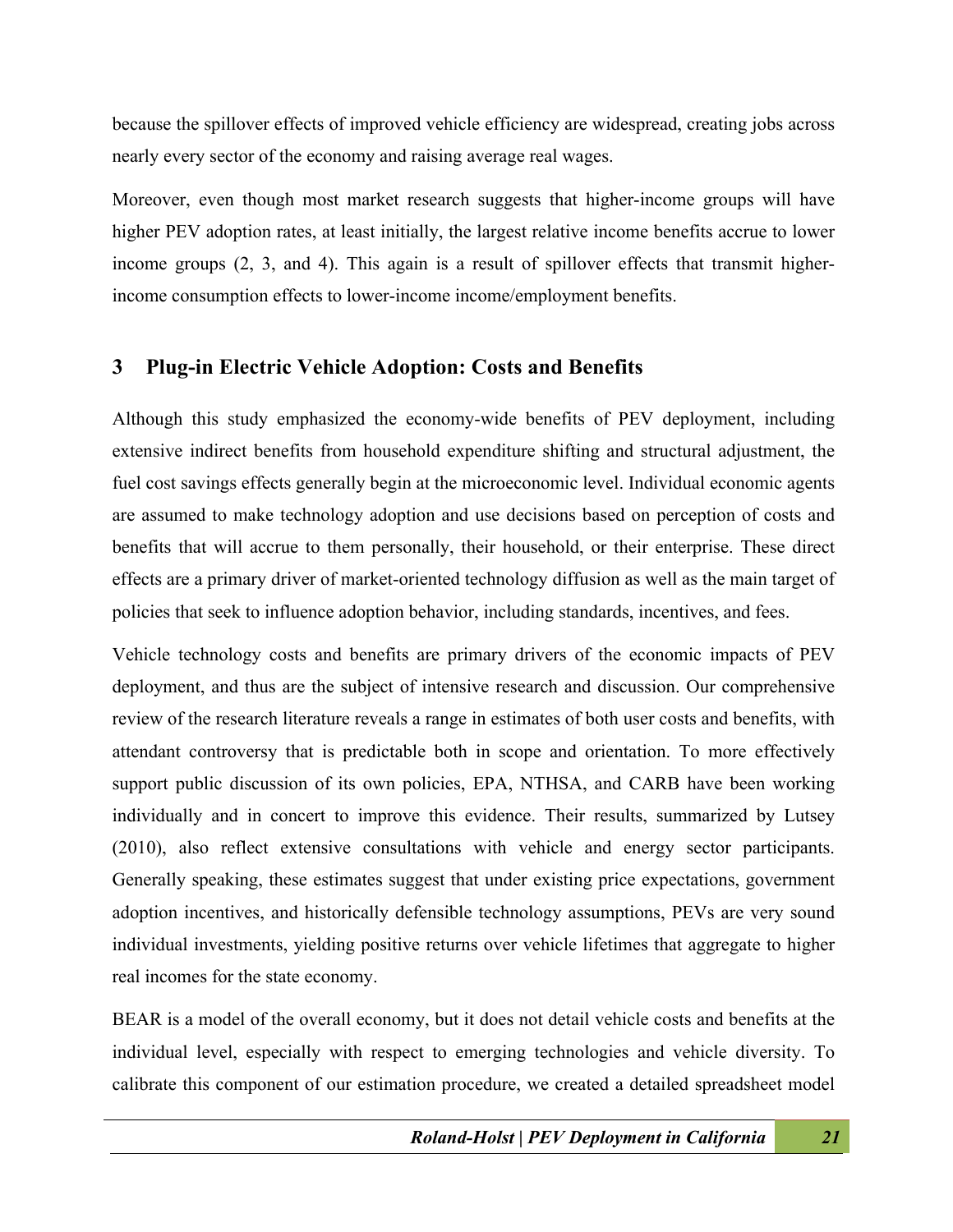of incremental vehicle cost (IVC). This entailed collection and synthesis of the most up-to-date information on available present and future vehicle technologies, a wide range of analysis and assumptions regarding ownership and use behavior, and assumptions about forward market conditions. The entire IVC spreadsheet is fully documented elsewhere, but we summarize its main characteristics and findings below.

#### **3.1 Vehicle Technologies**

 $\overline{a}$ 

Would be car buyers have by an ever-expanding array of model choices, both in Internal Combustion Engine (ICE) and PEV technologies, with each passing year. Because this analysis is macroeconomic, it is impractical to track all these alternatives individually. Still, vehicle heterogeneity is a primary determinant of the outcomes being considered, and we need to specify at least enough vehicle diversity to capture this. To that end, we consider representative ICE category each for cars and light trucks, reflecting average performance characteristics over the period considered (2012-2030). The fuel economy is modeled to improve significantly over time with new, ICE passenger cars achieving close to 45 miles per gallon (real world) and new, ICE passenger light trucks achieving 32 miles per gallon by model year 2025, consistent with the joint rulemaking between the U.S. Environmental Protection Agency and the U.S. National Highway Traffic Safety Administration.<sup>9</sup> This representative vehicle type is assumed to consume a blend of gasoline and diesel reflecting the shares of both fuel types in the light vehicle market. In addition to this, for both cars and light trucks we consider three PEV categories, PHEV20, PHEV40, and BEV100.<sup>10</sup> While there are more and more sub varieties appearing on the market, we believe these three capture the essential heterogeneity of the PEV fleet.

<sup>&</sup>lt;sup>9</sup> U.S. EPA and U.S. DOT, November 2011, "Draft Regulatory Impact Analysis: Proposed Rulemaking for 2017 and 2025 Light-Duty Vehicle Greenhouse Gas Emission Standards and Corporate Average Fuel Economy Standards" www.**epa**.gov/oms/climate/documents/**420d11004**.pdf

<sup>&</sup>lt;sup>10</sup> In these acronyms, letters refer to the engine technology (PHEV = plug-in hybrid electric vehicle, BEV = Battery powered electric vehicle) and numbers represent the percentage of total driving distance on electric-only power.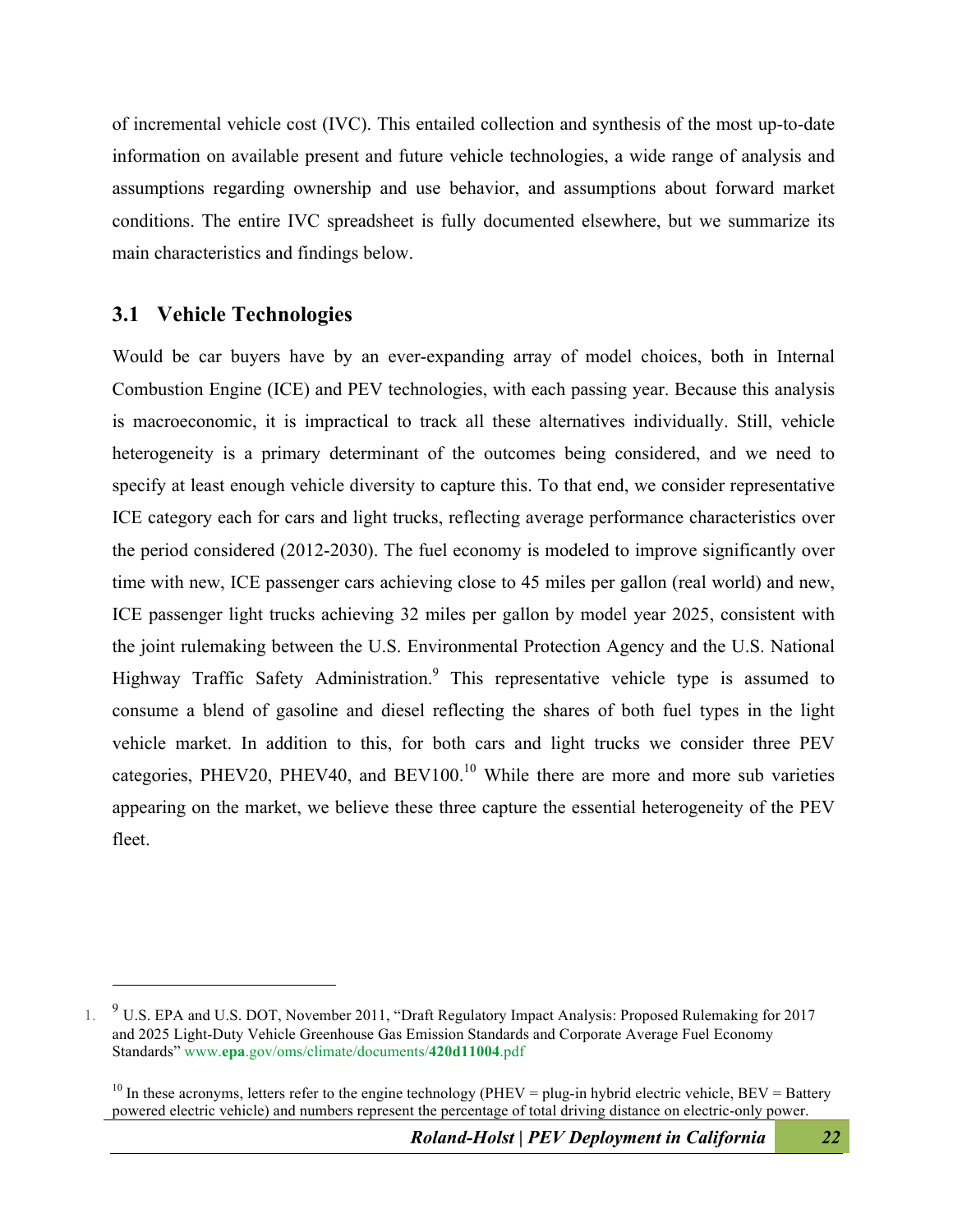#### **3.2 Adoption and Use Behavior**

#### **3.2.1 Demand Growth**

As was emphasized in the scenario section above, we do not model vehicle demand or adoption at the individual owner level. This is a very interesting area of behavioral research, but our goal in the present study is to estimate the impacts of policy scenarios that assume a given pattern of adoption, specified in terms of target sales or market shares in the terminal year 2030. In addition to this, we have calibrated our baseline PEV demand shares to match CARB estimates for 2015. Between this year and the 2030 target, we interpolate demand using a logistic function, the standard profile for technology adoption studies.



**Figure 3.1: Schematic Technology Adoption Patterns**

As Figure 3.1 indicates, adoption patterns can be accelerated (Early), as with fashionable consumer goods, or more gradual (Late), where significant learning might be required for adoption. For PEV deployment to reach the scenario market share targets, we assume a median case (Normal) that is typical of most successful automotive technology.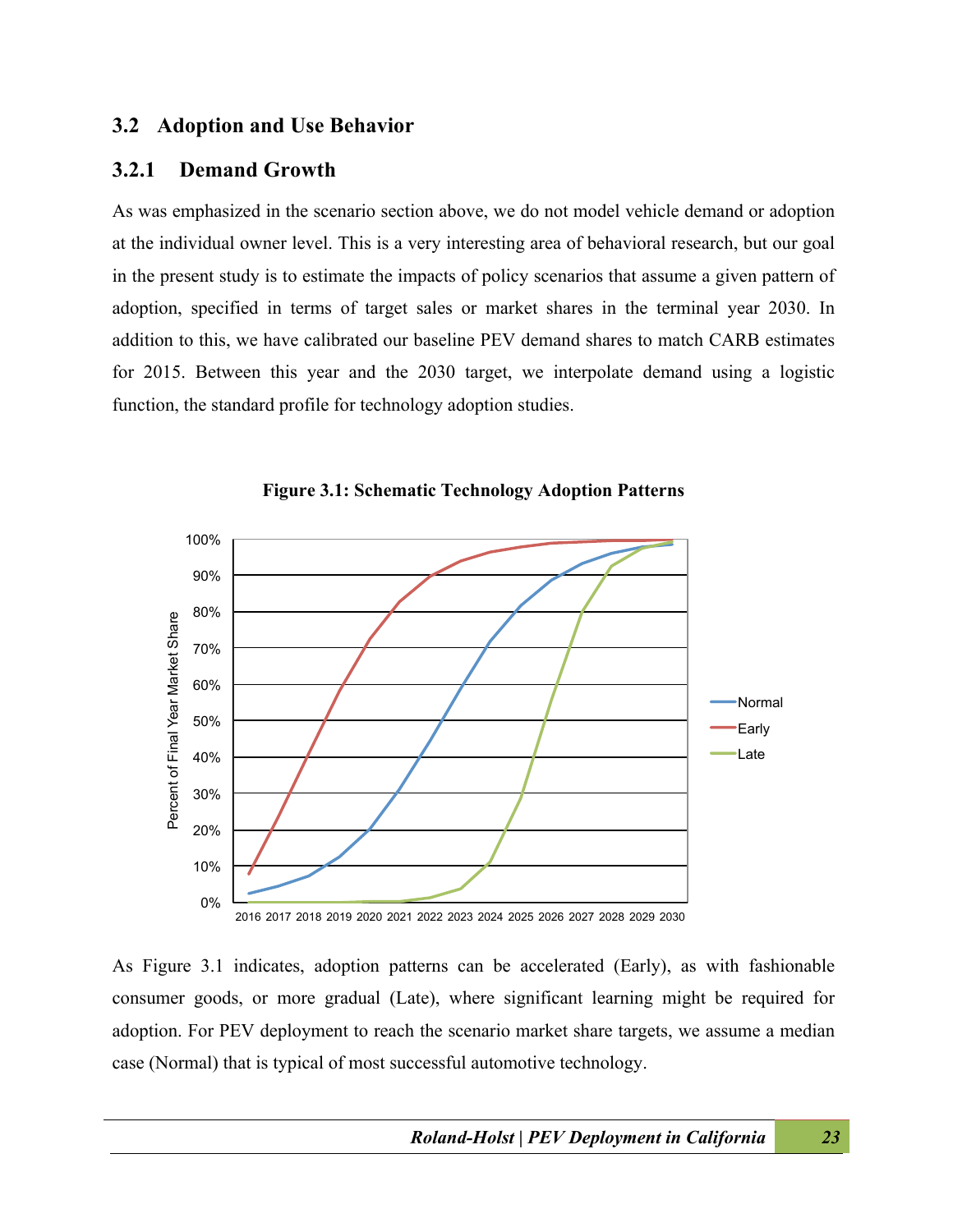#### **3.2.2 Fleet Composition**

We considered six generic PEV vehicle types, cars and light trucks in three electric power categories, assuming long term market shares given in the following table:

| PEV Passenger Cars (by tech type) |     |
|-----------------------------------|-----|
| PHEV20                            | 33% |
| PHEV40                            | 33% |
| <b>BEV100</b>                     | 33% |
|                                   |     |
| PEV Light Trucks (by tech type)   |     |
| PHEV20                            | 50% |
| PHEV40                            | 30% |
| <b>BEV100</b>                     | 20% |

**Table 3.1: Assumed Shares of New PEV Sales**

Having little reliable empirical evidence on the forward composition of this market, we chose fairly generic shares to capture diversity of the fleet. Depending on fuel price and innovation trends, more efficient vehicles could be expected gain larger market share.

#### **3.2.3 Vehicle Miles Traveled**

Costs of vehicle operation, particularly fuel costs and savings from PEVs, depend significantly on vehicle use levels, of which Vehicle Miles Traveled (VMT) is the primary indicator. Actual VMT vary with a myriad of vehicle and user characteristics, but for practical purposes we rely on averages from CARB (Figure 3.2) implemented for each model year and over the life of all vehicles sold in each model year.

Generally speaking, VMT will also vary with model of car or light truck, but we rely on averages for the current estimates. Some evidence suggested that the early PEVs were being driven fewer VMT than average for ICE models, but we assume this will change as the PEV fleet increases its market share and battery technology improves.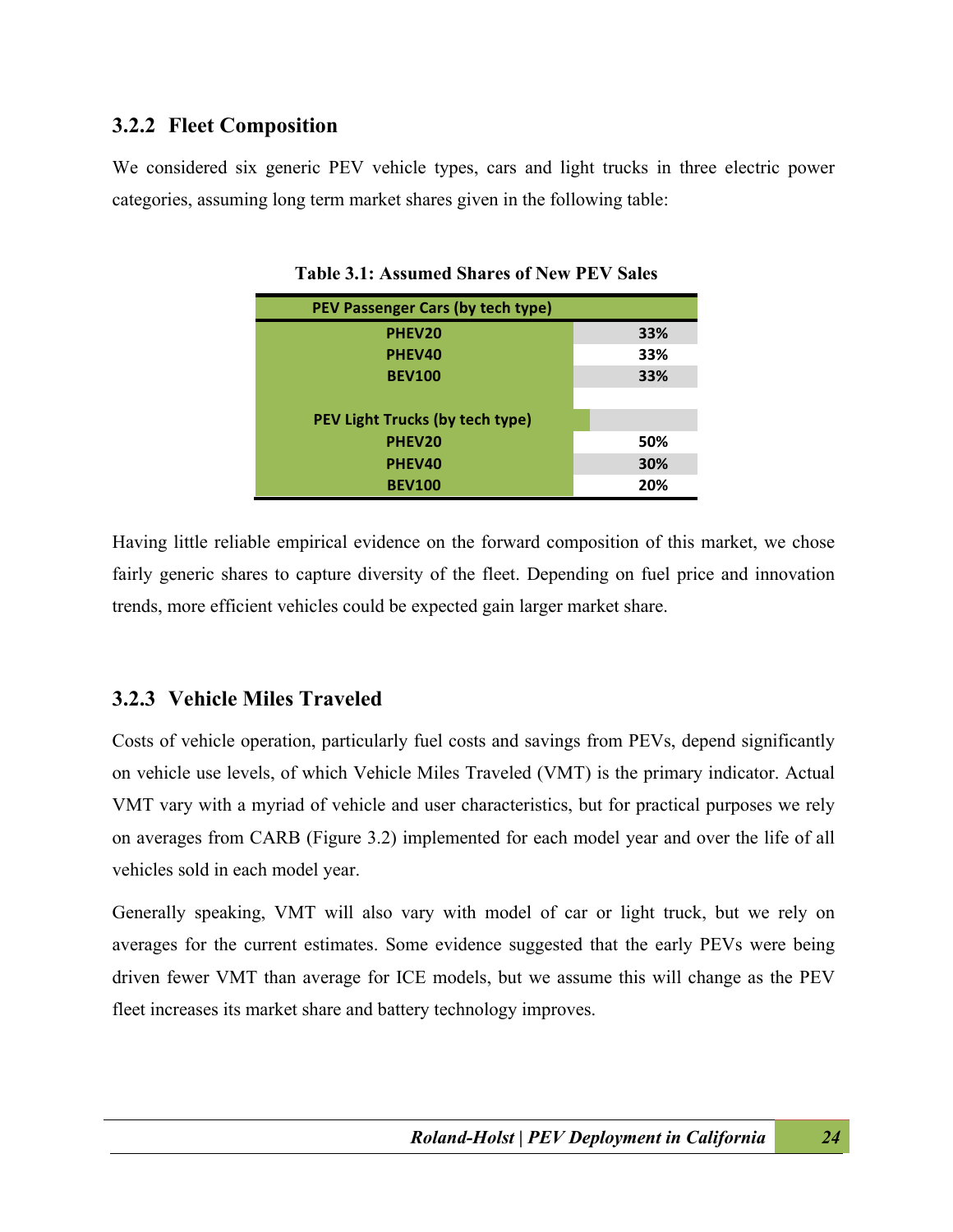



*Source: CARB (2008).*

#### **3.2.4 Survival**

Vehicle life expectancy varies with technology and driving conditions. To model this component of fleet turnover, we assumed survival rates for each model year followed trends published by the National Highway Transportation and Safety Authority and summarized in the figure below.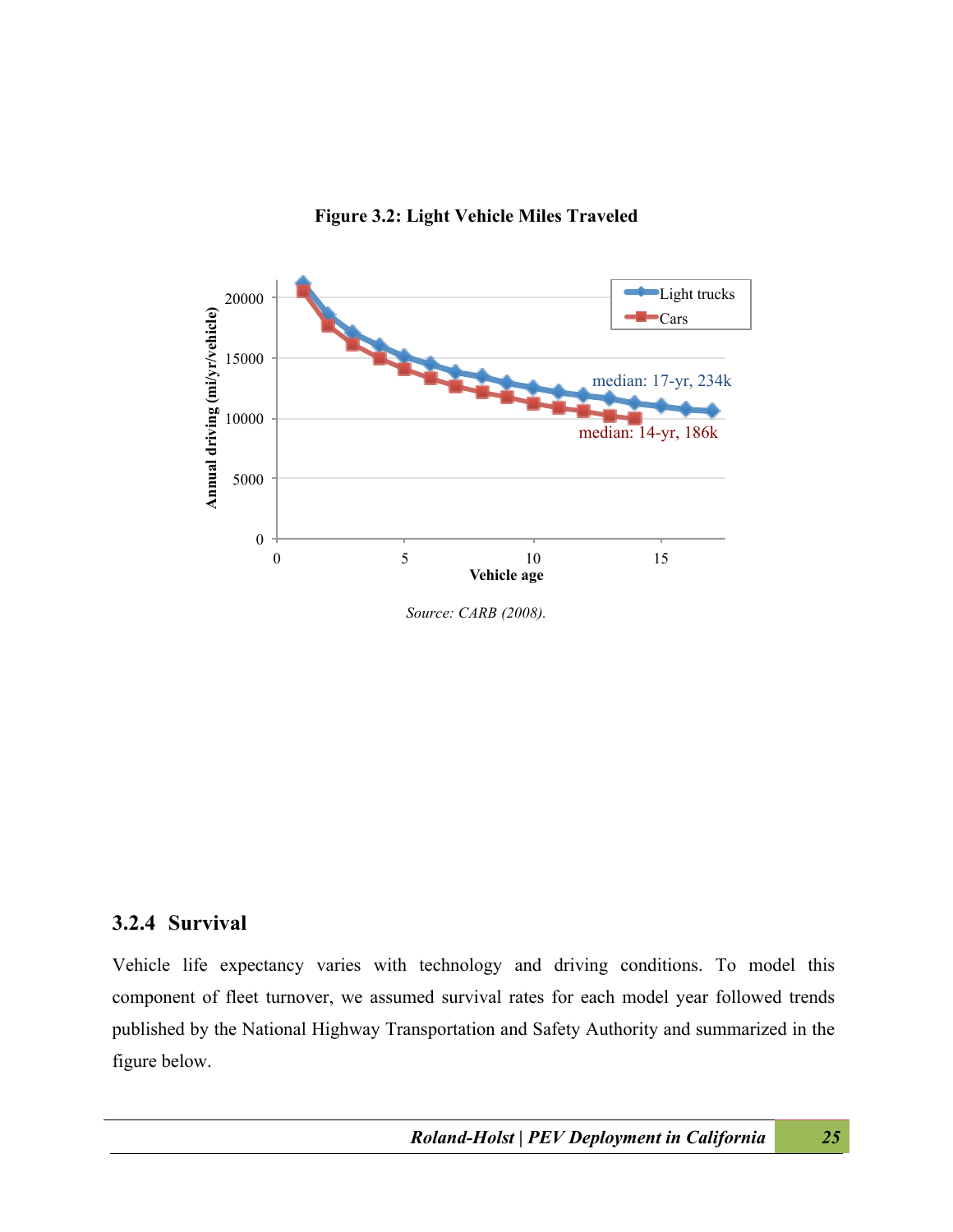

**Figure 3.4: Light Vehicle Average Survival Rates**

*Source: NHTSA (2006)*

#### **3.2.5 Financing**

The overwhelming majority of new light vehicle sales include financing (90% according to the National Automobile Dealers Association, NADA:2008). In the context of PEV adoption, these options are quite important because it gives buyers the option to pay for their vehicle in significant part with fuel savings enjoyed after purchase. To capture this, we assumed a relatively simple finance model, allowing buyers of PEVs to pay the full cost of their vehicles in equal installments over five years, inclusive of a 5% APR premium. This interest rate is relatively conservative by the standards of recent years.

#### **3.3 Energy Costs**

The two primary energy sources relevant to our analysis are liquid transportation fuels and electric power. In the transport category, the primary fuels are gasoline and diesel. We assume global energy markets are independent of our policy scenarios, and that they drive national fuel prices according to trends set forth in the EIA's Annual Energy Outlook (early release, 2012). California fuel prices are further assumed to follow their historical pattern of being higher than national average prices, and the resulting baseline California prices are presented in Figure 3.5 below.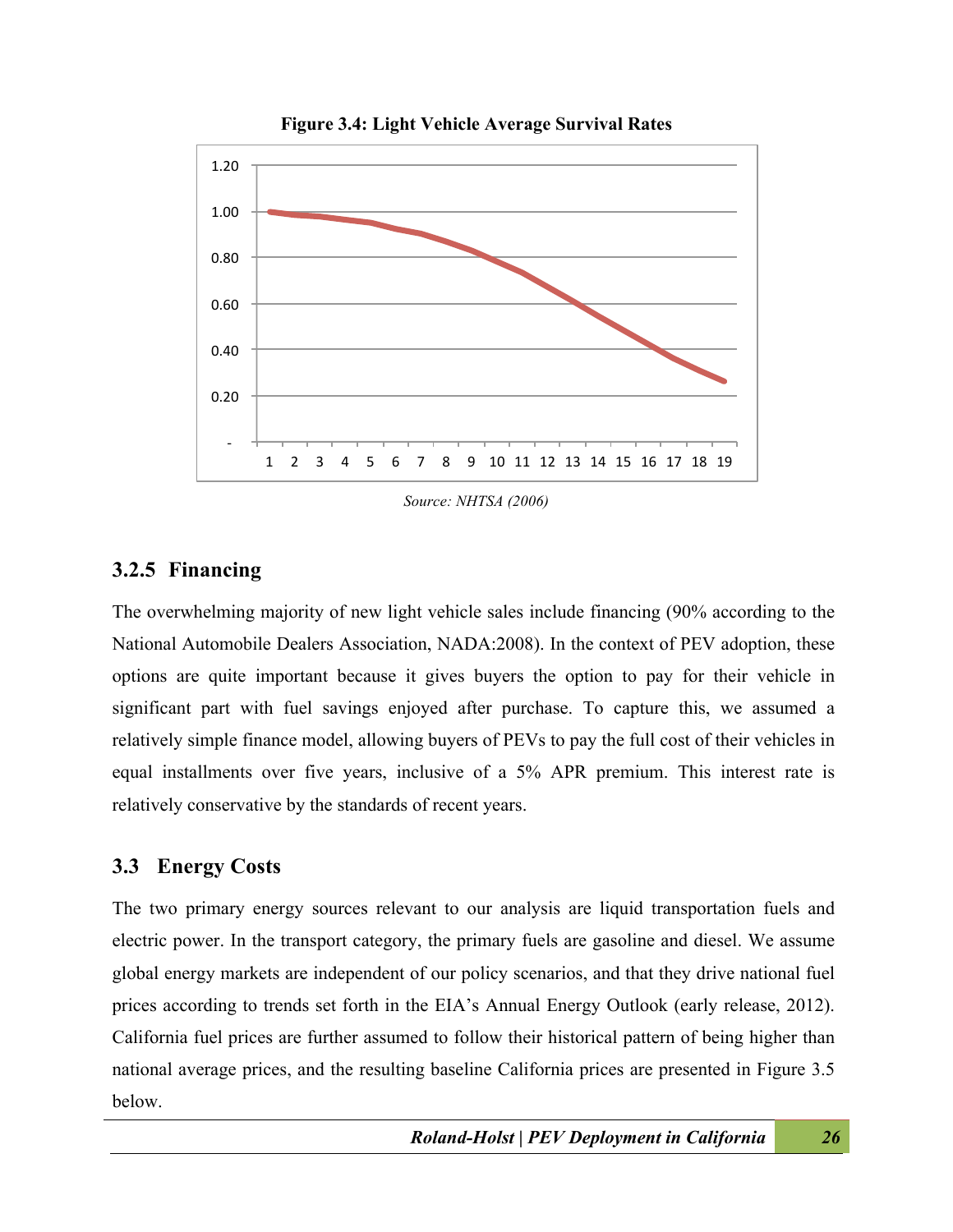



*Source: EIA (2012)*

For electric power price trends over the period considered, we rely on a combination of EIA data forecasting Pacific region and California electricity prices. The resulting baseline trend is illustrated in Figure 3.6.



**Figure 3.6: Baseline California Retail Electricity Prices**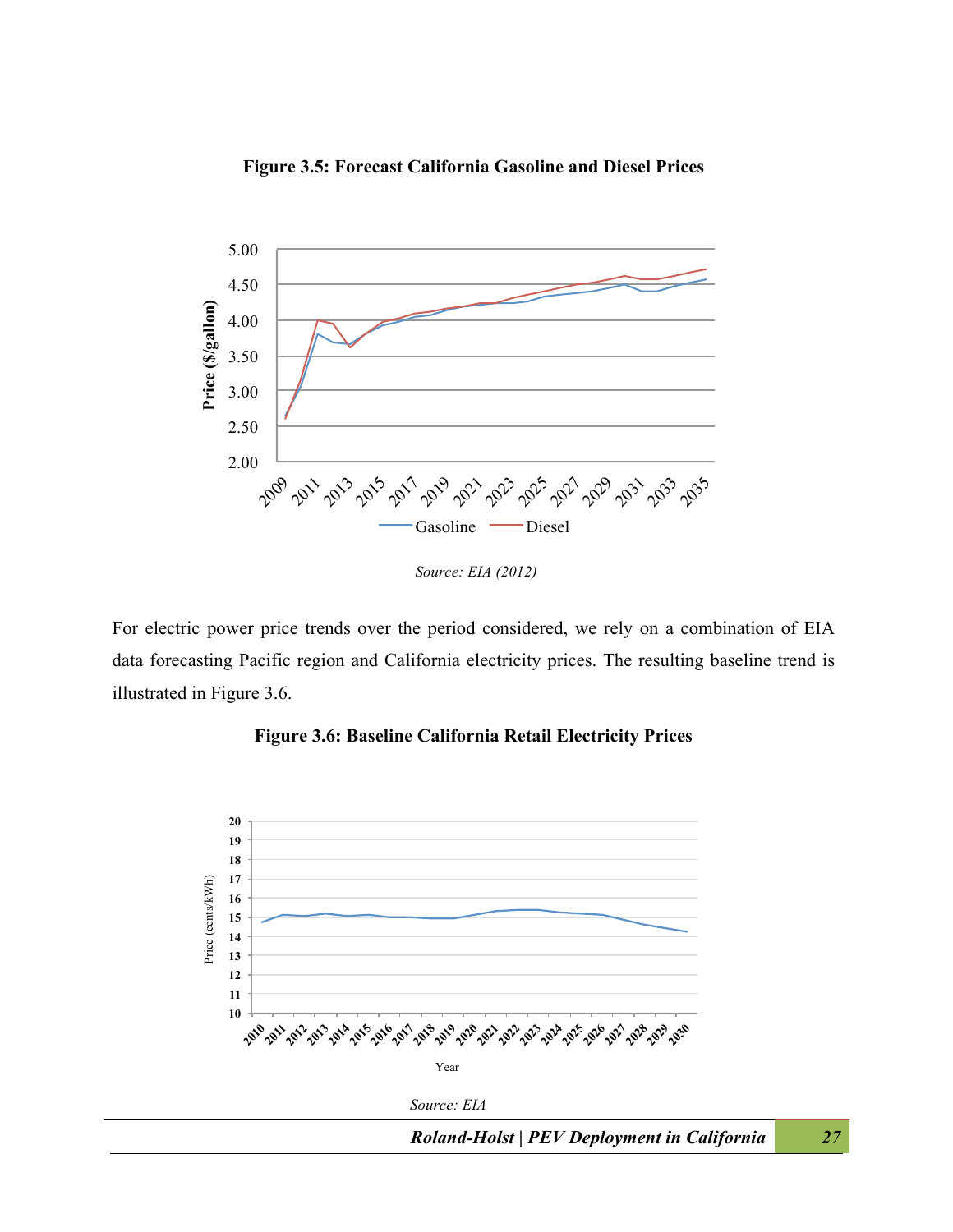#### **3.4 Vehicle Costs**

 $\overline{a}$ 

Our assumptions regarding vehicles explicitly recognize innovation processes and changing vehicle standards over the time period considered. To this end, we assume that ICE vehicles attain higher average mpg in accordance with EPA and NHTSA's National Program harmonizing greenhouse gas and fuel economy standards, and that conformity with these confers incremental costs for ICE vehicles. We utilize EPA and NHTSA's incremental cost estimates of \$2,811 for MY2025 passenger cars and \$3,052 for MY2025 passenger trucks versus today's new vehicles. For PEV vehicles, we built our IVC estimates from the bottom up, using the most up-to-date electric vehicle technology data available.<sup>11</sup>

Batteries are a primary cost component in all PEVs, and here we have assumed steady but moderate progress or "learning" in this technology. Estimation of battery costs was based on the projections by McKinsey and Company (2012). The usable state of charge window was adjusted from a fixed value of 70% to values of 60% for the PHEV10, 70% for the PHEV40, and 90% for the BEV100 to reflect the different usage characteristics of each vehicle type. Battery costs were scaled by 1.5 for the PHEV10 and 1.3 for the PHEV40 to reflect the increased costs to meet power requirements with smaller batteries (EPRI estimates). An indirect cost multiplier (ICM) of 1.5 was used to mark-up the direct costs to retail. ICMs generally account for indirect costs such as research and development, overhead, dealer markup, warranty, and dealer profit as documented by EPA (2009), NAS (2011), and CARB (2012). Component costs for PEVs were based on the U.S. Environmental Protection Agency and National Transportation Highway Safety Association regulatory impact analysis. We believe the ICMs and component mark ups utilized in the report are conservative. The result, as indicated in Figure 3.7, is a cost/efficiency improvement of about  $80\%$  over the next two decades.<sup>12</sup>

<sup>&</sup>lt;sup>11</sup> National Program Phase 2 (MY2016-MY2025), EPA/NHTSA (2011) Proposed Rules, December 1, 2011, http://www.gpo.gov/fdsys/pkg/FR-2011-12-01/pdf/2011-30358.pdf, page 44. National Program Phase 1(MY2012-2016), http://www.gpo.gov/fdsys/pkg/FR-2010-05-07/pdf/2010-8159.pdf, p26.

 $\frac{12}{12}$  The complete calculations are fully documented elsewhere, and can be made available up request.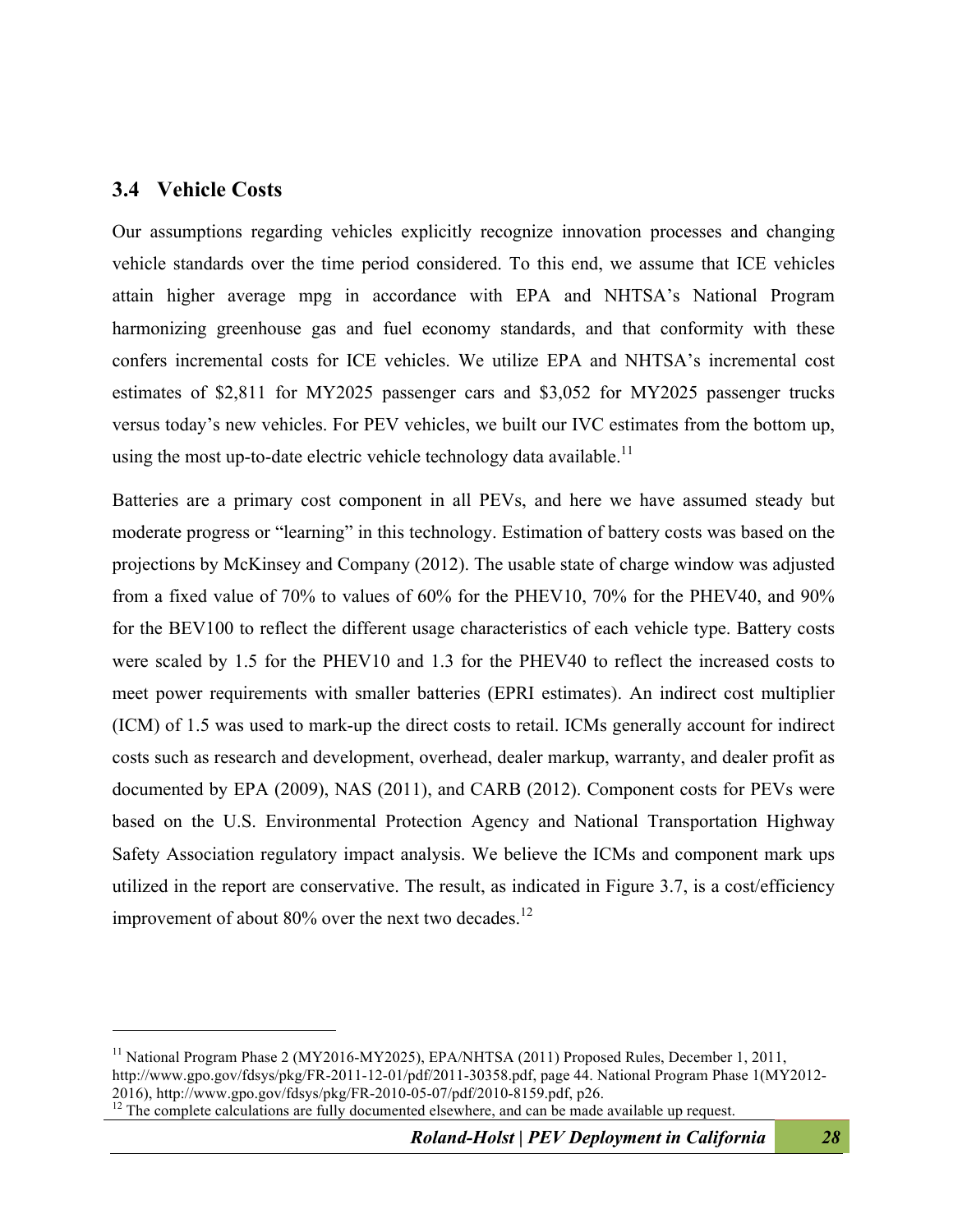

**Figure 3.7: Battery Cost/Efficiency, by Vehicle Type**

*Source: McKinsey: 2012.*





*Sources: McKinsey, EPA, CARB, EPRI*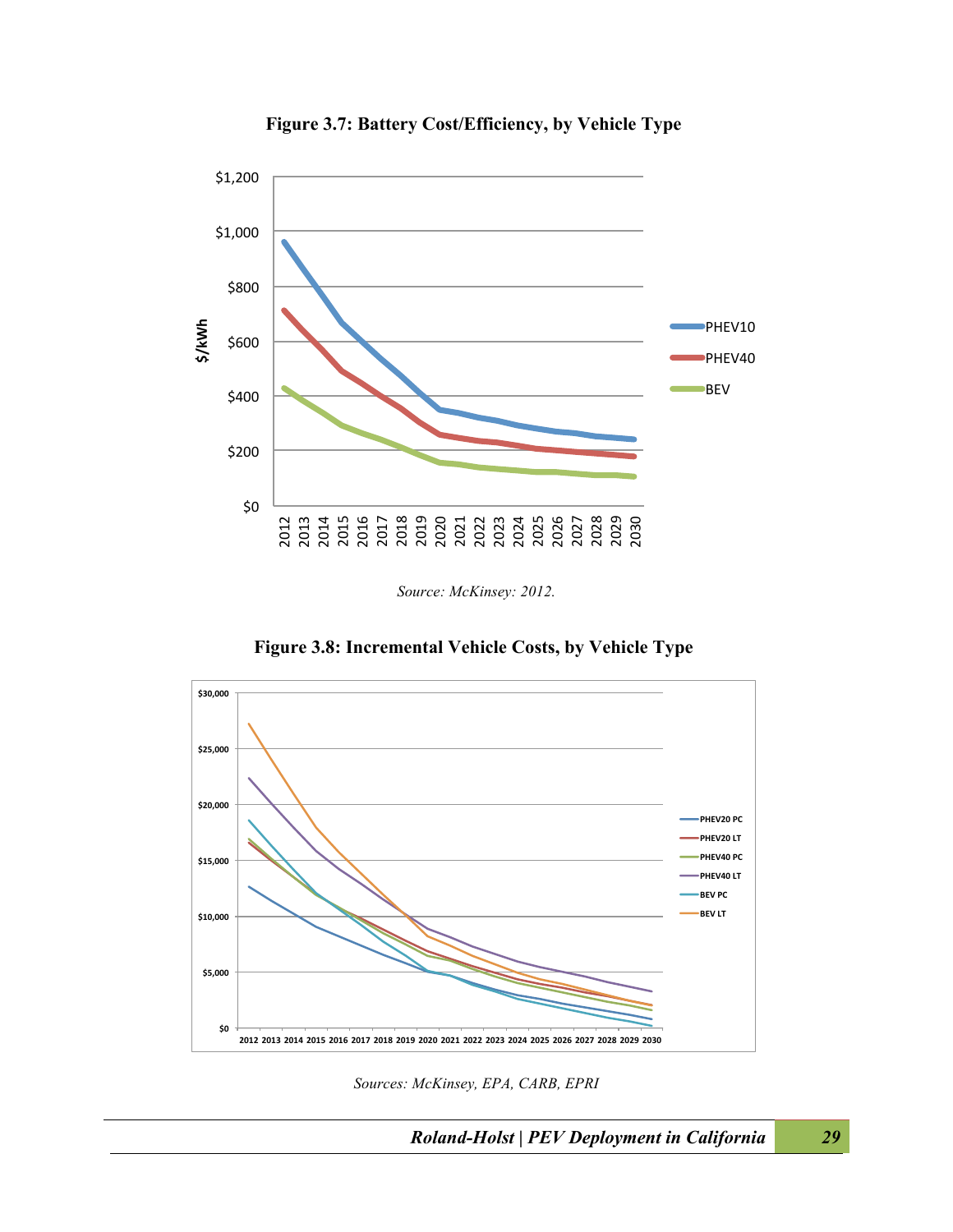After a review of the vehicle engineering literature and consultation with experts in this field, we have estimated incremental vehicle cost for PEVs using these battery cost profiles and a 30% mark-up on other power and drivetrain components. The resulting IVC trends for our analysis are summarized in Figure 3.8 for the six PEV vehicle types in out analysis (PC=passenger car, LT=light truck).

#### **3.5 Policy Components**

#### **3.5.1 Incentives**

Because of both state and Federal commitments to vehicle electrification, a variety of financial incentives exist for individual who adopt PEV vehicles. We have incorporated current incentive schemes on a uniform average basis into our IVC model, and assume these are not renewed beyond 2020. In the BEAR model, the cost of fiscal incentives, in terms of foregone income/expenditure elsewhere in the economy, is fully accounted. The macroeconomic impact results in Section 2 are thus net of these transfer effects.

#### **3.5.2 LCFS Credits**

PEV owners are contributing to global greenhouse mitigation by reducing carbon fuel consumption. Under California's Low Carbon Fuel Standard (LCFS) regulations, providers of electricity as a fuel are required to return value derived from the sale of LCFS credits to PEV drivers. We have incorporated these credits into the net IVC calculations using CARB formulas for vehicle efficiency and emissions factors. CARB estimates that LCFS credit value to be between\$15 and \$50 per metric tonne of CO2 displaced, so we used the average (\$32.50) for our calculations.

#### **3.6 Aggregate Trends**

Taking all the market, technology, and behavioral information discussed above, our IVC model calculated net economic returns to PEV deployment in both the PEV15 and PEV45 scenarios. The overall aggregate trends for IVC components are given in Figures 3.8 and 3.9 below, showing a strong positive dividend for those who adopt these vehicles, as well as support for the industries developing, selling, and maintaining them. By 2030, PEV vehicles are saving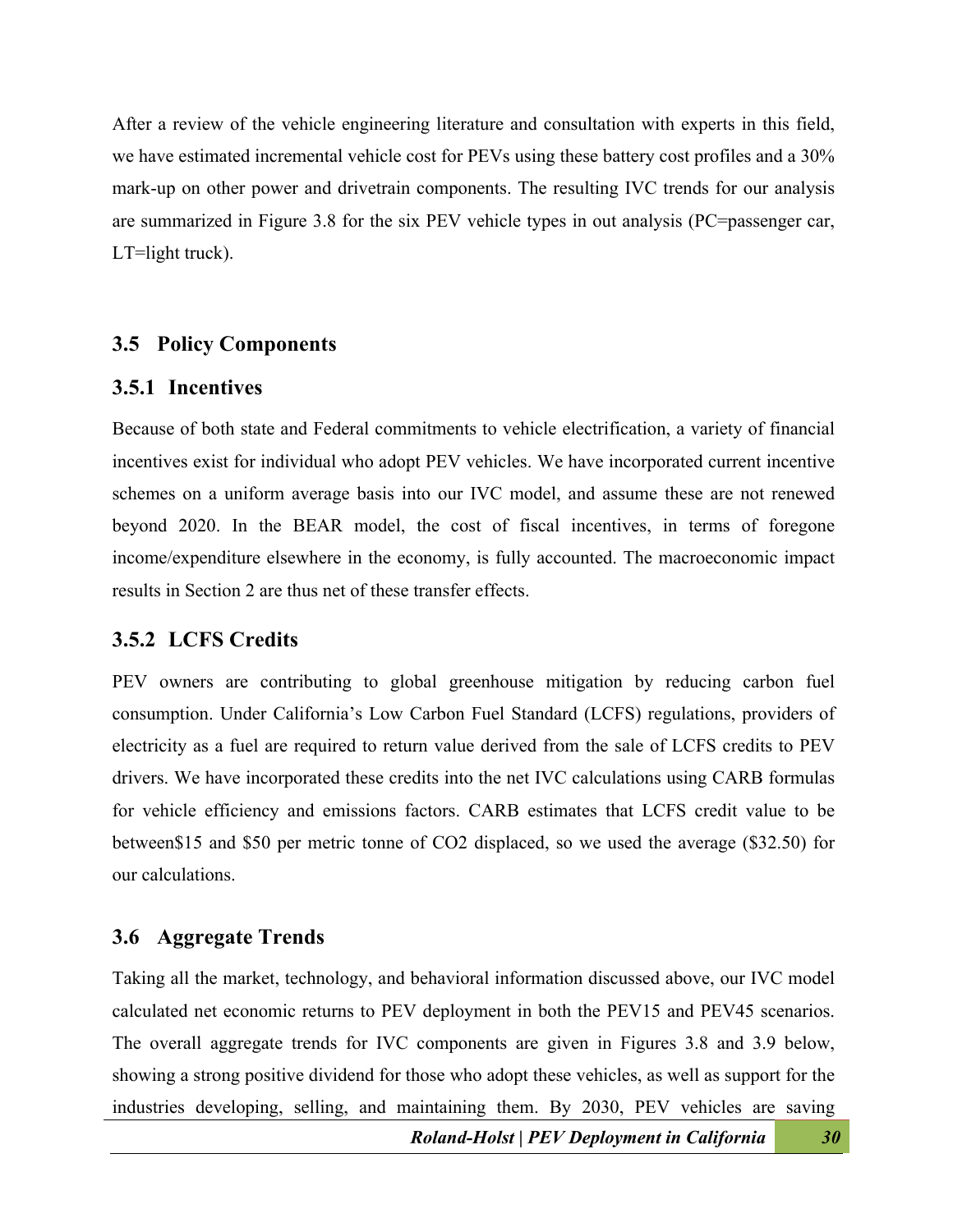California households over \$1.5 billion per year, with cumulative savings since 2012 of over \$6 billion. Under the 45% deployment scenario (PEV45) annual savings by 2030 are over \$3.5 billion and cumulative household savings exceed \$13 billion. With positive net savings (green trend) in nearly every year considered, electric vehicles represent a long-term stimulus package for the state economy.

A few notes on these figures are in order. Firstly, they represent aggregate private costs and benefits of PEV vehicles. For individual buyers, financing defers costs over five years, while their incentive payments accrue upon purchase. LCFS credits accrue over the useful life of their vehicles. From an aggregate perspective, positive private net benefits are strongly supported in later years by legacy adoption (fuel savings), but individual owners will face net costs upon purchase and have to overcome these in later years of ownership.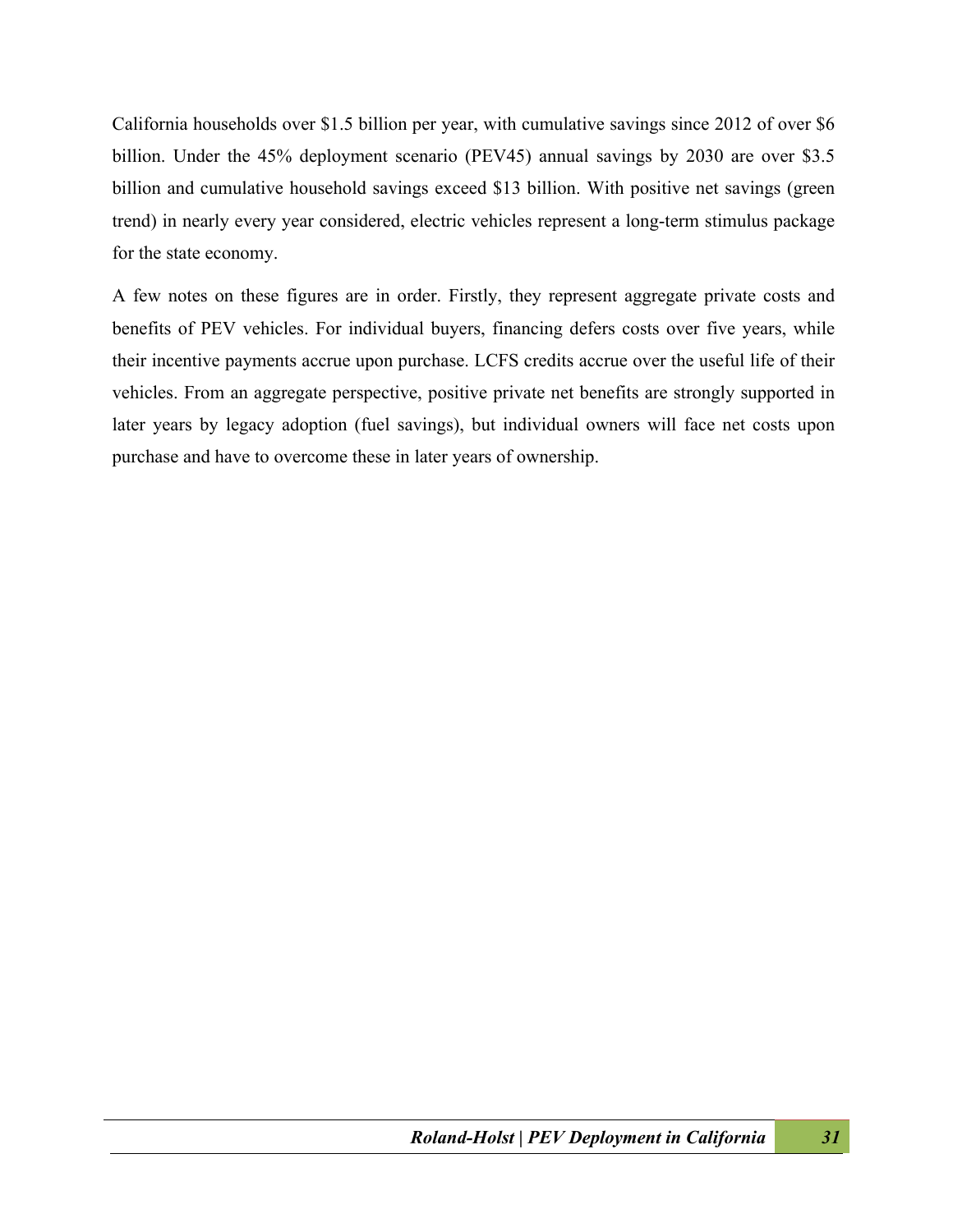

**Figure 3.8: Aggregate Incremental Costs and Benefits of Electric Vehicle Deployment – PEV15 (millions of 2012 dollars)**

**Figure 3.9: Aggregate Incremental Costs and Benefits of Electric Vehicle Deployment – PEV45 (millions of 2012 dollars)**



Finally, we do not include public benefits here, such as the macroeconomic stimulus impacts presented in Section 2 above. In addition to individual financial benefits from fuel cost savings,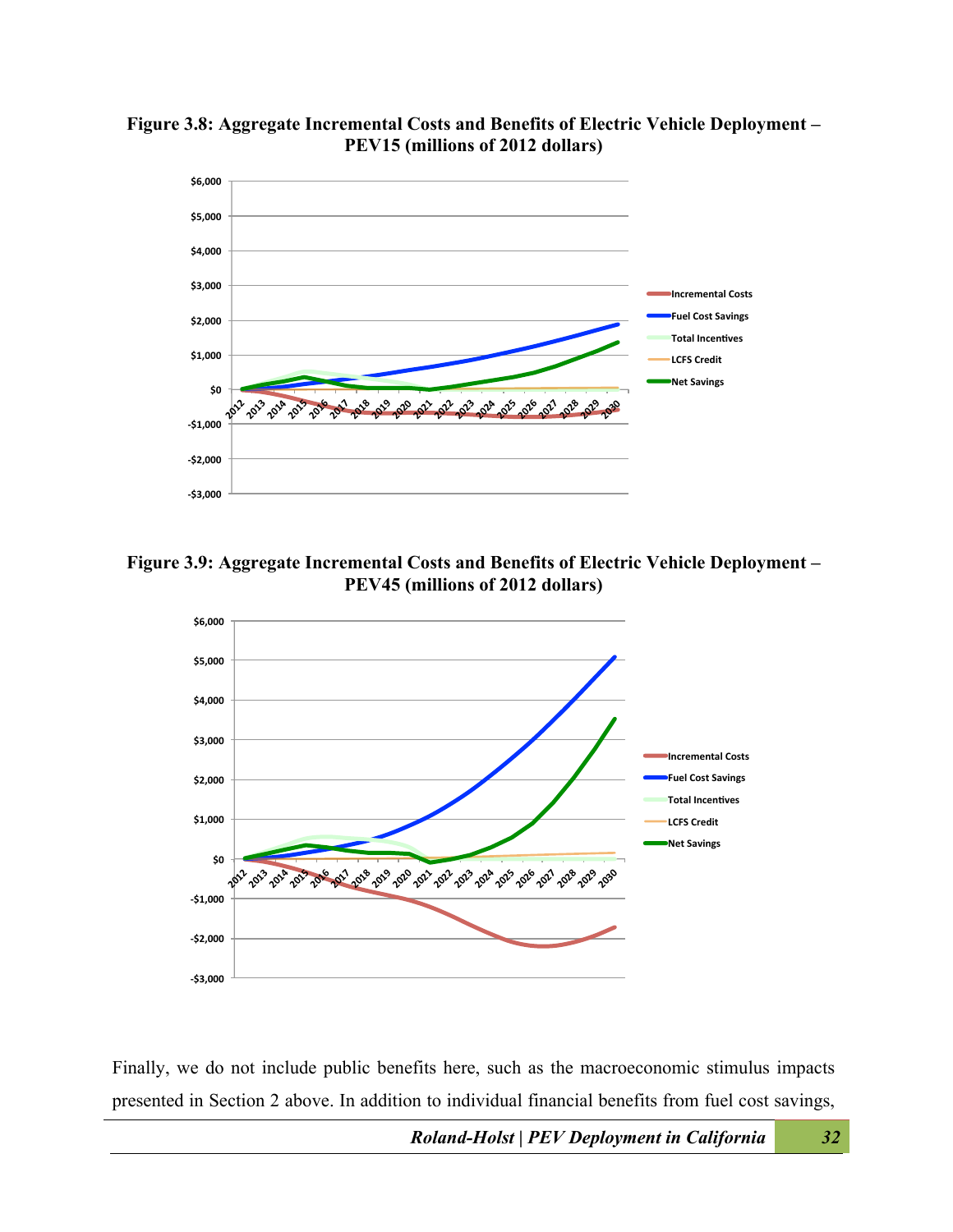large-scale adoption creates general equilibrium, or spillover benefits across the state economy. These take two primary forms, the expenditure shifting benefits already discussed, and cost-ofliving benefits from reduced conventional energy demand. The second benefits results from the fact that, taken together, individual efficiency choices reduce aggregate energy demand and exert downward pressure on energy prices. For a small economy, these might not affect national or global energy markets, but because California comprises 11% of US GDP and is itself the nineth largest economy in the world, substantial changes in California energy fuel demand certainly will affect both national and global prices (although we do not consider the latter in this analysis).

Also, this analysis does not predict detailed adoption patterns, e.g. which income groups will adopt which vehicles, and thus assume that new vehicles are dispersed uniformly across the population. This means that we are probably underestimating the efficiency gains for highincome groups and overestimating them for others. In any case, it is clear from the patterns of employment creation that lower income groups reap indirect benefits of aggregate energy efficiency.

Finally, even though perceived economic costs and benefits are influential, however, they are by no means the only, or even in many cases the decisive, factors in vehicle adoption choice. A large and growing body of evidence makes it clear that consumers choose durable goods generally, and vehicles in particular, based on a range of subjective factors including individual and social identity style, and performance characteristics. Because they represent a dramatically different emergent technology, PEVs evoke quite complex responses, only some of which are of direct relevance to net cost of adoption. Innovative research by Turrentine and collaborators (e.g. McCarthy et al: 2010, Kurani et al: 2008, and Heffner et al: 2008) all suggest that there is significant willingness to pay for qualitative characteristics in this vehicle category. This evidence helps explain why, regardless of relatively high initial adoption and uncertain operating costs, PEVs are enjoying rapid acceptance in certain demographic and geographic markets. In any case, as emphasized in the previous section, we do not model adoption behavior endogenously, but assume vehicle deployments correspond to the scenarios as defined.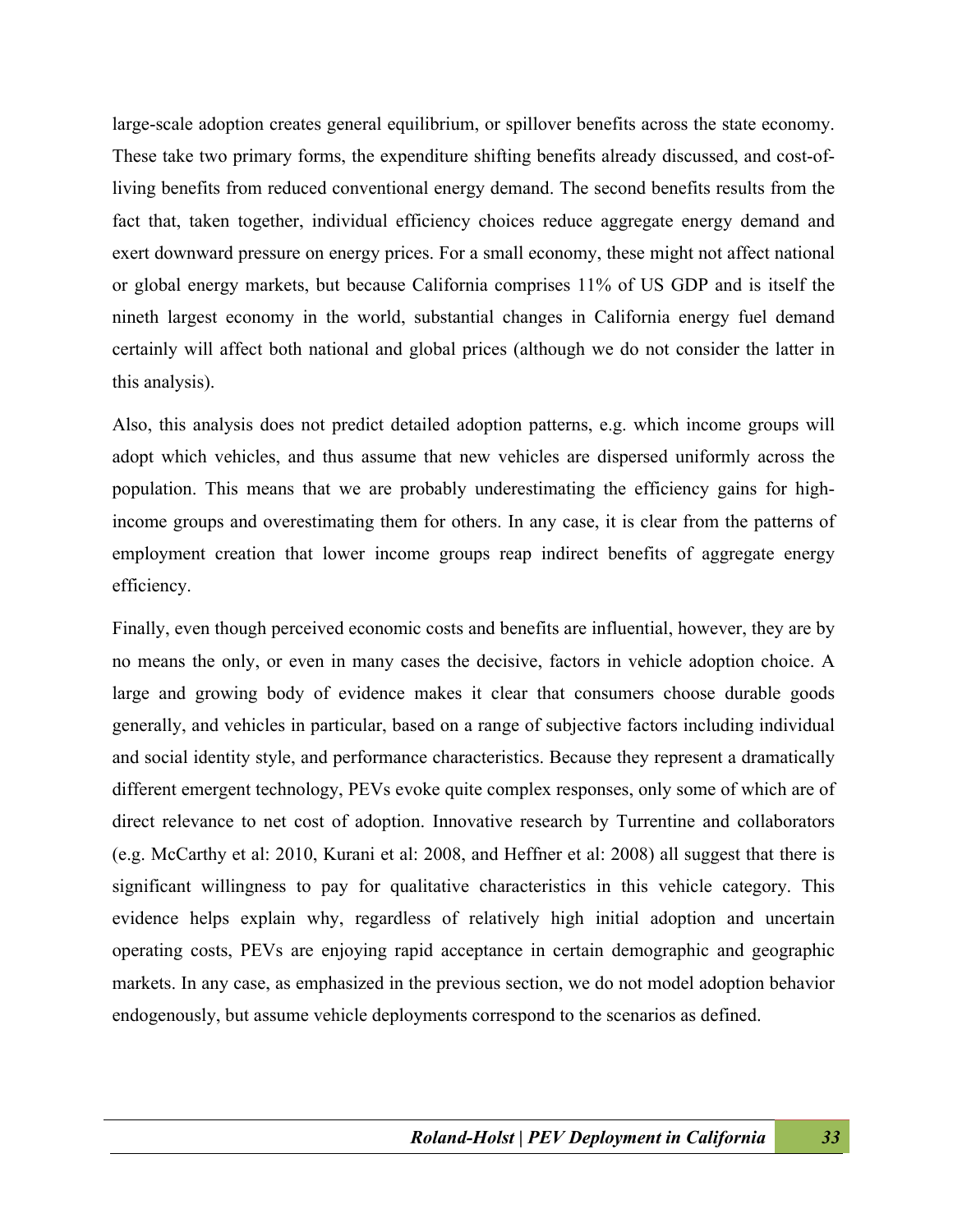#### **4 Conclusions**

 $\overline{a}$ 

Using a long-term economic forecasting model that details patterns of vehicle ownership and use across the state, this report evaluated alternative scenarios for accelerated deployment of plug-in electric vehicles (PEVs). In each case, PEV deployment translated into new demand for more job intensive goods and services, most of which were in sectors with less import dependence and more extensive in-state multiplier linkages. New vehicle adoption and fuel cost savings result in expenditure shifting, moving household and enterprise demand from the carbon fuel supply chain to demand-induced income and job creation across a broad spectrum of local activities and local jobs.

For these reasons, accelerated PEV deployment can be a catalyst for economic growth. Because, on average, household demand is 16 times more job intensive than the fossil fuel supply chain, every dollar saved at the gas pump and spent on the other goods and services consumers want adds stimulus to state incomes, employment, and real wages.

These results also support the conclusion that fuel cost savings confer economic security against volatile energy prices.<sup>13</sup> An economy the size of California's can affect energy prices modestly, but larger trends are outside our control. The smaller the share of energy costs in personal and commercial transport services, the less vulnerable we are to adverse income and profitability shocks from energy prices.

It must be noted that, although fuel cost savings promote growth and energy security for the vast majority of Californians, there are of course some actors linked to the fossil fuel supply chain that will be adversely affected – in the form of slower industry job growth -- by fuel cost savings. Since indirect economic benefits far outweigh these direct costs, temporary adjustment assistance could be considered to gain support in helping the state realize our efficiency potential, and it could be a small price to pay for the lasting benefits of transition to a diverse transportation fuels sector, particularly a transition towards greater deployment of PEVs.

The apparent importance of PEV deployment to the state's long-term economic growth suggests that this research should be extended in the future. Of particular relevance would be more

<sup>&</sup>lt;sup>13</sup> Many researchers have made this argument, most recently and forcefully Fine, Busch, and Garderet (2010).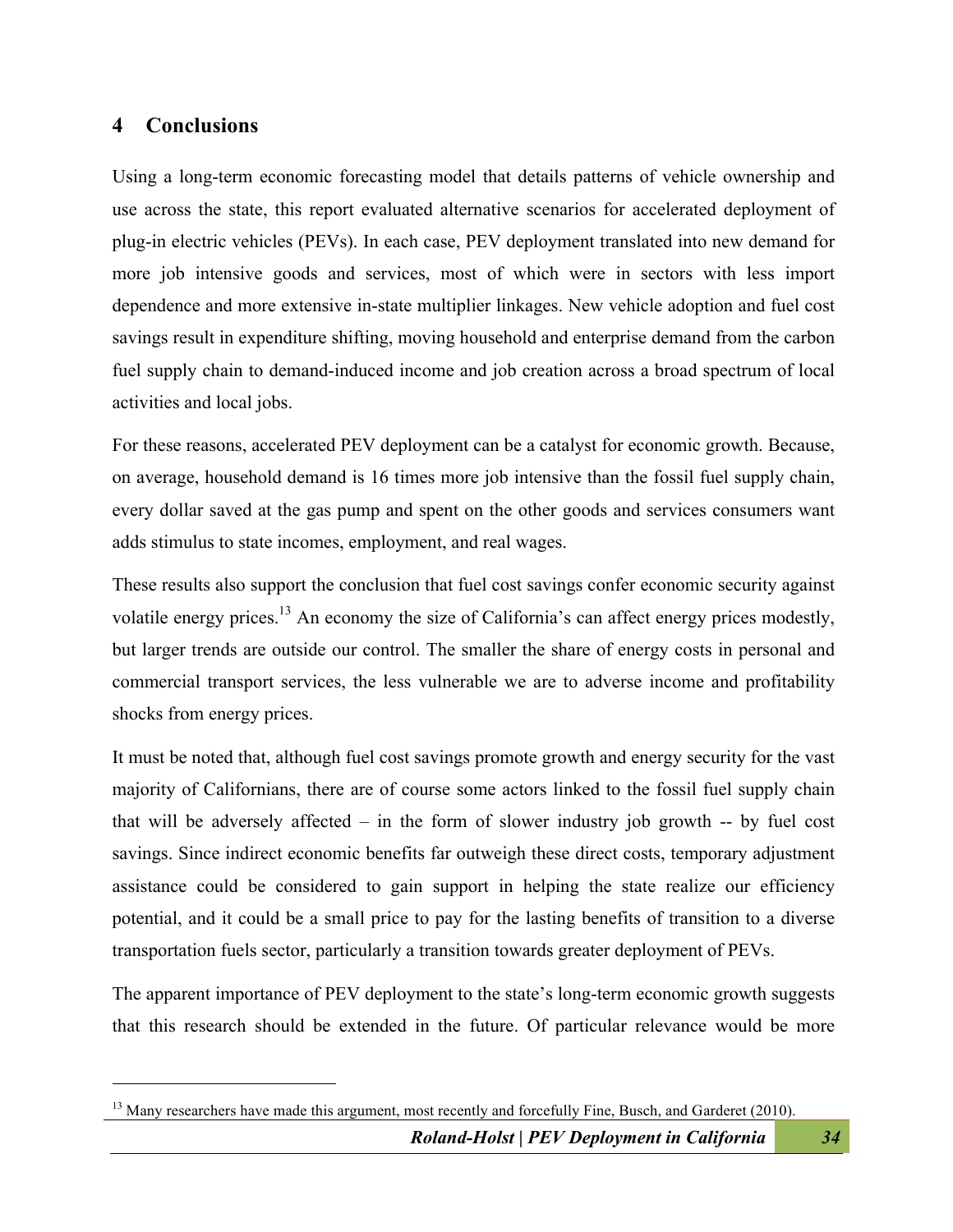extensive analysis of program design: incentive policies, vehicle adoption patterns, and welfare effects.

#### **5 Acronyms Used**

| AB32            | California Assembly Bill No. 32                                |
|-----------------|----------------------------------------------------------------|
| <b>BEAR</b>     | Berkeley Energy and Resources (model)                          |
| <b>BEV</b>      | <b>Battery Powered Electric Vehicle</b>                        |
| <b>CAFÉ</b>     | Corporate Average Fuel Efficiency standard                     |
| CalEPA          | California Environmental Protection Agency                     |
| <b>CARB</b>     | California Air Resources Board                                 |
| CO <sub>2</sub> | Carbon Dioxide                                                 |
| <b>EIA</b>      | U.S. Energy Information Administration                         |
| <b>EPA</b>      | United States Environmental Protection Agency                  |
| <b>EPRI</b>     | Electric Power Research Institute                              |
| <b>FTE</b>      | Full-time Equivalent, one full-time worker year                |
| <b>GHG</b>      | Greenhouse Gases                                               |
| <b>GSP</b>      | <b>Gross State Product</b>                                     |
| ICE             | Internal Combustion Engine                                     |
| <b>ICM</b>      | <b>Indirect Cost Multiplier</b>                                |
| <b>IVC</b>      | <b>Incremental Vehicle Cost</b>                                |
| <b>LCFS</b>     | Low Carbon Fuel Standard                                       |
| <b>MPG</b>      | Miles Per Gallon                                               |
| MT              | Metric Tonne                                                   |
| <b>MY</b>       | Model Year                                                     |
| <b>NADA</b>     | National Automobile Dealers Association                        |
| <b>NAS</b>      | National Academy of Sciences                                   |
| <b>NTHSA</b>    | National Transportation and Highway Safety Administration      |
| <b>PEV</b>      | Plug-in Electric Vehicle                                       |
| <b>PHEV</b>     | Plugin Electric Hybrid Vehicle                                 |
| PHEV20, 40, 100 | PHEV with 20%, 40%, or 100% of total driving on electric power |
| <b>VMT</b>      | <b>Vehicle Miles Travelled</b>                                 |
| ZEV15           | Policy scenario for 15% ZEV in 2025 new vehicle sales          |
| ZEV45           | Policy scenario for 45% ZEV in 2025 new vehicle sales          |
|                 |                                                                |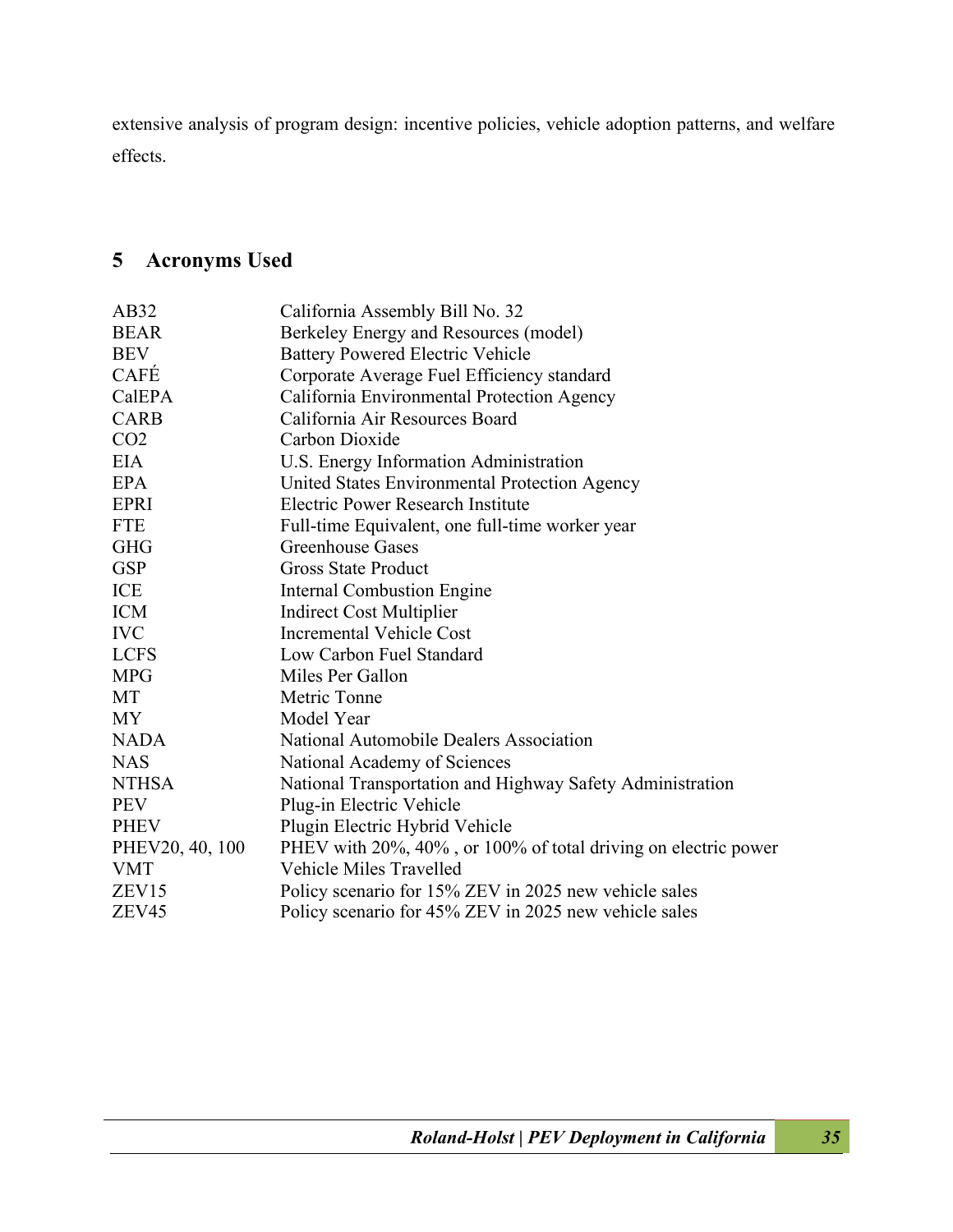#### **6 References**

- Adoption of Regulations to Control Greenhouse Gas Emissions from Motor Vehicles. Sacramento,
- AISI. 2002. ULSAB-AVC: Ultralight Steel Auto Body Advanced Vehicle Concepts, Program Results. CD-ROM. Southfield, MI: American Iron and Steel Institute; see also "New Steels Can Help Vehicles Achieve Five-Star Crash Rating, Double Fuel Economy at No Additional Cost," Press release, 30 January. www.autosteel.org/press\_room/2002\_avc\_short.htm.
- Amendola, G. 1990. The diffusion of synthetic materials in the automotive industry: towards a major breakthrough? *Research Policy* 19: 485-500.
- An, F., and D. Santini. 2004. Mass impacts on fuel economies of conventional vs. hybrid PEVs. SAE Paper No. 2004-01-0572. Warrendale, PA: Society of Automotive Engineers.
- An, F., and J. DeCicco. 2007. Trends in Technical Efficiency Trade-Offs for the U.S. Light Vehicle Fleet. SAE Paper No. 2007-01-1325. *SAE Transactions, Journal of Engines* 116: 859-873. Warrendale, PA: Society of Automotive Engineers.
- An, F., J. DeCicco, and M. Ross. 2001. Assessing the Fuel Economy Potential of Light-Duty Vehicles. SAE Paper No. 2001-01-2482. Warrendale, PA: Society of Automotive Engineers.
- Ashley, S. 2001. A low-pollution engine solution. *Scientific American*, June, pp. 91-95.
- BLS. 2010. Consumer Price Index webpage, CPI-U queries. Washington, DC: Bureau of Labor Statistics. http://www.bls.gov/cpi/#data accessed 6 April 2010.
- BMW & SGL. 2010. SGL Automotive Carbon Fibers Breaks Ground in Moses Lake, Washington. Press Release. BMW of North America, LLC, and SGL Group, July 7. http://www.bmwusanews.com/newsrelease.do?id=370&mid=1
- Boston, W. 2007. Car buyers like horsepower better than flower power. *Automotive News Europe*, October 1, p. 2.
- Brandt, A.R. and A.E. Farrell. 2007. Scraping the bottom of the barrel:  $CO<sub>2</sub>$  emissions consequences of a transition to low-quality and synthetic petroleum resources. Climatic Change 84: 241-263, July 2007. www.springerlink.com/content/y283j2220jj365g4/
- Bunch, David S. (2004) California Air Resources Board-Institute of Transportation Studies (CARBITS) - Vehicle Market Microsimulation, Technical Support Document, California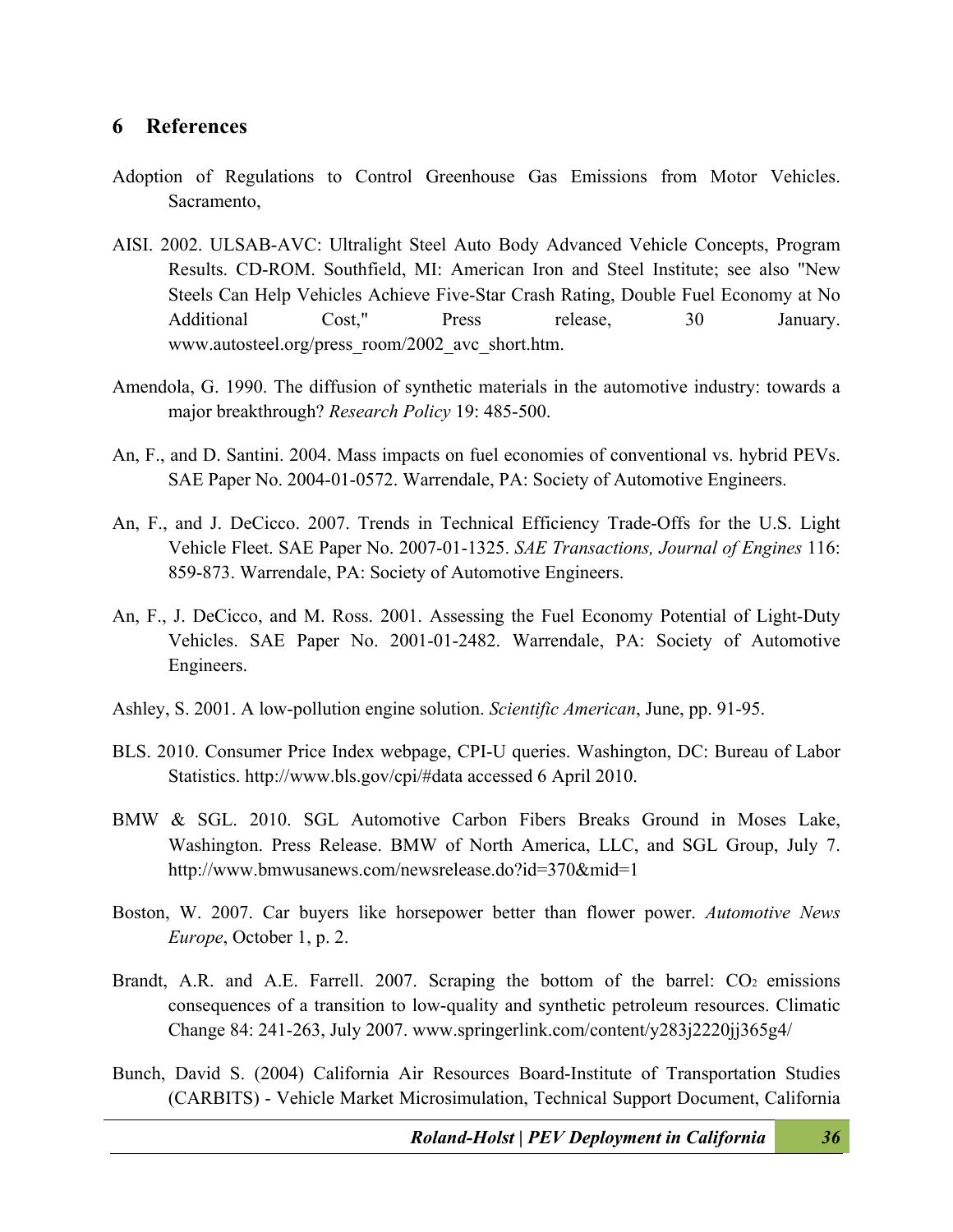Air Resources Board, June.

- Burnham, A., M. Wang, and Y. Wu. 2006. Development and Applications of GREET 2.7 The Transportation Vehicle-Cycle Model. Report ANL/ESD/06-5. Argonne, IL: Argonne National Laboratory, November.
- Business Planning. Ann Arbor, MI: Center for Automotive Research, July. www.cargroup.org/documents/ProductDevelopmentFinalReport7-30.a\_000.pdf
- CA: California Air Resources Board, August. http://www.arb.ca.gov/regact/grnhsgas/isor.pdf
- Cambridge Systematics (2009). Moving Cooler: An Analysis of Transportation Strategies for Reducing Greenhouse Gas Emissions. Prepared for the Moving Cooler Steering Committee. Washington, D.C.: Urban Land Institute.
- Cambridge Systematics. 2009. Moving Cooler: An Analysis of Transportation Strategies for Reducing
- CAR. 2007. How Automakers Plan Their Products: A Primer for Policymakers on Automotive Industry
- CARB (2009). Low Carbon Fuel Standard Final Regulation Order. Sacramento, CA: California Air Resources Board. <http://www.arb.ca.gov/regact/2009/lcfs09/lcfscombofinal.pdf>.
- CARB (2010a). AB 32 Scoping Plan. California Air Resources Board website. Reviewed 2 Nov 2010. <http://www.arb.ca.gov/cc/scopingplan/scopingplan.htm>. Accessed 21 Feb 2011.
- CARB (2010b). California Exhaust Emission Standards and Test Procedures for 2001 and Subsequent Model Passenger Cars, Light-Duty Trucks, and Medium-Duty Vehicles. Sacramento, CA: California Air Resources Board. 27 Sep 2010. <http://www.arb.ca.gov/msprog/levprog/cleandoc/ldtps\_clean\_complete\_warranty\_12- 10.pdf>.
- CARB (2010c). Clean Car Standards Pavley, Assembly Bill 1493. California Air Resources Board website. Reviewed 4 Oct 2010. <http://www.arb.ca.gov/cc/ccms/ccms.htm>. Accessed 21 Feb 2011.
- CARB (2011a). Amendments to the Low-Emission Vehicle Program LEV III. California Air Resources Board Website. <http://www.arb.ca.gov/msprog/levprog/leviii/leviii.htm>. Accessed 27 Feb 2011.
- CARB (2011b). Assembly Bill 32: Global Warming Solutions Act. California Air Resources Board Website. <http://www.arb.ca.gov/cc/ab32/ab32.htm>. Accessed 21 Feb 2011.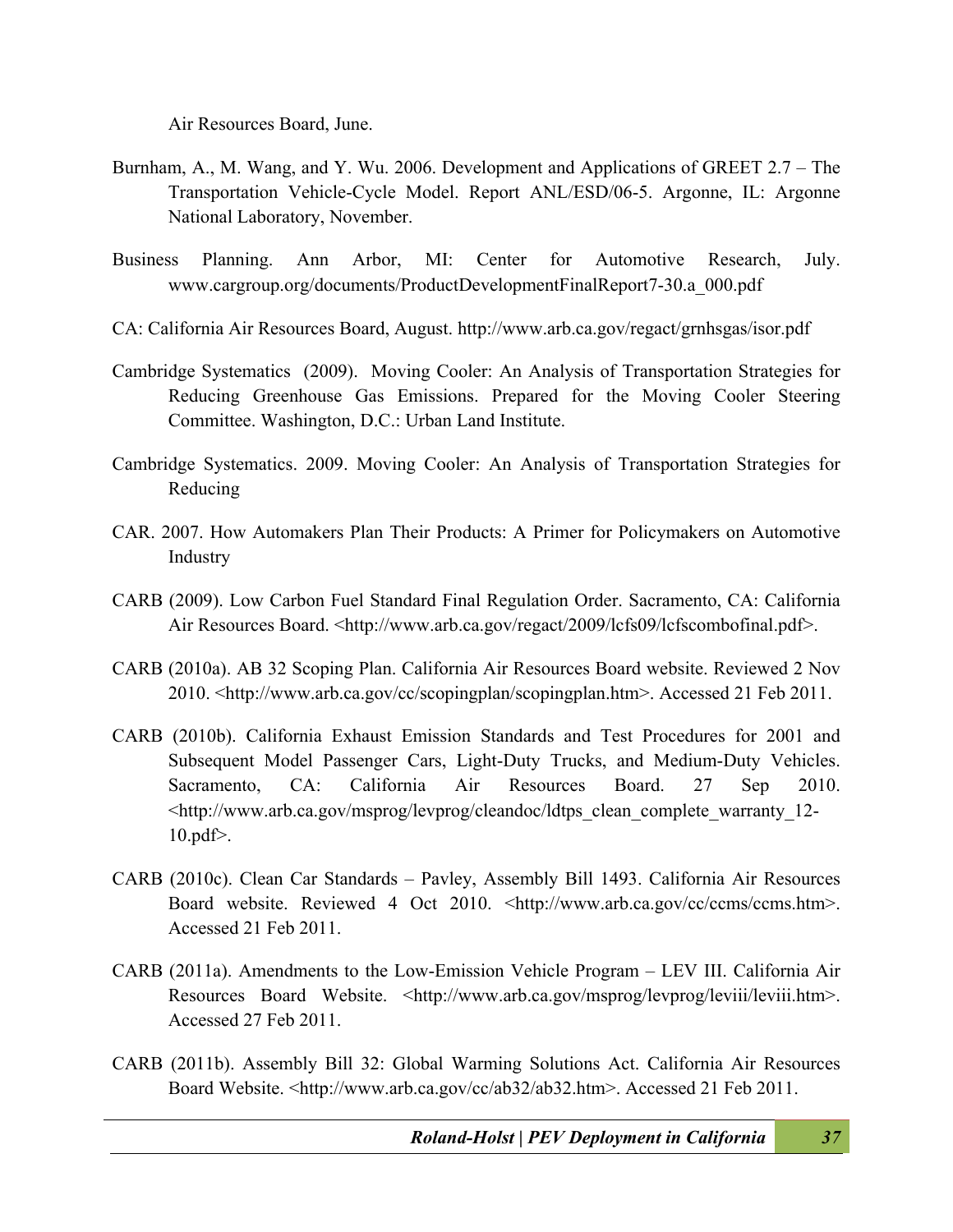- CARB (2011c). Frequently Asked Questions, The California Zero Emission Vehicle Regulation. Sacramento, CA: California Air Resources Board. 26 Jan 2011. <http://www.arb.ca.gov/msprog/zevprog/factsheets/zev\_fs.pdf>.
- CARB (2011d). Heavy-Duty (Tractor-Trailer) Greenhouse Gas Regulation. California Air Resources Board Website. <http://arb.ca.gov/cc/hdghg/hdghg.htm>. Accessed 27 Feb 2011.
- CARB (2011e). Truck and Bus Regulation, On-Road Heavy-Duty Diesel Vehicles (In-Use) Regulation. California Air Resources Board Website. <http://www.arb.ca.gov/msprog/onrdiesel/onrdiesel.htm>. Accessed 27 Feb 2011.
- CARB. 2004a. Initial Statement of Reasons for Proposed Rulemaking, Public Hearing to Consider
- CARB. 2004b. Climate Change Emission Control Regulations. Fact Sheet. Sacramento, CA: California Air Resources Board, December. http://www.arb.ca.gov/cc/ccms/factsheets/cc\_newfs.pdf
- CCR (2011). Exhaust Emissions Standards and Test Procedures -1985 and Subsequent Model Heavy-Duty Engines and Vehicles. California Code of Regulations. Title 13, § 1956.8.
- Cheah, L., C. Evans, A. Bandivadekar and J. Heywood. 2007. Factor of Two: Halving the Fuel Consumption of New U.S. Automobiles by 2035. MIT Laboratory for Energy and Environment, Report No. LFEE 2007-04. Cambridge, MA: Massachusetts Institute of Technology, October.
- Cheah, L.W., A.P. Bandivadekar, K.M. Bodek, E.P. Kasseris and J.B. Heywood. 2008. The trade-off between automobile acceleration performance, weight, and fuel consumption. SAE Paper No. 2008- 01-1524. Warrendale, PA: Society of Automotive Engineers.
- Clark, R.A. 2010. Meeting Environmental and Fuel Economy Requirements and Still Giving the Customer the Vehicle They Want to Drive. Presentation at FEV Powertrain Innovation Forum, SAE World Congress, Detroit, MI, April 14.
- CRA International (2007). "Economic Analysis of California Climate Policy Initiatives using the MRN-NEEM Modeling System," report prepared for The Electric Power Research Institute, Palo Alto.
- Crandall, R.W., H.K. Gruenspecht, T.E. Keeler, and L.B. Lave. 1986. *Regulating the Automobile.* Washington, DC: The Brookings Institution.

Dargay, J., D. Gately, and M. Sommer (2007) Vehicle Ownership and Income Growth,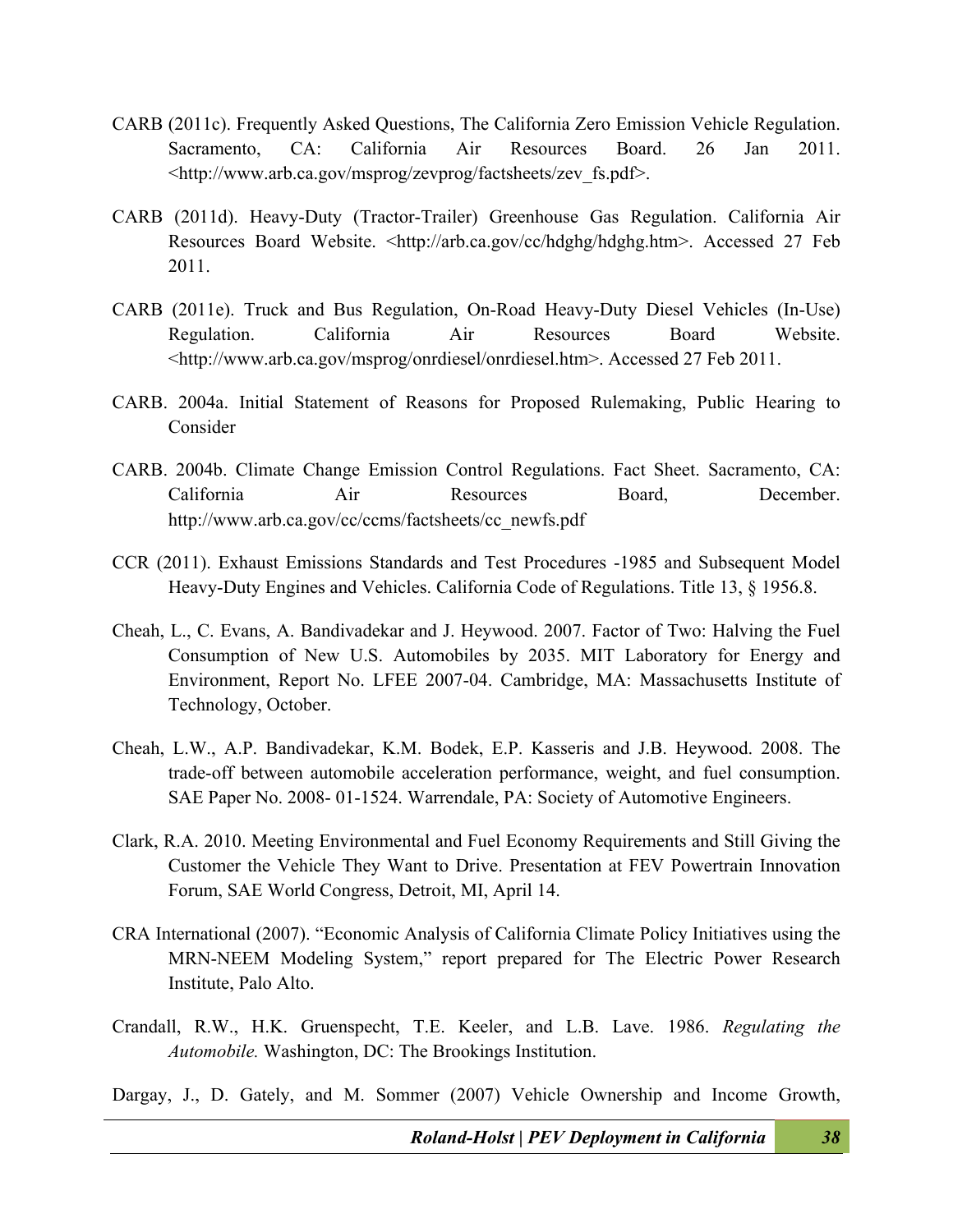Worldwide: 1960-2030.

- Davis, S.C., S.W. Diegel, and R.G. Boundy. 2009. Transportation Energy Data Book: Edition 28. Report ORNL-6984. Oak Ridge, TN: Oak Ridge National Laboratory.
- DeCicco, J. 2005. Steel and Iron Technologies for Automotive Lightweighting. Working Paper. Washington, DC: Environmental Defense, March.
- DeCicco, J., and M. Ross. 1994. Improving automotive efficiency. *Scientific American*, p. 52-57, December.
- DeCicco, J., F. An, and M. Ross. 2001. Technical Options for Improving the Fuel Economy of U.S. Cars and Light Trucks by 2010–2015. Washington, DC: American Council for an Energy-Efficient Economy. April.
- DeCicco, J., F. Fung, and R. Scrafford. 2007. Automakers' Corporate Carbon Burdens: Update for 1990- 2005. New York, NY: Environmental Defense, August.
- DeCicco, J.M. 2010. Vehicle Standards in a Climate Policy Framework. Chapter 7 in Sperling, D., and J.S. Cannon (eds.). *Climate and Transportation Solutions: Findings from the 2009 Asilomar Conference on Transportation and Energy Policy.* Davis, CA: Institute of Transportation Studies. Also available via http://hdl.handle.net/2027.42/76030.
- DOE. 1995. Energy Conservation Trends. Report DOE/PO-0034. Washington, DC: U.S. Department of Energy, Office of Policy, April.
- DOT & EPA. 1974. Potential for Motor Vehicle Fuel Economy Improvement. Report to Congress (the "120 Day Study"). Washington, DC: U.S. Department of Transportation and U.S. Environmental Protection Agency. October.
- Draper, N.R., and H. Smith. 1981. *Applied Regression Analysis, 2nd Edition.* New York: John Wiley & Sons.
- Duleep, K.G. 2010. Overview of Light-Duty Vehicle Fuel Economy Technology to 2030 and Policy Implications. Chapter 11 in Sperling, D., and J.S. Cannon (eds.). *Climate and Transportation Solutions: Findings from the 2009 Asilomar Conference on Transportation and Energy Policy.* Davis, CA: University of California, Davis, Institute of Transportation Studies.
- EEA. 1991. An Assessment of Potential Passenger Car Fuel Economy Objectives for 2010. Report prepared for the U.S. Environmental Protection Agency. Arlington, VA: Energy and Environmental Analysis. July.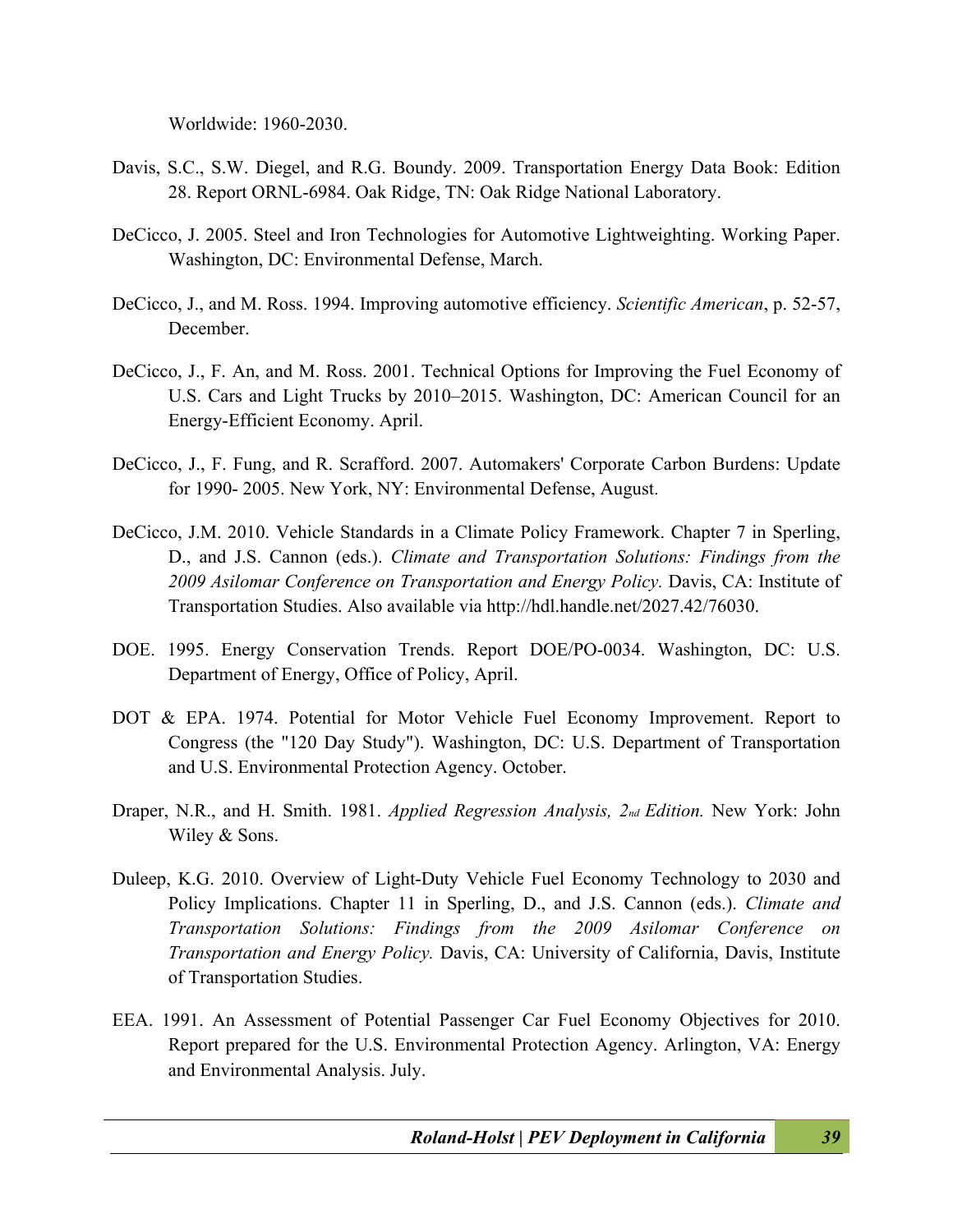- EIA. 2007. Annual Energy Outlook 2008, with Projections to 2030. Washington, DC: Energy Information Administration.
- EIA. 2010. Electric Power Annual. Washington, DC: Energy Information Administration. http://www.eia.doe.gov/cneaf/electricity/epa/epa\_sum.html (accessed 17 June 2010).
- Emission Target for Copenhagen. Press release. Washington, DC: The White House, November 25. www.whitehouse.gov/the-press-office/president-attend-copenhagen-climate-talks
- EPA & NHTSA. 2010. [Joint Rule] Light-Duty Vehicle Greenhouse Gas Emission Standards and Corporate Average Fuel Economy Standards; Final Rule. *Federal Register* 75(88): 25323-728, Friday, May 7.
- EPA & NHTSA. 2010b. [TSD] Joint Technical Support Document for Final Rulemaking to Establish Light-Duty Vehicle Greenhouse Gas Emission Standards and Corporate Average Fuel Economy Standards. Report EPA-420-R-10-901. Washington, DC: U.S. Environmental Protection Agency and U.S. Department of Transportation, National Highway Traffic Safety Administration, April.
- EPA & NHTSA. 2010c. [RIA] Regulatory Impact Analysis for Final Rulemaking to Establish Light-Duty Vehicle Greenhouse Gas Emission Standards and Corporate Average Fuel Economy Standards. Report EPA-420-R-10-009. Washington, DC: U.S. Environmental Protection Agency and U.S. Department of Transportation, National Highway Traffic Safety Administration, April.
- EPA. 2004. Progress Report on Clean and Efficient Automotive Technologies Under Development at EPA. Report EPA420-R-04-002. Ann Arbor, MI: U.S. Environmental Protection Agency, Office of Transportation and Air Quality, Advanced Technology Division. January.
- EPA. 2009. Light-Duty Automotive Technology, Carbon Dioxide Emissions and Fuel Economy Trends: 1975 through 2009. Report EPA420-S-09-001. Washington, DC: U.S. Environmental Protection Agency, Office of Transportation and Air Quality. November.
- EPA. 2010. EPA and NHTSA to propose greenhouse gas and fuel efficiency standards for heavy-duty trucks; begin process for further light-duty standards. Regulatory Announcement, EPA-420-F-10-038, May. http://www.epa.gov/otaq/climate/regulations/420f10038.htm
- EPA. 2010b. eGRID. Web database. Washington, DC: U.S. Environmental Protection Agency http://www.epa.gov/cleanenergy/energy-resources/egrid/ (accessed 17 June 2010).

Fed. Reg. (2010). Light-Duty Greenhouse Gas Emission Standards and Corporate Average Fuel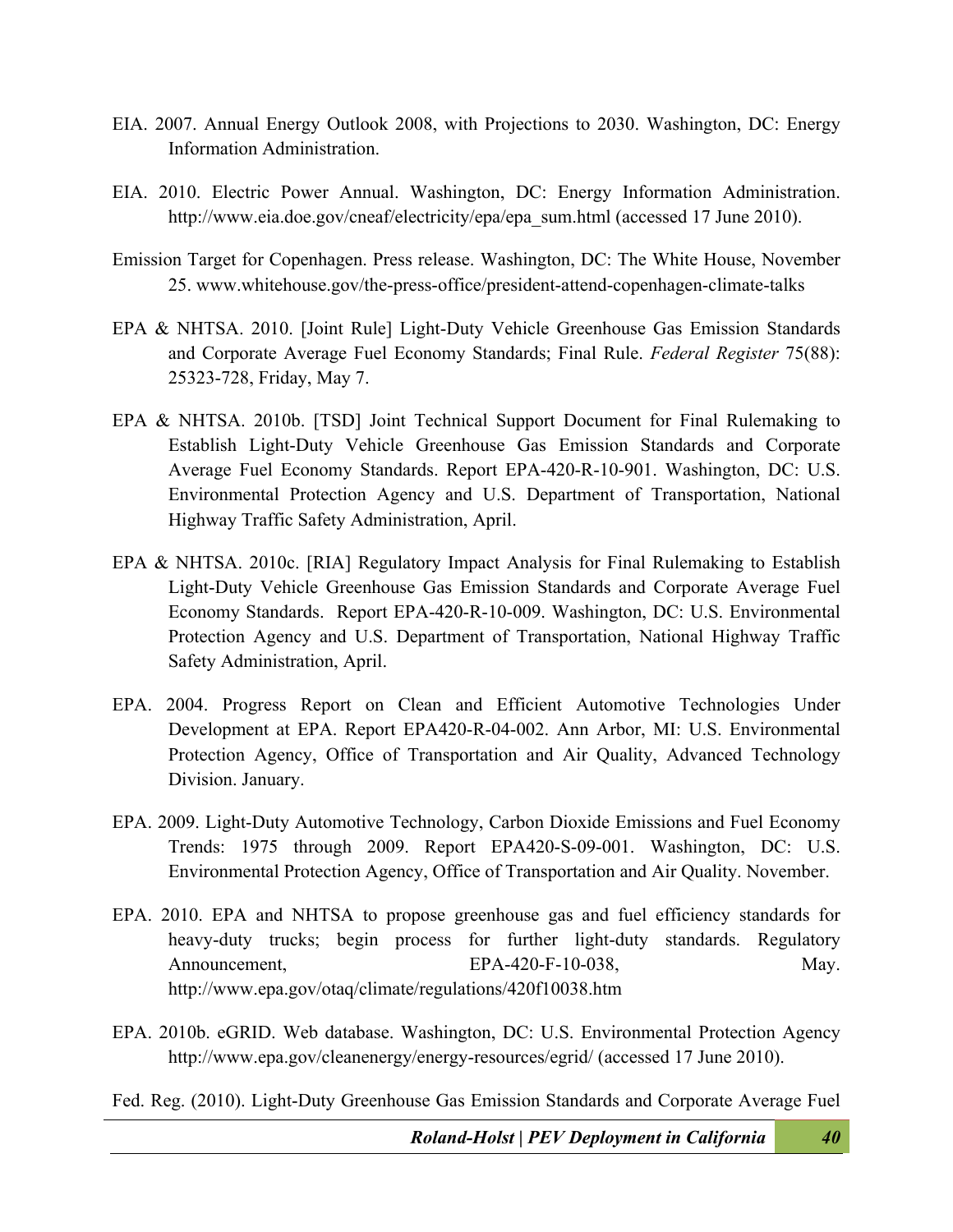Economy Standards, Final Rule, 75 Fed. Reg. 25323-25728. 7 May 2010.

FHWA. 2006. Highway Statistics 2005. Washington, DC: Federal Highway Administration.

- Fields, M. 2008. Presentation on "Transcending Turbulence: A New Beginning?" by Mark Fields, Ford Motor Company President of the Americas, at Center for Automotive Research Management Briefing Seminars (CAR MBS), Traverse City, MI, August 13.
- Fine, James, Chris Busch, and Remy Garderet (2010). "Shockproofing Society How California's Global Warming Solutions Act (AB 32) Reduces the Economic Pain of Energy Price Shocks," Processed, Environmental Defense, Washington, September.
- German, J. 2004. Hybrid PEVs. *Encyclopedia of Energy, Volume 3*, pp. 197-213*.* New York: Elsevier.
- Golob, T. F., S. K. Kim and W. Ren (1995) How Households Use Different Types of Vehicles: A Structural Driver Allocation and Usage Model, Transportation Research - Part A: Policy and Practice, 30, pp. 103-118.
- Goodwin, P., J. Dargay and M. Hanly (2004) Elasticities of Road Traffic and Fuel Consumption with Respect to Price and Income: A Review, Transport Reviews, Vol. 24, No. 3, pp. 275-292.
- Gray, C.A., and F. von Hippel. 1981. The fuel economy of light vehicles. *Scientific American,*  May, pp. 48-59.
- Greene, D.L. 1998. Why CAFE worked. *Energy Policy* 26(8): 595-613.
- Greene, D.L., and A. Schafer. 2003. Reducing Greenhouse Gas Emissions from U.S. Transportation. Washington, DC: Pew Center on Global Climate Change, May.
- Greene, D.L., and J.M. DeCicco. 2000. Engineering-economic analyses of automotive fuel economy potential in the United States. *Annual Review of Energy and Environment* 25: 477–535.
- Greene, D.L., and Y. Fan. 1994. Transportation Energy Efficiency Trends, 1972-1992. Report ORNL- 6828. Oak Ridge, TN: Oak Ridge National Laboratory, Center for Transportation Analysis, December.
- Greene, D.L., J. German and M.A. Delucchi. 2009. Fuel Economy: The Case for Market Failure. Chapter 11 in D. Sperling & J.S. Cannon (eds.), *Reducing Climate Impacts in the Transportation Sector.* Springer.com.

Greenhouse Gas Emissions. Washington, DC: Urban Land Institute. www.movingcooler.com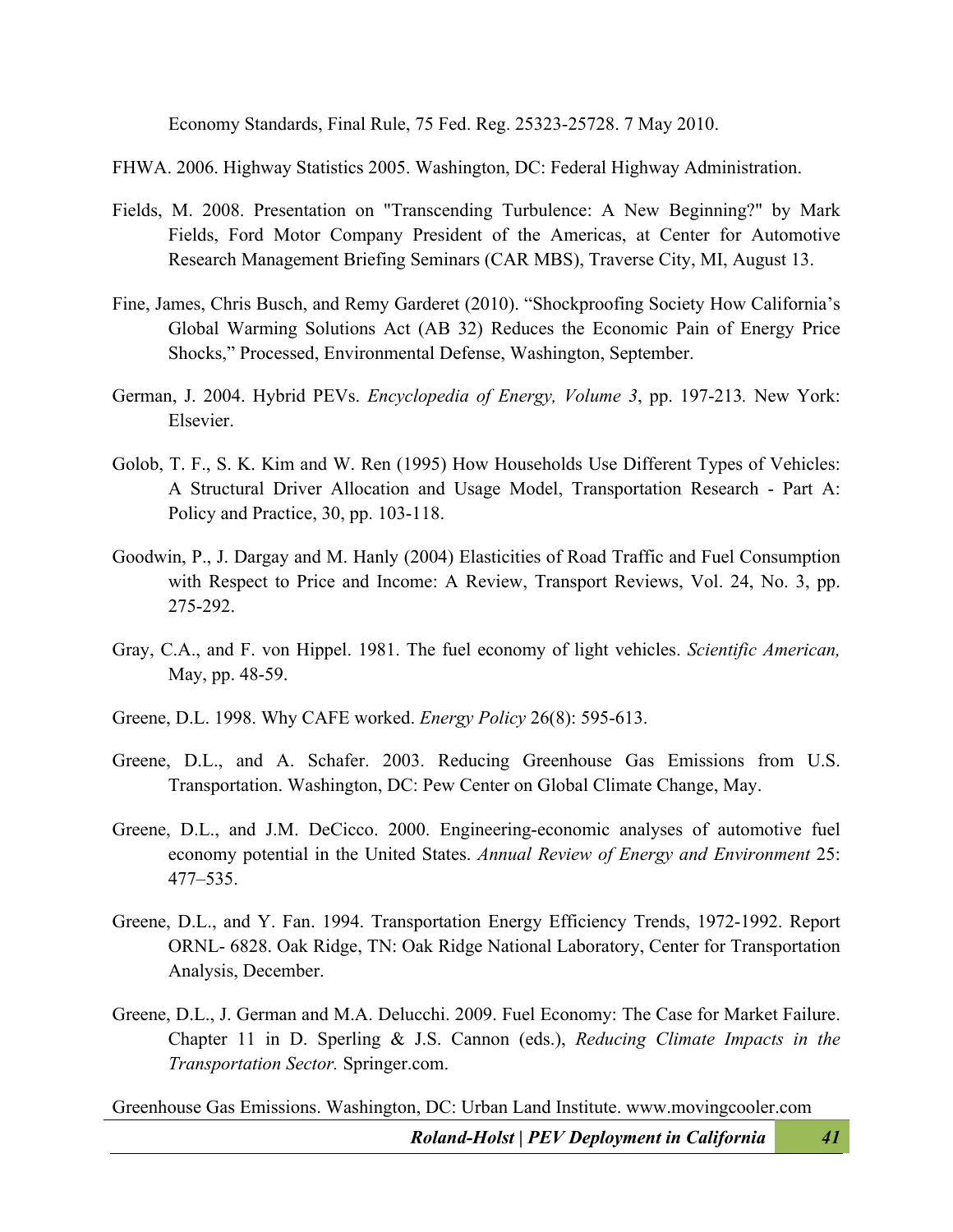Greimel, H. 2008. Japanese take lead in carbon fiber. *Automotive News Europe,* 12 May, p. 26.

- Guilford, D. 2010. Luxury's new look: smaller and more practical. *Automotive News,* February 8, p. 8. Hybridcars.com. 2010. December 2009 Dashboard: Year-End Tally. http://www.hybridcars.com/marketdashboard. html (accessed 8 July 2010).
- Heffner, Reid R., Kenneth S. Kurani, Thomas S. Turrentine (2008) Symbolism in California's Early Market for Hybrid PEVs. Transportation Research Part D 12 (6), 396 – 413.
- Hyundai. 2010. Most fuel-efficient automaker in America, Hyundai, says lineup to average minimum 50 MPG by 2030. Press release. Fountain Valley, CA: Hyundai Motor America, 4 August.
- Jacobson, Mark (2008). "Evaluating U.S. Fuel Economy Standards In a Model with Producer and Household Heterogeneity," Discussion Paper, Department of Economics, University of California, San Diego.
- Jorgenson, Dale W., Richard J Goettle, Mun S Ho and Peter J Wilcoxen (2009). "Cap and Trade Climate Policy and US Economic Adjustments," Journal of Policy Modeling, 31(3), pp. 362-381, May-June.
- Kasseris, E.P. and J.B. Heywood. 2007. Comparative analysis of automotive powertrain choices for the next 25 years. SAE Paper No. 2007-01-1605. Warrendale, PA: Society of Automotive Engineers.
- King Review. 2007. The King Review of Low-Carbon Cars. London: HM Treasury. http://www.hmtreasury. gov.uk/king\_review\_index.htm
- Kirwan, J.E., M. Shost, G. Roth and J. Zizelman. 2010. 3-cylinder turbocharged gasoline direct injection: a high value solution for low  $CO<sub>2</sub>$  and  $NO<sub>x</sub>$  emissions. SAE Paper No. 2012-01-0590. Warrendale, PA: Society of Automotive Engineers.
- Kleit, A. and R. Lutter. 2004. Increasing CAFE Standards: Still a Very Bad Idea. Washington, DC: AEI/Brookings Joint Center Regulatory Analysis, June.
- Knittel, C.R. 2009. Automobiles on Steroids: Product Attribute Trade-Offs and Technological Progress in the Automobile Sector. Working Paper. Davis, CA: University of California, Davis, Institute of Transportation Studies. http://pubs.its.ucdavis.edu/download\_pdf.php?id=1305

Knut Sydsæter, Arne Strøm, Peter Berck (2005). Economist's Mathematical Manual, Springer.

Krafcik, J. 2010a. Presentation on "Automotive: The New Industry Emerges" by John Krafcik,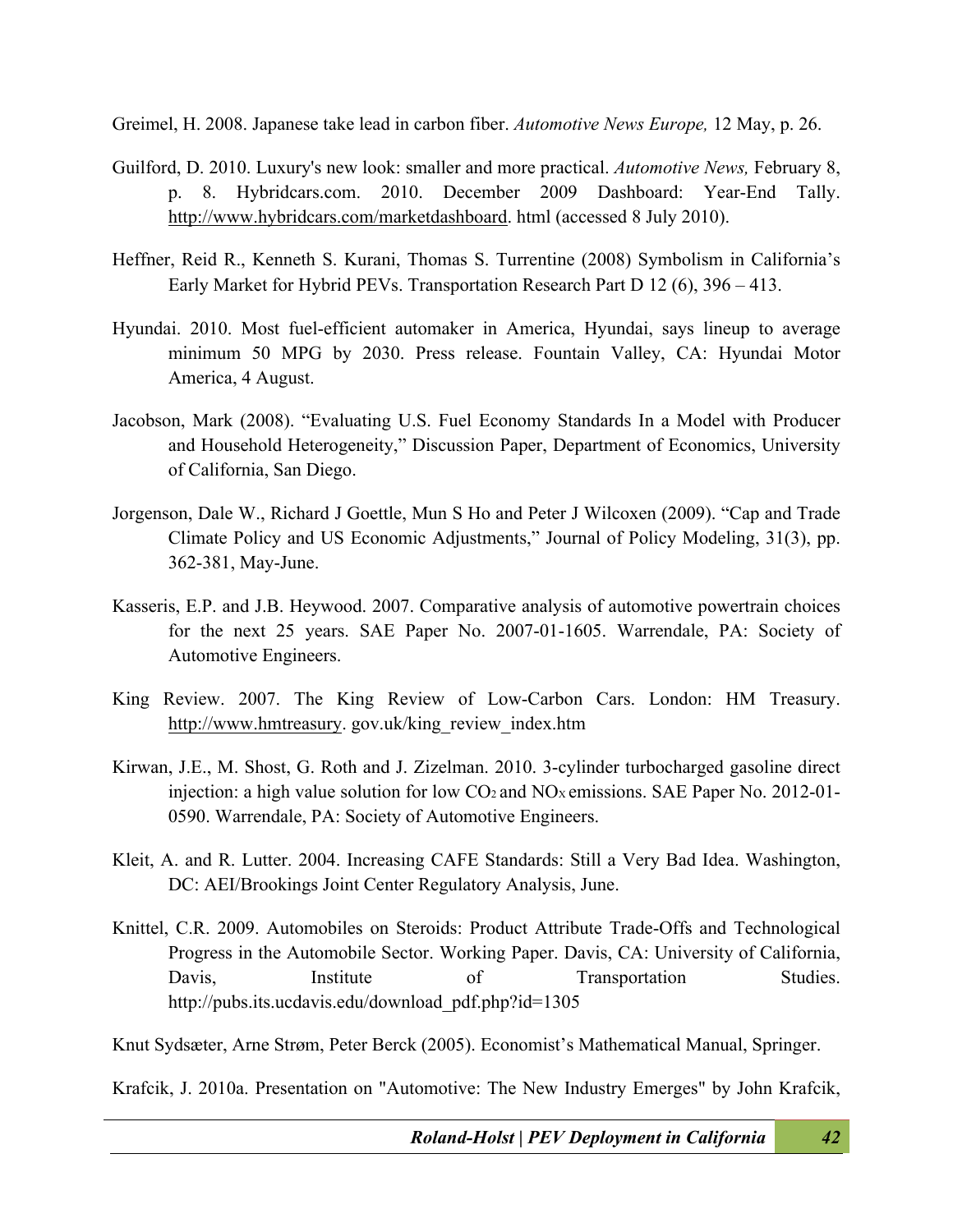President of Hyundai North America, at Center for Automotive Research Management Briefing Seminars (CAR MBS), Traverse City, MI, August 4.

- Krafcik, J. 2010b. 90 seconds with Hyundai's John Krafcik, video interview by Jason Stein of *Automotive News*, *August* 4. http://www.autonews.com/article/20100805/VIDEO/308059878
- Kranz, R. 2006. Premium goes mainstream: from safety to sound systems, features are no longer just for luxury drivers. *Automotive News*, June 5, p. 30.
- Kranz, R. 2008. Lifestyle pickups. *Automotive News*, April 21, p. 3.
- Kromer, M.A., and J.B. Heywood. 2007. Electric Powertrains: Opportunities and Challenges in the U.S. Light-Duty Vehicle Fleet. Report LFEE 2007-03 RP. Cambridge, MA: Massachusetts Institute of Technology, May.
- Krupitzer, R. 2008. Steel and Fuel Economy. Presentation at the Center for Automotive Research Management Briefing Seminars (CAR MBS), Traverse City, MI, August 12.
- Krupitzer, R. 2009. Automotive Steels and Future Vehicles. Presentation at Bloomberg Cars & Fuels Summit, Los Angeles, CA, December 1. http://www.autosteel.org/AM/TemplateRedirect.cfm?Template=/CM/ContentDisplay.cf m&ContentID=35528
- Kurani, Kenneth S., Reid R. Heffner, Thomas S. Turrentine (2008) Driving Plug-In Hybrid PEVs: Reports from U.S. Drivers of HEVs converted to PHEVs, circa 2006-07. Institute of Transportation Studies, University of California, Davis, Research Report UCD-ITS-RR-08-24.
- Laitner, John A. "Skip." (2011). Energy Efficiency Investments as an Economic Productivity Strategy for Texas. ACEEE Report E112. Washington, D.C.: American Council for an Energy-Efficient Economy.
- Laitner, John A. "Skip" and Vanessa McKinney (2008). Positive Returns: State Energy Efficiency Analyses Can Inform U.S. Energy Policy Assessments. ACEEE Report E084. Washington, D.C.: American Council for an Energy-Efficient Economy.
- Laitner, John A. "Skip", Rachel Gold, Steven Nadel, Therese Langer, R. Neal Elliott, and Daniel Trombley (2010). The American Power Act and Enhanced Energy Efficiency Provisions: Impacts on the U.S. Economy. ACEEE Report E103. Washington, D.C.: American Council for an Energy-Efficient Economy.

Lake, T., J. Stokes, R. Murphy, R. Osborne and A. Schamel. 2004. Turbocharging concepts for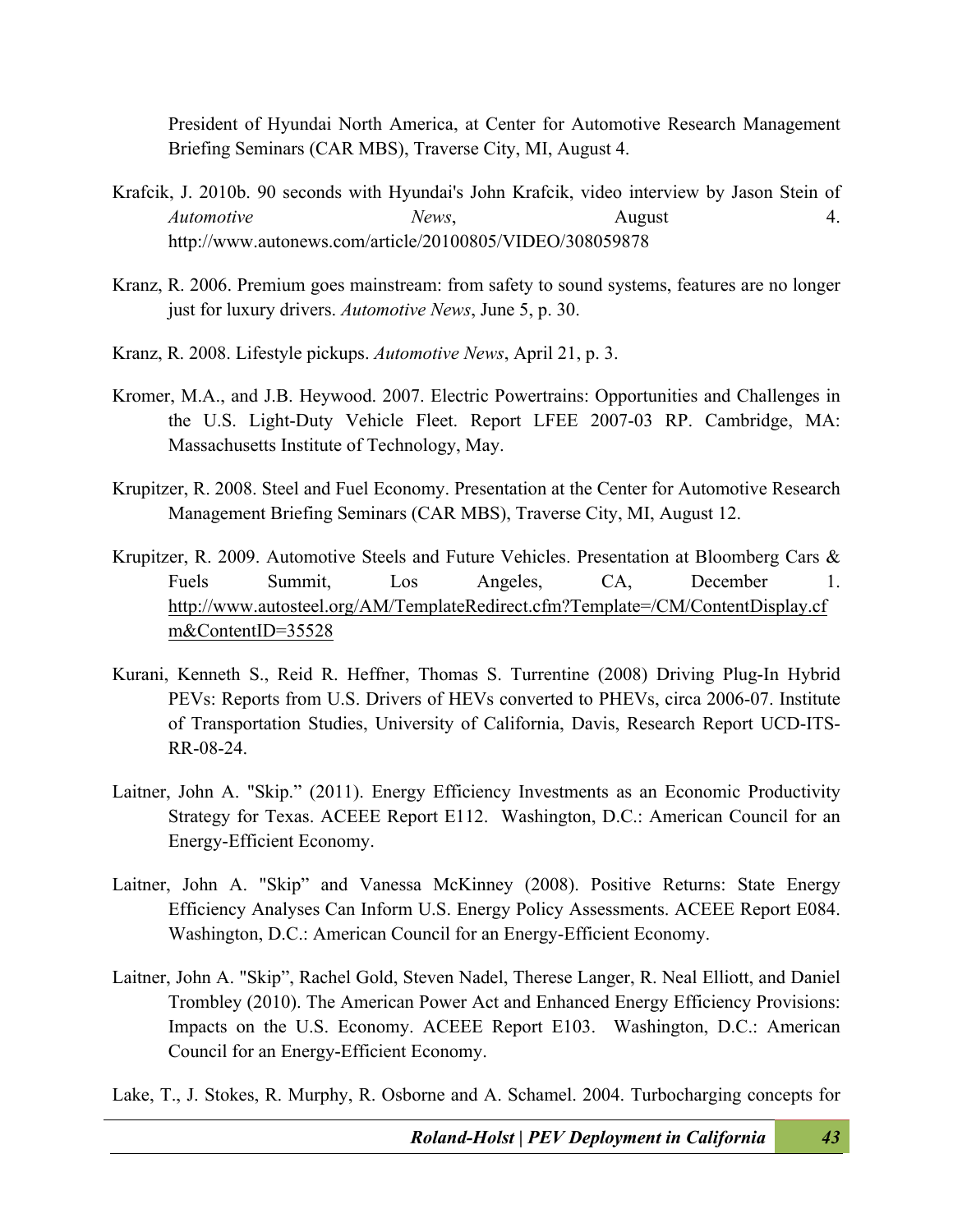downsized DI gasoline engines. SAE Paper No. 2004-01-0036. Warrendale, PA: Society of Automotive Engineers.

- LeGault, M. 2009. Carbon slashes weight, but it's still too pricey. *Automotive News,* 10 November, pp. 22D-E.
- Lewin, T. 2008. The little engines that could: downsized powerplants are seen as the most economical way to reduce CO2 and boost fuel savings. *Automotive News Europe,* 26 May, p. 12.
- Lotus. 2010. An Assessment of Mass Reduction Opportunities for a 2017–2020 Model Year Vehicle Program. Report prepared for The International Council on Clean Transportation. www.theicct.org/an\_assessment\_of\_mass\_reduction\_opportunities\_for\_a\_2017-2020\_model\_year\_vehicle\_program
- Lovins, A.B., J.W. Barnett and L.H. Lovins.1993. Supercars: The Coming Light Vehicle Revolution.Snowmass, CO: Rocky Mountain Institute. March.
- Lutsey, N. 2010. Review of technical literature and trends related to automobile mass-reduction technology. Report UCD-ITS-RR-10-10. Davis, CA: Institute of Transportation Studies, University of California, Davis. http://pubs.its.ucdavis.edu/download\_pdf.php?id=1390
- Lutsey, N., and D. Sperling. 2005. Energy efficiency, fuel economy, and policy implications. TRB Paper No. 05-0234. Washington, DC: Transportation Research Board.
- Lynn, B.C. 2004. Today's Promises, Tomorrow's Cars? Lessons for FreedomCAR from the Ghosts of Supercars Past. Washington, DC: Environmental Defense Fund. http://www.edf.org/documents/3781 FreedomCAR Final.pdf
- MacKenzie, D.W. 2009. Trends and Drivers of the Performance Fuel Economy Tradeoff in New Automobiles. Master's Thesis. Cambridge, MA: Massachusetts Institute of Technology, June.
- Mayne, E. 2008. Strange bedfellows: CAFE crunch, lifestyle trends reshaping small pickups. *Ward's AutoWorld,* March, pp. 44-49.
- McCarthy, P.S. 1996. Market price and income elasticities of new vehicle demands. *The Review of Economics and Statistics* 78(3): 543-547.
- McCarthy, Ryan W., Thomas S. Turrentine, Kevin A. Nesbitt, Joshua M. Cunningham, Josh Boone (2010) Taking Charge: Establishing California Leadership in the Plug-in PEV Marketplace. California Plug-in PEV Collaborative.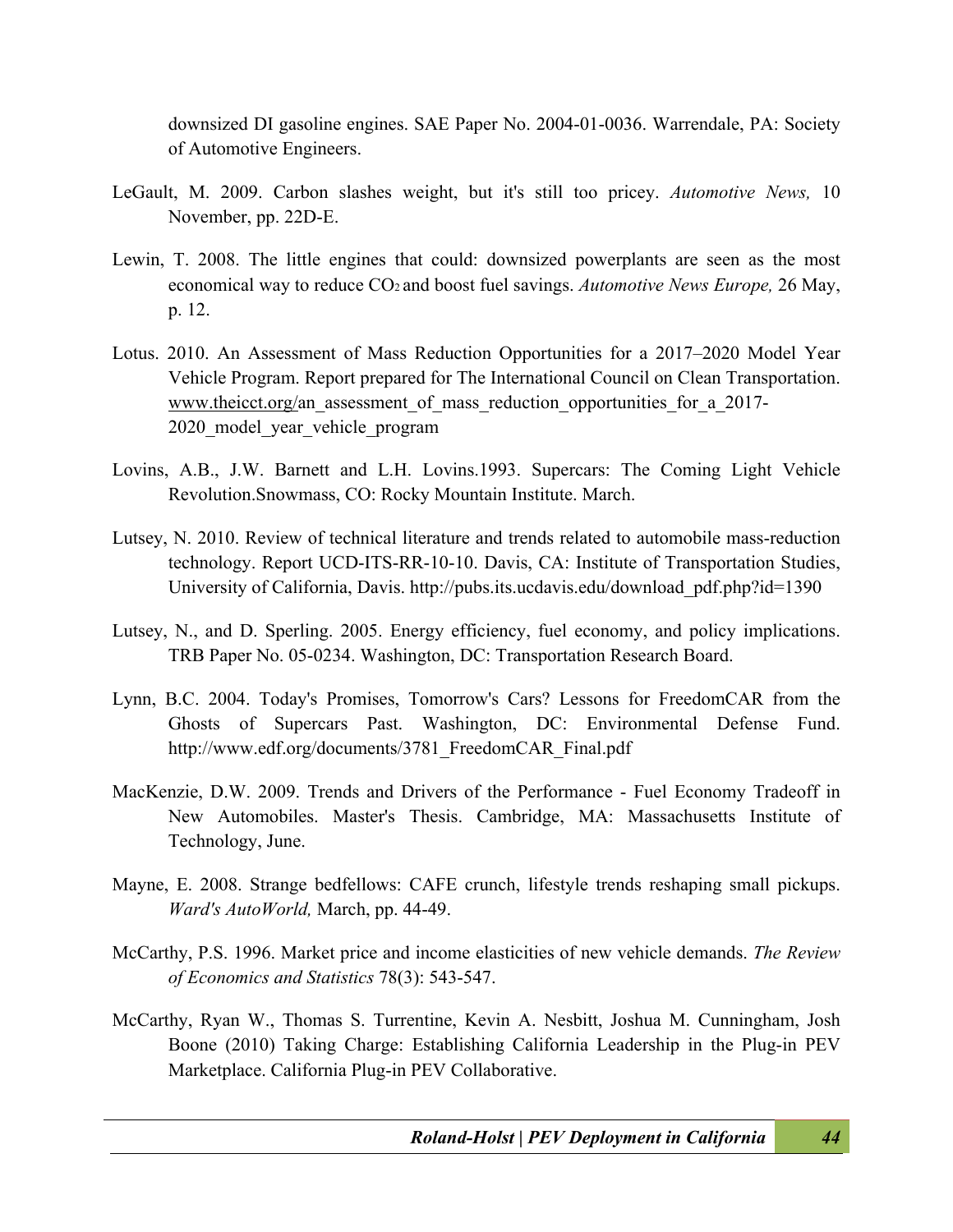- McKinsey (2012). "Battery Technology Charges Ahead", McKinsey Quarterly, http://www.mckinseyquarterly.com/Battery\_technology\_charges\_ahead\_2997, July.
- McKinsey (2009a). "Electrifying Cars: How Three Industries will Evolve," McKinsey Quarterly, https://www.mckinseyquarterly.com/Energy\_Resources\_Materials/Electric\_Power/Electr ifying cars How three industries will evolve 2370, June.
- McKinsey (2009b). Unlocking Energy Efficiency in the U.S. Economy. McKinsey & Company Global Energy and Materials.
- Miel, R. 2004. Nanocomposites attract attention as alternative on '04 Chevrolet Impala. *Automotive News,* 2 September, p. 24L.
- Miel, R. 2008. Road to tomorrow is paved with plastics. *Automotive News,* 18 February, p. 22.
- MIT. 2008. On the Road in 2035: Reducing Transportation's Petroleum Consumption and GHG Emissions. Report No. LFEE 2008-05. Cambridge, MA: Massachusetts Institute of Technology Laboratory for Energy and the Environment, July.
- Mitchell, W.J., C.E. Borroni-Bird and L.D. Burns. 2010. *Reinventing the Automobile: Personal Urban Mobility for the 21st Century.* Cambridge, MA: MIT Press.
- Monaghan, M. 2008. Defeating drag. *Automotive Engineering International,* May, p. 56-59.
- Moody's. 2008. Industry Outlook: European Auto Original Equipment Manufacturers. London: Moody's Investor Service. www.moodys.com, January.
- NADA. 2008. "Automotive Financing FAQ," National Automobile Dealers Association, Washington, http://www.newcars.com/how-to-buy-a-new-car/auto-financing.html
- NESCCAF. 2004. Reducing Greenhouse Gas Emissions from Light-Duty Motor Vehicles. Boston, MA: Northeast States Center for a Clean Air Future. September. http://www.nesccaf.org/documents/rpt040923ghglightduty.pdf/
- NHTSA (2010a). EPA and NHTSA Propose First-Ever Program to Reduce Greenhouse Gas Emissions and Improve Fuel Efficiency of Medium- and Heavy-Duty Vehicles: Regulatory Announcement. National Highway Traffic Safety Administration. <http://www.nhtsa.gov/staticfiles/rulemaking/pdf/cafe/CAFE\_2014- 18\_Trucks\_FactSheet-v1.pdf>.
- NHTSA (2010b). NHTSA and EPA Propose New National Program to Improve Fuel Economy and Reduce Greenhouse Gas Emissions for Passenger Cars and Light Trucks. National Highway Traffic Safety Administration.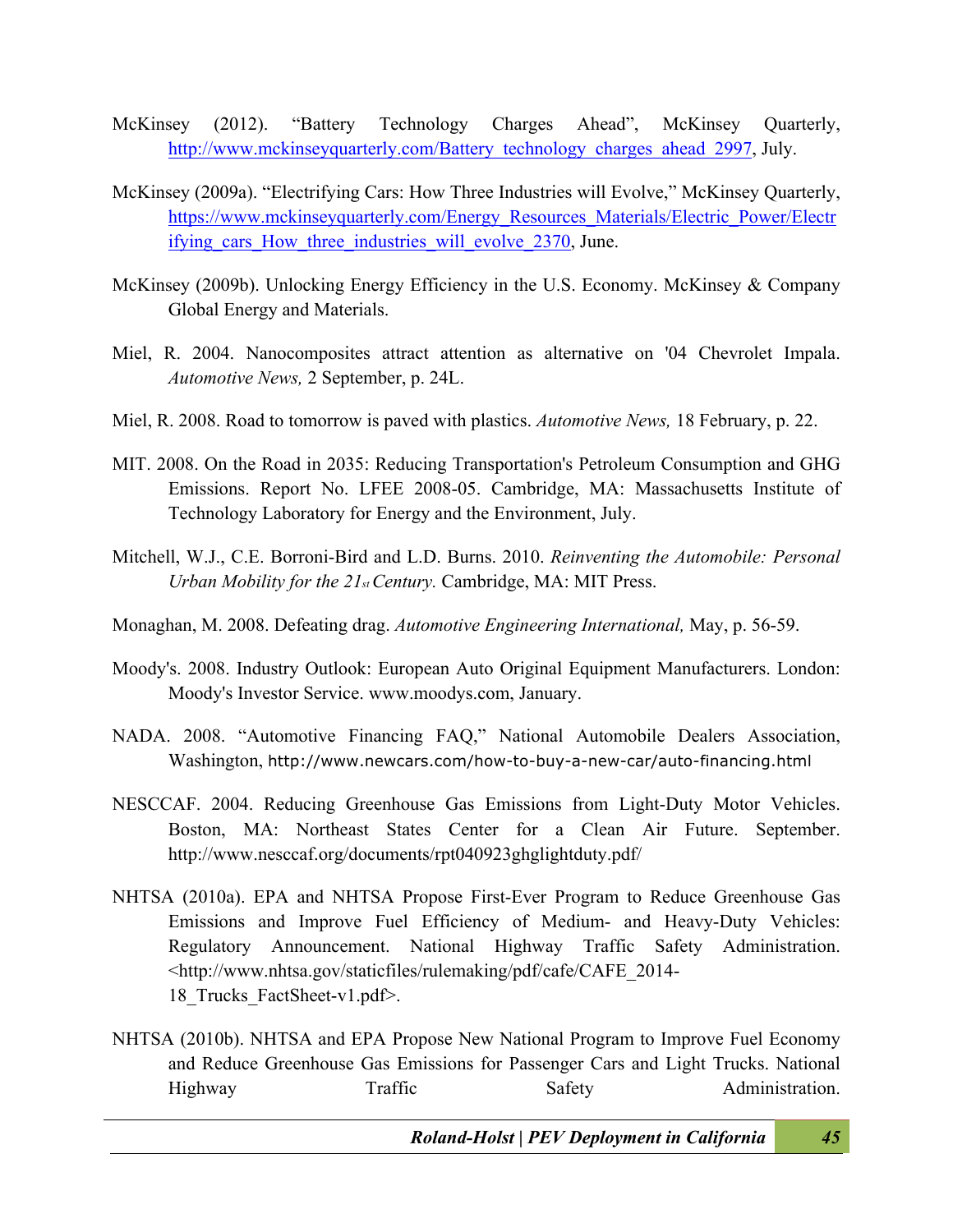<http://www.nhtsa.gov/DOT/NHTSA/Rulemaking/Rules/Associated%20Files/MY2012- 2016CAFEPRMfactsheet.pdf>.

- NHTSA (2011). CAFE Fuel Economy. National Highway Traffic Safety Administration Website. <http://www.nhtsa.gov/fuel-economy>. Accessed 19 Feb 2011.
- NHTSA. 2006. Vehicle Survivability and Travel Mileage Schedules. Report DOT HS 809 952. Washington, DC: National Highway Traffic Safety Administration, January.
- NRC. 1992. Automotive Fuel Economy: How Far Should We Go? Report of the National Research Council, Committee on Fuel Economy of Automobiles and Light Trucks. Washington, DC: National Research Council.
- NRC. 2000. Review of the Research Program of the Partnership for a New Generation of Vehicles. Sixth Report. Washington, DC: National Research Council.
- NRC. 2002. Effectiveness and Impact of Corporate Average Fuel Economy (CAFE) Standards. Washington, DC: National Research Council.
- NRC. 2008. Assessment of Technologies for Improving Light Duty Vehicle Fuel Economy. Letter report by the Committee on Assessment of Technologies for Improving Light-Duty Vehicle Fuel Economy. Washington, DC: National Research Council, Feb. 14. www.nap.edu/catalog/12163.html
- NRC. 2010. Assessment of Fuel Economy Technologies for Light-Duty Vehicles. Washington, DC: National Research Council. http://books.nap.edu/catalog/12924.html (preprint version, accessed 4 June 2010).
- OTA. 1995. Advanced Automotive Technology: Visions of a Super-Efficient Family Car. Washington, DC: U.S. Congress, Office of Technology Assessment. September.
- Pagerit, S., P. Sharer and A. Rousseau. 2007. Fuel economy sensitivity to vehicle mass for advanced vehicle powertrains. SAE Paper No. 2006-01-0665. Warrendale, PA: Society of Automotive Engineers.
- Paleti, R., N. Eluru, C. Bhat, R. Pendyala, T. Adler and K. Goulias (2010) The Design of a Comprehensive Microsimulator of Household Vehicle Fleet Composition, Utilization, and Evolution, pp. 1-14
- PNGV. 1994. Partnership for a New Generation of Vehicles, Program Plan. Washington, DC: U.S. Department of Commerce, July.

Ponticel, P. 2010. Focused on fuel economy. *Automotive Engineering International,* March: 22-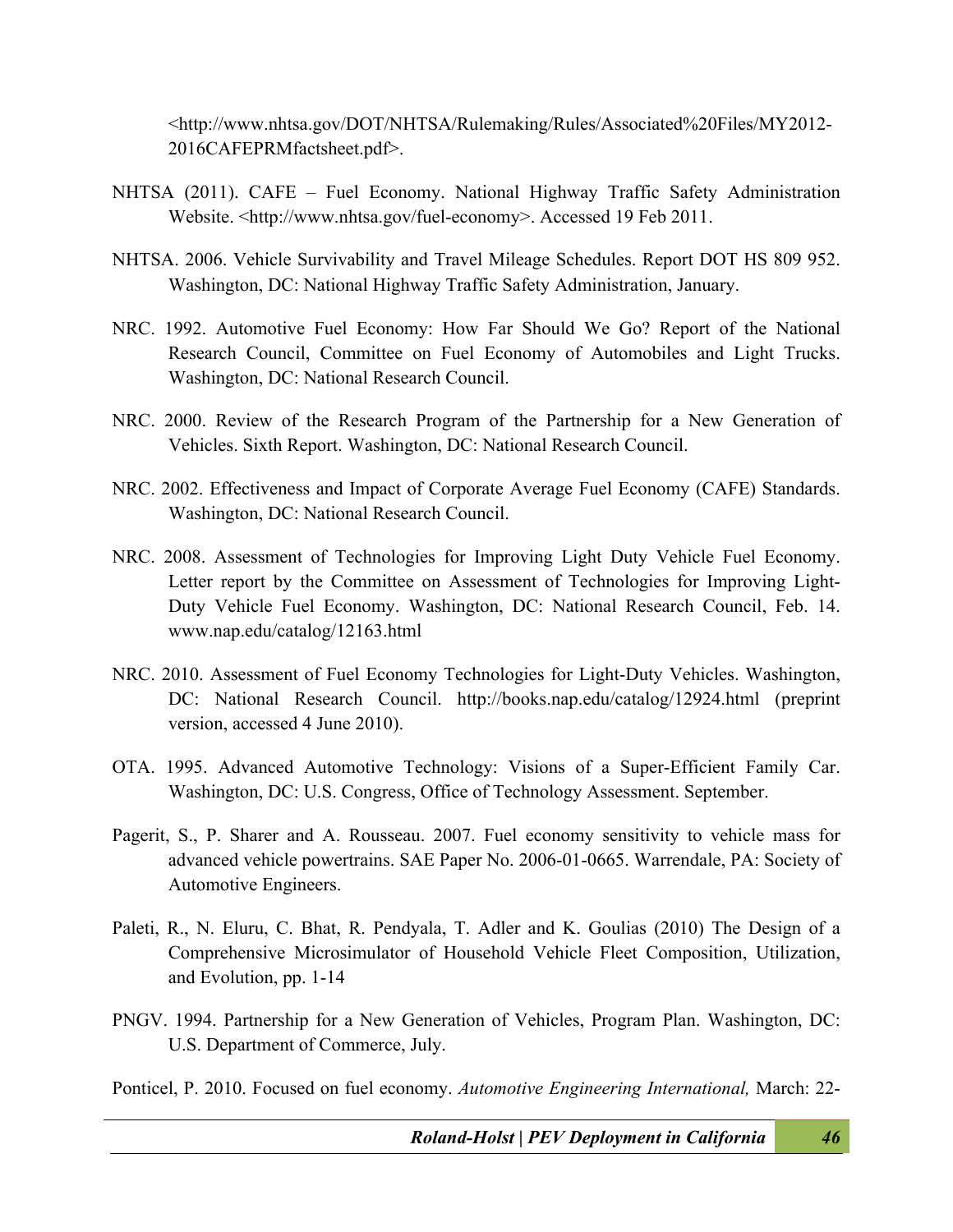- Ricardo. 2008. A Study of Potential Effectiveness of Carbon Dioxide Reducing Vehicle Technologies. Revised Final Report. Washington, DC: U.S. Environmental Protection Agency, June. www.epa.gov/otaq/technology/420r08004a.pdf
- Riley, R.Q. 1994. *Alternative Cars in the 21st Century.* Warrendale, PA: Society of Automotive Engineers.
- Roland-Holst, David (2008a), "Efficiency, Innovation, and Job Creation in California," Research Paper, Department of Agricultural and Resource Economics, UC Berkeley, November, www.next10.org.
- Roland-Holst, David (2009), "Energy Pathways for the California Economy," Research Paper, Department of Agricultural and Resource Economics, UC Berkeley, November, www.next10.org.
- Roland-Holst, David (2010a). "Economic Analysis of California Climate Policy Initiatives using the Berkeley Energy and Resources (BEAR) Model," Economics Subgroup, Climate Action Team, "Updated Macroeconomic Analysis Of Climate Strategies Presented In The March 2006 Climate Action Team Report, Public Review Draft," Economics Subgroup, Climate Action Team, CalEPA, Sacramento, September.
- Roland-Holst, David (2010b), "Berkeley Energy and Resources (BEAR) Model: Documentation for a Dynamic California CGE Model for Energy and Environmental Policy Analysis," Version 3, Department of Agricultural and Resource Economics, University of California, Berkeley, Processed.
- Roland-Holst, David (2011a). "Driving California's Economy: How Fuel Economy and Emissions Standards Will Impact Economic Growth and Job Creation," Research Paper, Department of Agricultural and Resource Economics, UC Berkeley, November, www.next10.org.
- Roland-Holst, David and Fredrich Kahrl. 2007. "Net Positive: California and the Cost of Curbing Carbon," Research Paper 0708241, Center for Energy, Resources, and Economic Sustainability, University of California, Berkeley, August
- Roland-Holst, David. 2006a. "Economic Assessment of Some California Greenhouse Gas Control Policies: Applications of the BEAR Model." In Managing Greenhouse Gas Emissions in California, ed. Michael Hanemann and Alexander Farrell, Chapter 2. University of California at Berkeley: The California Climate Change Center. January.

Rose, A. and D. Wei. (2010). Macroeconomic Impacts of the Florida Energy and Climate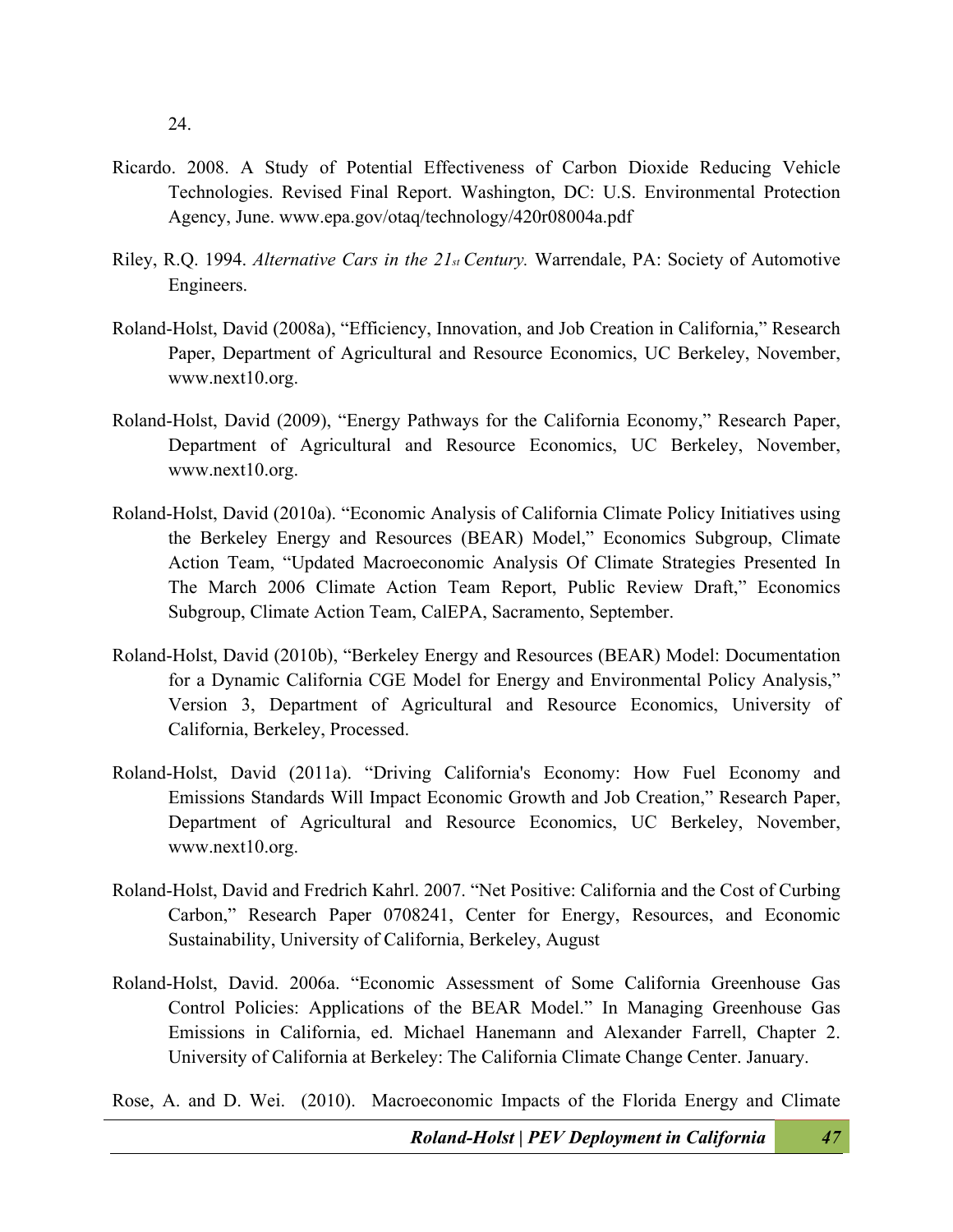Change Action Plan, Climate Policy, forthcoming.

- Rose, A. and G. Oladosu. (2002). "Greenhouse Gas Reduction in the U.S.: Identifying Winners and Losers in an Expanded Permit Trading System," Energy Journal 23(1): 1-18.
- Rosenfeld, A. (2008). Energy Efficiency: The first and most profitable way to delay climate change. EPA Region IX, California Energy Commission.
- Ross, Martin T. (2007). "Documentation of the Applied Dynamic Analysis of the Global Economy (ADAGE) Model," Working Paper 07\_02, RTI International, April.
- Santini, D.J., A.D. Vyas, J. Moore, and F. An. 2002. Comparing cost estimates for U.S. fuel economy improvement by advanced electric drive vehicles. Proceedings of EVS-19: The Answer for Clean Mobility, Busan, Korea, Oct. 19-23.
- Sherman, D. 2004. The internal combustion engine's last hurrah. *Automotive Industries,*  December, pp. 44-46.
- Simanaitis, D. 2007. Breathing smart: variable-valve technologies breathe new life into internal combustion. Road & Track, August, pp. 107-113.
- Snyder, J. 2010. It's official: buyers downsized. *Automotive News,* July 12, pp. 1, 25. Sperling, D. 1996. The case for PEVs. *Scientific American,* November, pp. 54-59.
- Stavins, Robert N., Judson Jaffe, and Todd Schatski. 2007. "Too Good to be True? An Examination of Three Economic Assessments of California Climate Change Policy," Working Paper, AEI-Brookings Joint Center for Regulatory Studies, January.
- Treece, J.B. 2010. The key EV question: batteries alone, or a gasoline engine, too? *Automotive News,* June 21.
- USCAP. 2007. *A Call for Action.* Consensus Principles and Recommendations from the U.S. Climate Action Partnership: A Business and NGO Partnership, Washington, DC, January 22, 2007 (www.uscap. org).
- Ward, J. 2010. Presentation at Advanced Powertrain Forum by Justin Ward, Advanced Powertrain Program Manager, Toyota, at Center for Automotive Research Management Briefing Seminars (CAR MBS), Traverse City, MI, August 3.
- Ward's. 2008. *Motor Vehicle Facts & Figures 2008.* Southfield, MI: Ward's Communications. Ward's. 2010. *Ward's Automotive Yearbook 2010.* Southfield, MI: Ward's Communications.

Weernink, W.O. 2005. New technology leads gasoline-turbo revival. *Automotive News Europe*, 3